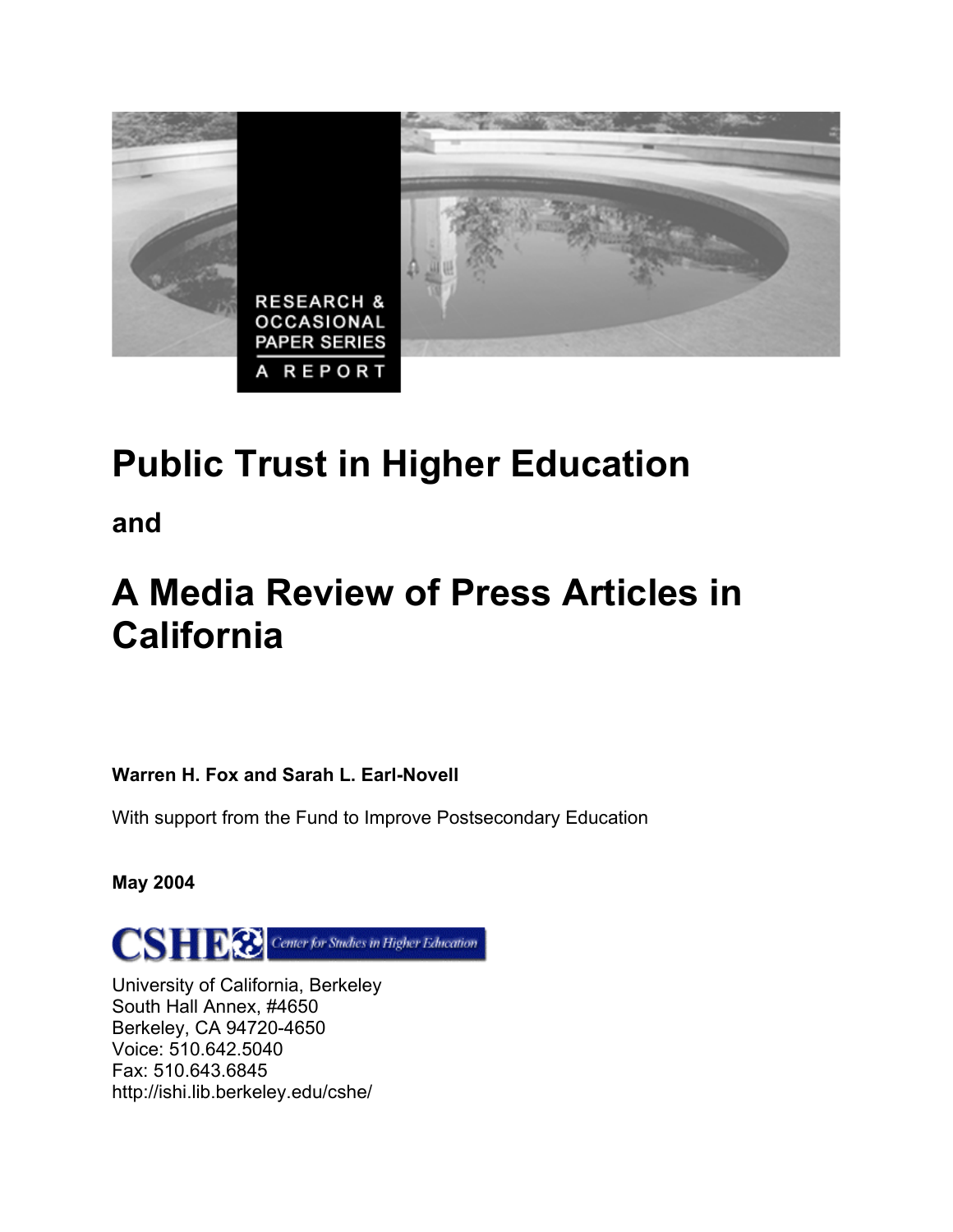## *Table of Contents*

|                  |                                                                     | 3  |
|------------------|---------------------------------------------------------------------|----|
| <b>SECTION 1</b> |                                                                     | 5  |
| <b>SECTION 2</b> |                                                                     | 6  |
| <b>SECTION 3</b> |                                                                     | 8  |
|                  | 3.1. Primary themes                                                 |    |
|                  | 3.1.1. The impact of California's fiscal crisis on higher education | 8  |
|                  |                                                                     | 9  |
|                  |                                                                     | 10 |
|                  |                                                                     | 11 |
|                  |                                                                     | 11 |
|                  |                                                                     | 11 |
|                  | 3.1.7. California's national nuclear weapons laboratories           | 12 |
|                  |                                                                     | 12 |
|                  | 3.2. Secondary themes                                               |    |
|                  | 3.2.1. The soaring cost of textbooks and journals                   | 13 |
|                  |                                                                     | 13 |
|                  |                                                                     | 13 |
|                  | 3.2.4. Undergraduates' lack of basic academic skills                | 14 |
|                  |                                                                     | 14 |
| <b>SECTION 4</b> |                                                                     | 15 |
|                  |                                                                     | 18 |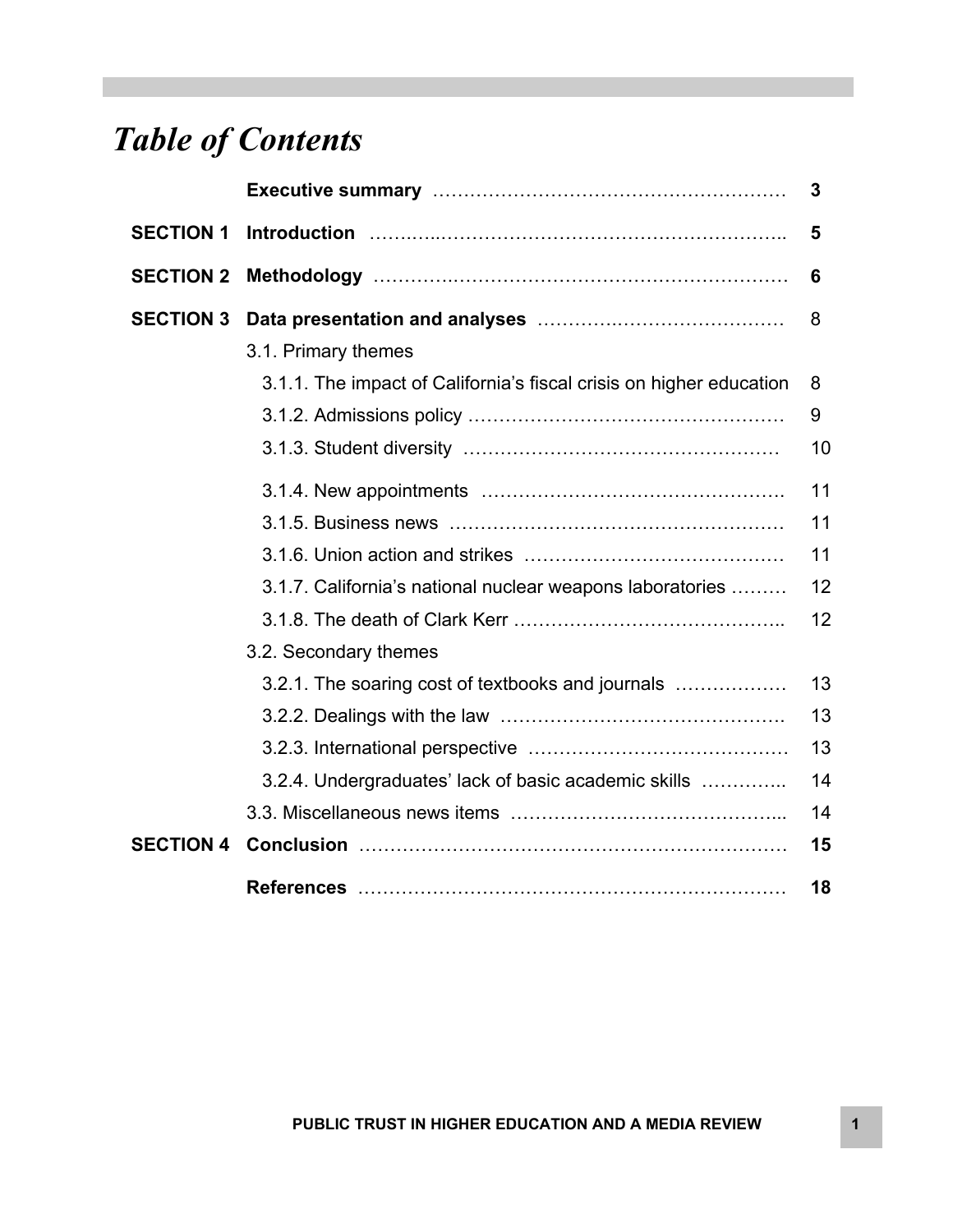| <b>APPENDIX I</b>   | The impact of California's fiscal crisis on higher education      | 19 |
|---------------------|-------------------------------------------------------------------|----|
| <b>APPENDIX II</b>  |                                                                   | 29 |
| <b>APPENDIX III</b> |                                                                   | 33 |
| <b>APPENDIX IV</b>  |                                                                   | 35 |
| <b>APPENDIX V</b>   |                                                                   | 37 |
| <b>APPENDIX VI</b>  |                                                                   | 39 |
| <b>APPENDIX VII</b> | California's national nuclear weapons laboratories                | 41 |
| APPENDIX VIII       |                                                                   | 42 |
|                     | <b>APPENDIX IX</b> The soaring cost of textbooks and journals     | 43 |
|                     |                                                                   | 44 |
|                     |                                                                   | 45 |
|                     | <b>APPENDIX XII</b> Undergraduates' lack of basic academic skills | 46 |
| APPENDIX XIII       |                                                                   | 47 |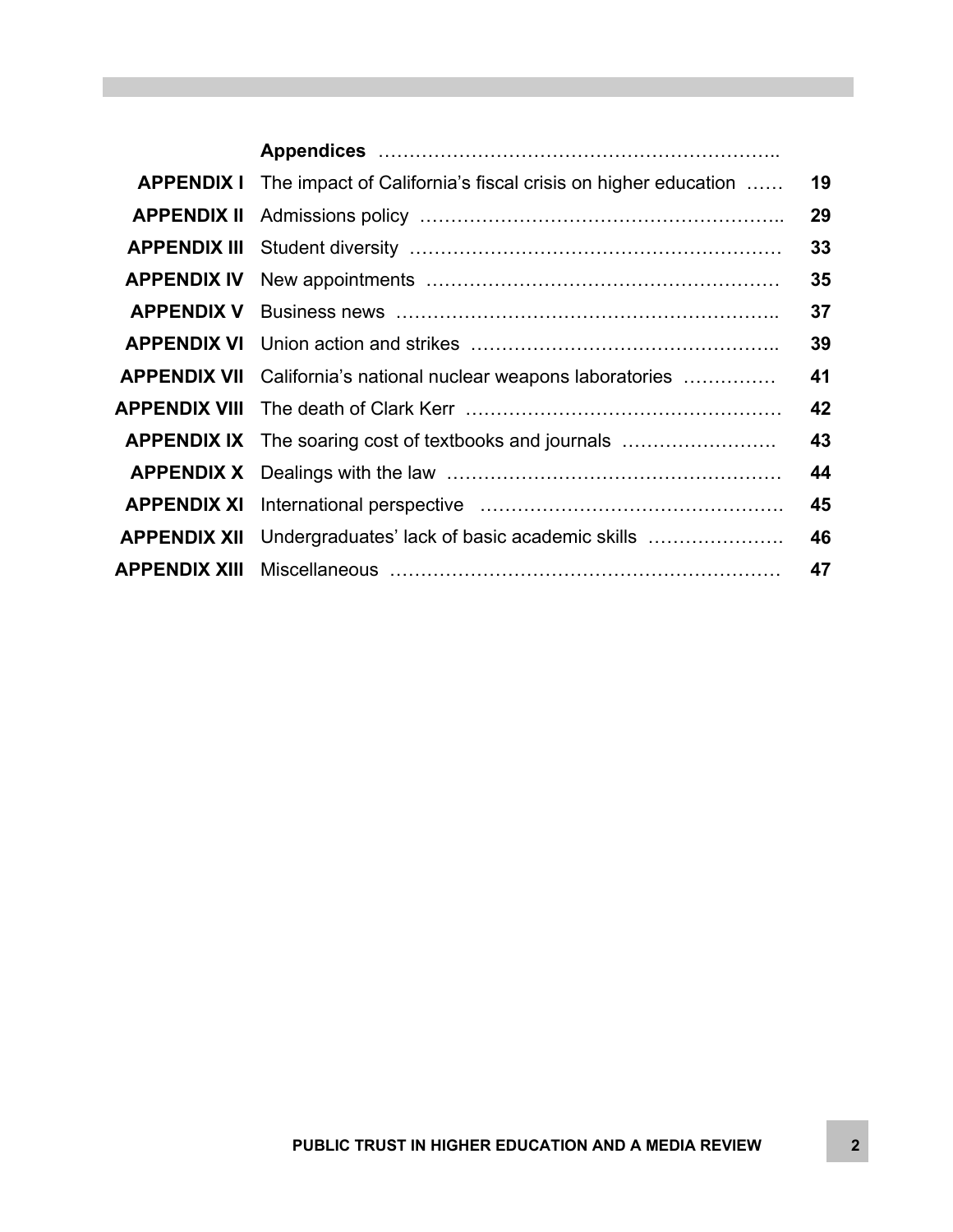### *Executive Summary*

The Center for Studies in Higher Education at the University of California, Berkeley, as part of a FIPSE sponsored project on identifying best practices in higher education accountability, is exploring the issue of public trust in higher education. Accountability programs are expanding at the state level, at institutions, and are being considered at the federal level as well. The Best Practices for Accountability Project is focusing on three issue areas: controlling the cost of education, reporting and documenting student outcomes and access, and restoring public trust in higher education. This report focuses on the latter, and reviews the daily articles on higher education in the press that influence public perception as a method of indirectly gauging public trust in public higher education. It is assumed that the existence of public trust would influence policy makers to support public higher education since they are responsible for it, and families and students to expand consumption of its educational services. The Chronicle of Higher Education has reported in its national survey (May 7, 2004) that the public's confidence remains high overall, with some concerns. California, because of its size, fiscal problems, racial and ethnic diversity, growing demand for access to college, and rising fees, faces several challenges to maintain or improve trust in public higher education. To determine what issues are being reported to the general public, and their general tone, a media scan was conducted over a six-month period (from August 1, 2003 to January 31, 2004) on a sample of four California newspapers: the Los Angeles Times, the San Francisco Chronicle, the Sacramento Bee, and the Porterville Recorder. In order to gauge the extent to which the media attitude, and by extension public opinion, towards public higher education was favorable or unfavorable, from thousands of articles a total of 291 articles were reviewed and several primary and secondary themes identified. Irrespective of the theme, the majority of articles on higher education examined were written from a neutral and impartial standpoint. Broadly speaking, it was apparent from the media scan that there was a relatively high level of trust and satisfaction on the part of the public towards higher education.

In California, budget cuts to public colleges and universities and articles in the general press on admissions have led to the perception that high school graduates will have difficulty getting into the University of California or California State University, and that the community colleges are crowded. Judging from these articles, access to public institutions, which is the historical hallmark of the Master Plan, is the critical issue. The findings indicated that there was a high level of general support for higher education, and specifically for access to a high quality university education and for a diverse student population that reflects the population of the state. In addition, it was evident that affordability was an important issue; college costs should be reasonable and there should be some level of financial support in place for those who could otherwise not afford a college education. Articles on lower state revenues and budget cuts for public campuses clearly affect this and other issues. News media reports reflected a degree of skepticism towards higher education on the part of the public related to the admission process of the University of California, as well as a concern about the preparation of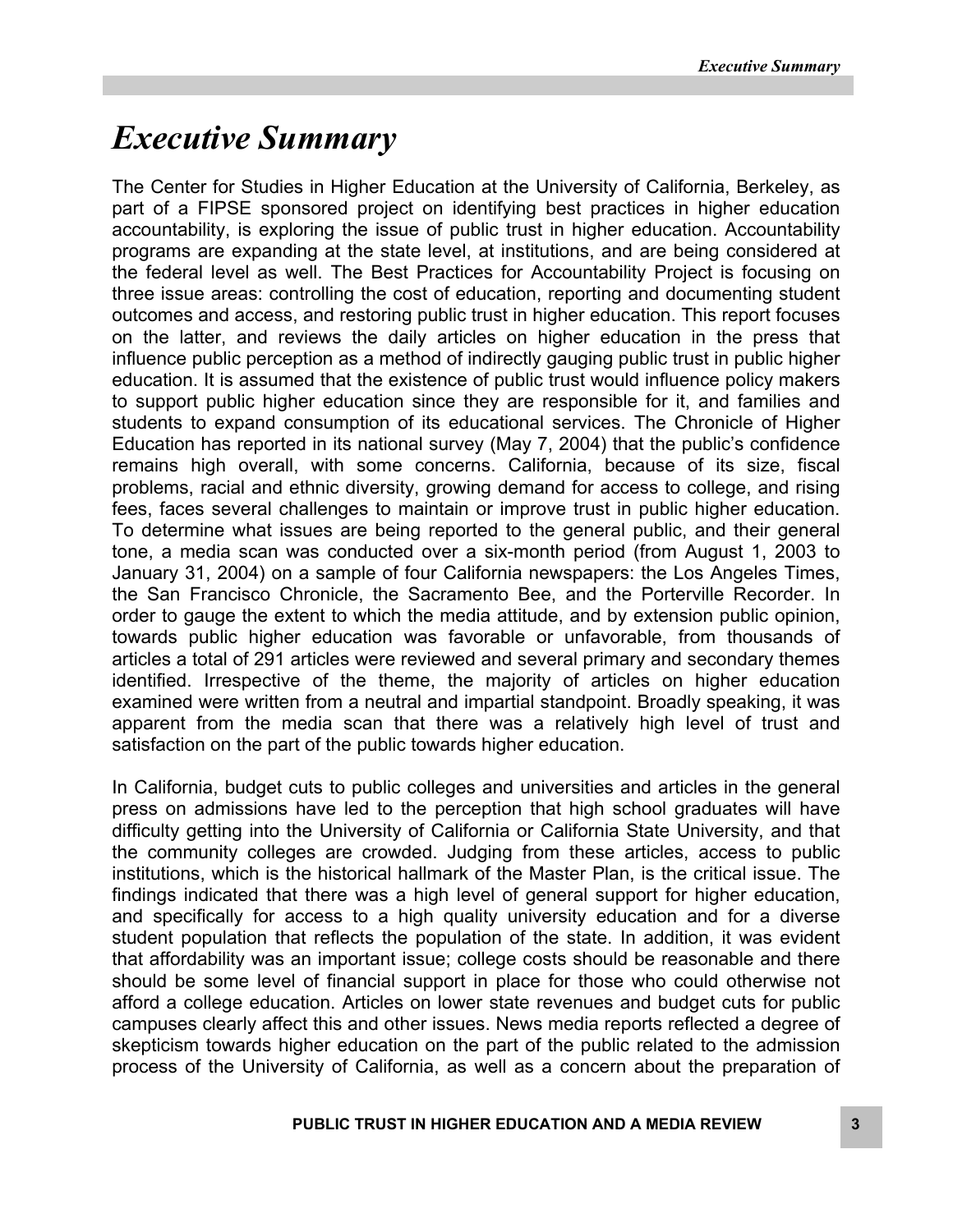high school students. Management practices of national research laboratories was another issue of concern.

While the public level of trust in the enterprise of higher education appears relatively high, in order to continue this level of support, higher education must meet the demands made by the people of California for access. The State of California should be clearer about public higher education funding and levels of student charges. Higher education should not only demonstrate an ongoing dedication and commitment to providing student access, diversity in enrollment, an affordable higher education system that appears attainable, and one which does not compromise quality, but higher education should also demonstrate greater transparency and accountability to the public.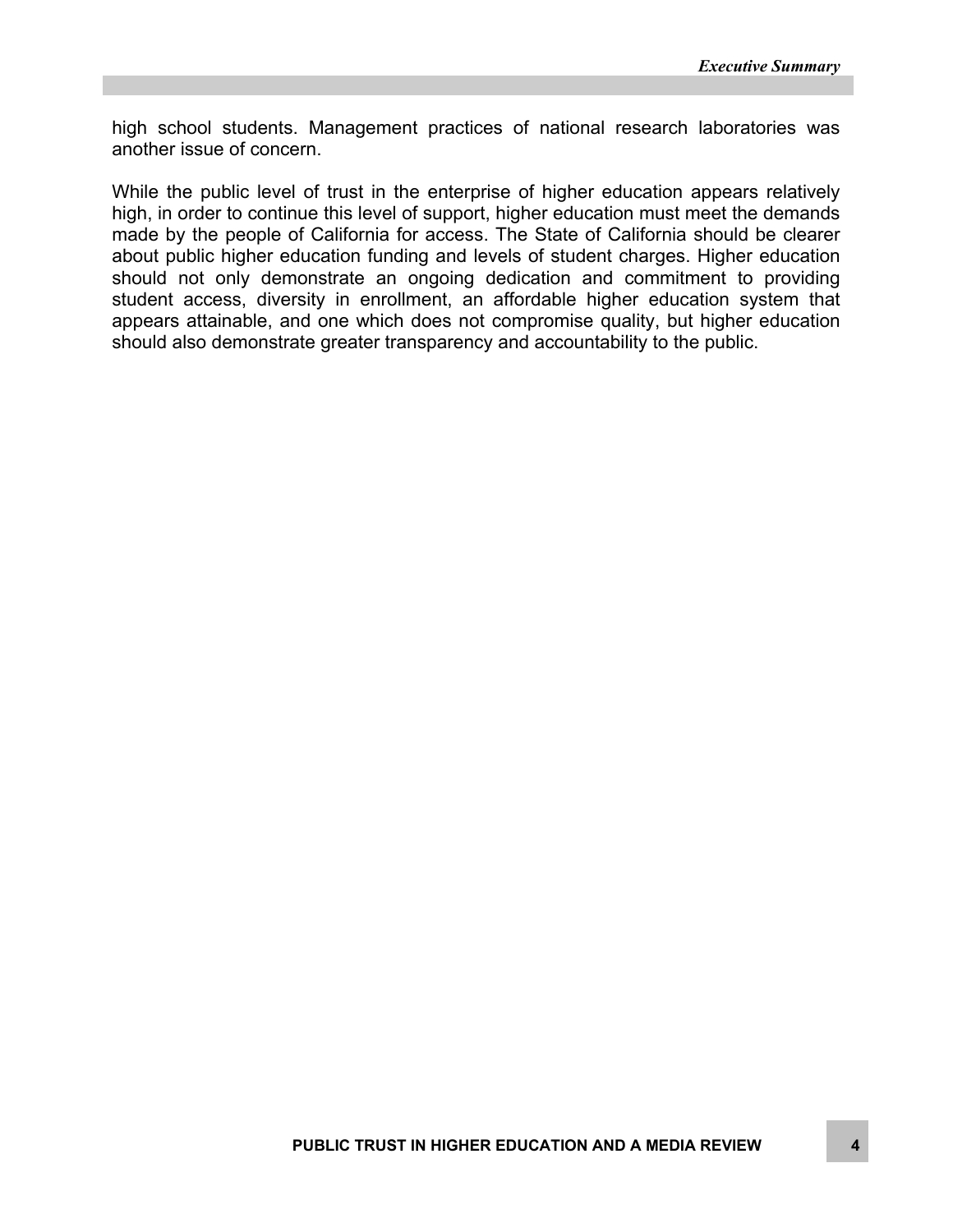### *Introduction*

The purpose of this report is to better determine the level of general public trust in public higher education and the content of published articles in the press that may influence and reflect public confidence. By conducting a six-month media scan of four California newspapers, an overview is provided of the key concerns and issues facing higher education today.

At a time when California is confronted by severe financial difficulties generally, public higher education is undergoing significant cuts in funding which are only likely to worsen, especially given the competition for limited resources with other services such as K-12 and prisons (Immerwahr, 2004). Yet, despite the harsh reality of a post-9/11 economy, a recent national poll conducted by the Chronicle indicates that the public is satisfied with the quality of higher education that universities and colleges provide (Selingo, 2003). This report explores the extent to which readers in California view positive or negative articles concerning higher education, and provides a sense of the issues in the general press.

The report takes the following format: section 2 on methodology outlines the way in which the media scan was conducted. What is of current key interest in relation to higher education can be surmised not only from the content of what is being reported, but, in addition, by the extent of coverage on a specific topic. A number of primary and secondary themes are identified in section 3 and a broad overview of each theme provided. Section 4 concludes the report, stating that irrespective of the theme, the majority of articles on higher education examined are written from a neutral and impartial standpoint. Broadly speaking, the media scan indicates that there is a relatively high level of trust and satisfaction on the part of the public towards higher education.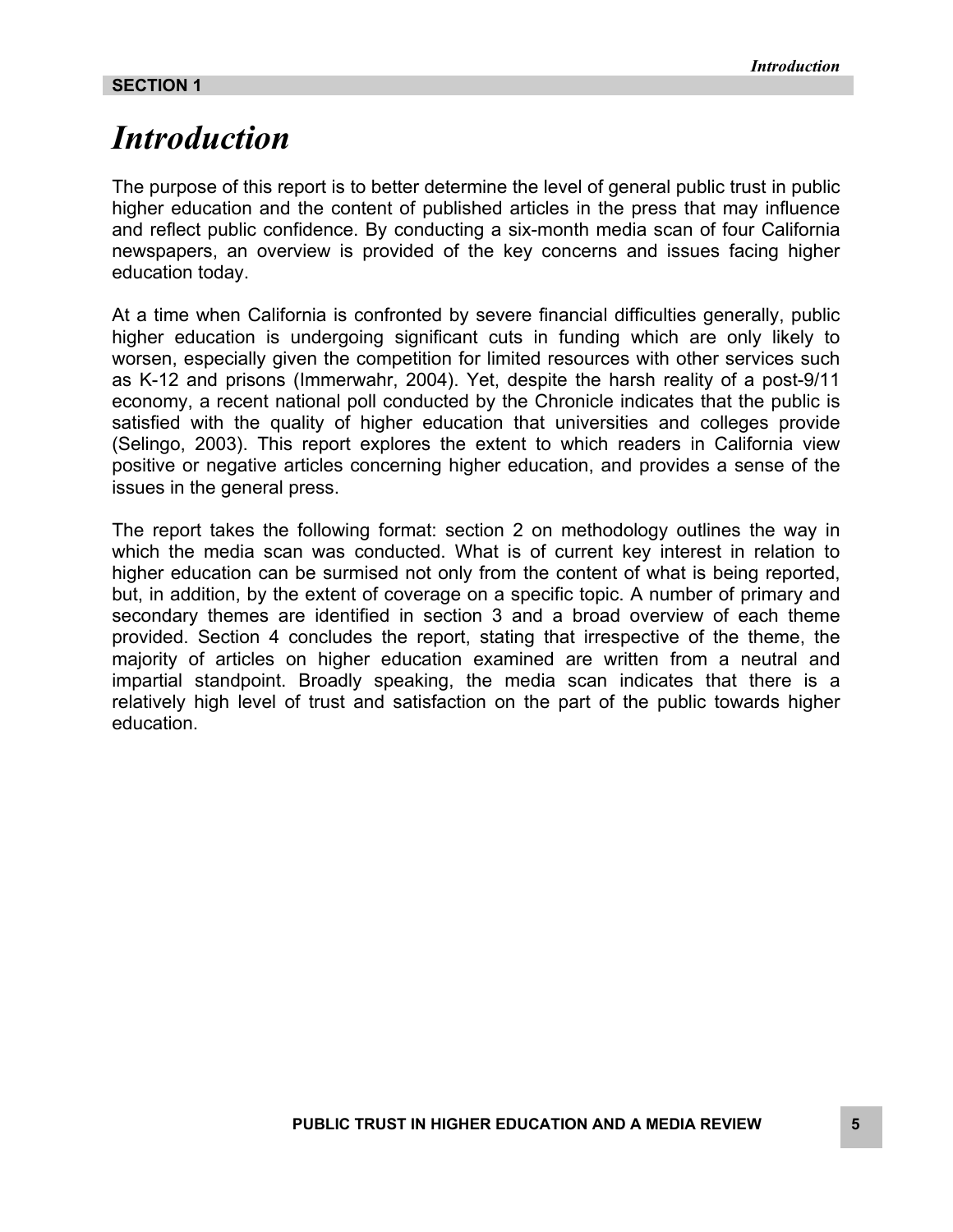<u>.</u>

### *Methodology*

A media scan was conducted over a six-month period (from August 1, 2003 to January 31, 2004) on a sample of four newspapers comprising three urban newspapers (the LA Times, the San Francisco Chronicle, and the Sacramento Bee) and one rural newspaper (the Porterville Recorder). In order to gauge the extent to which the media attitude, and by extension public opinion, towards higher education was favorable or unfavorable, an archival search was conducted on each newspaper. What was of current key interest in relation to higher education was surmised not only from the content of what was being reported, but also from the extent of coverage on a specific topic. Once topics (or themes, as they will be referred to henceforth) were identified, the more subjective process of measuring the media attitude towards that theme was considered by ascertaining the extent to which an article was positive or negative in tone.

Thearchival search was carried out by searching for keywords<sup>1</sup> relating broadly to higher education in order to raise relevant articles over the six-month period. Although this produced over 8,000 newspaper article abstracts, only 321 articles were downloaded for further review as many of the archival searches generated repeated or irrelevant articles. Of the 321 articles downloaded, only 291 article summaries appear in the appendices, again due to repetition. Provided in the appendices is a summary of each article in addition to the source and date of publication.

The themes identified in the report have been divided into primary and secondary themes (see table 1). The rationale underpinning the selection criteria for type of theme was the extent of coverage. Those selected as primary themes were covered by the news media most frequently (10 times or more) over the six-month period, whilst those assigned to secondary theme status were covered by the media fewer than 5 times over the same time span. The former comprise: the impact of the fiscal crisis on higher education, admissions policy, student diversity, new appointments, business news, union action and strikes, California's national nuclear weapons laboratories, and the death of Clark Kerr. The latter group includes: the soaring cost of textbooks and journals, dealings with the law, an international perspective, and undergraduates' lack of basic academic skills. The articles assigned to the miscellaneous group (totaling 42) were not easily allocated to any of the above themes due to their unrelated and distinct content.

<span id="page-6-0"></span> $<sup>1</sup>$  Keywords comprise the following: University of California, California State University, community</sup> colleges, higher education, undergraduate, student, student fees, student aid, financial aid, Cal grant, student diversity, student access, postsecondary education, and higher education accountability.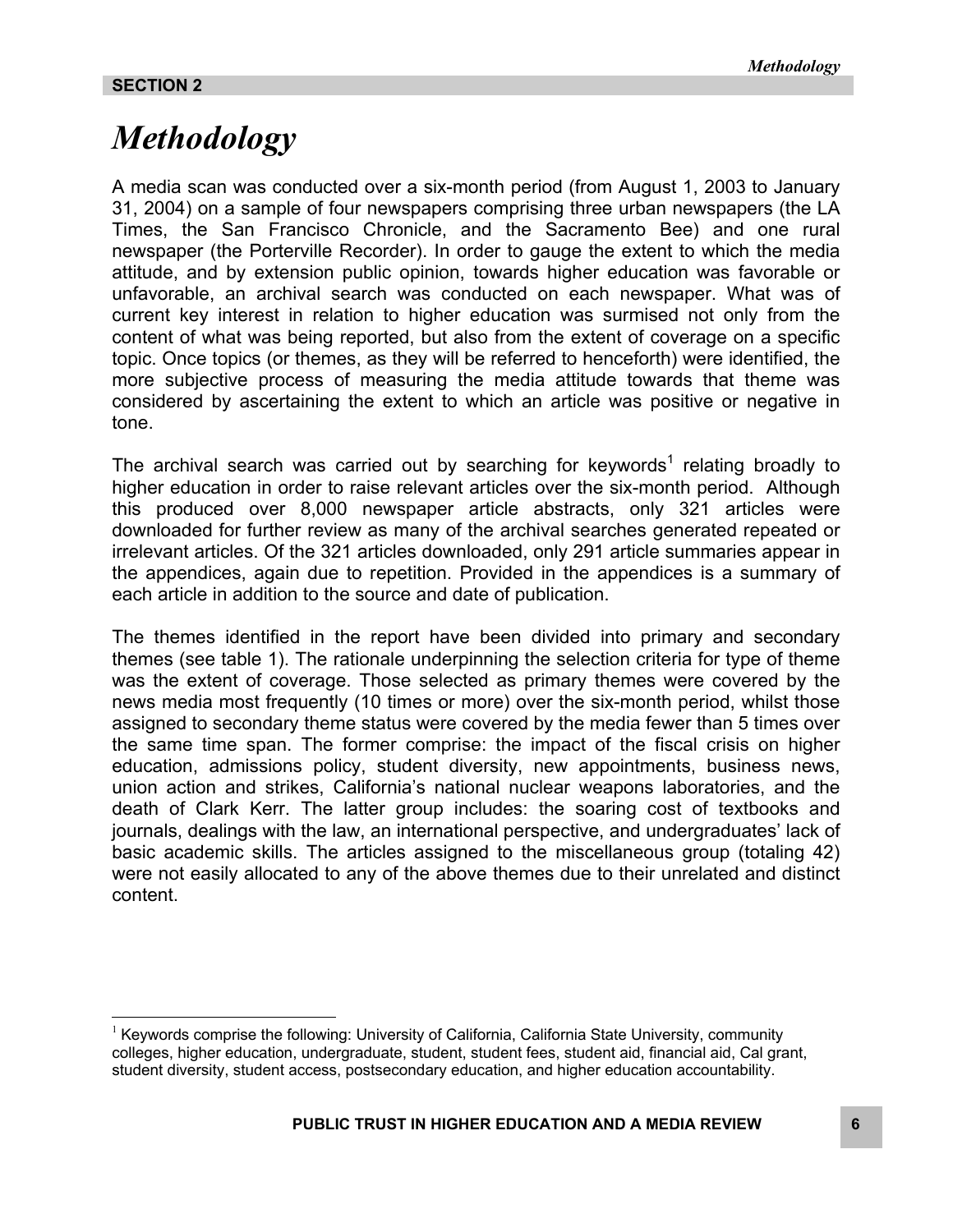### **TABLE 1 Primary and secondary themes and extent of media coverage**

(August 1, 2003-January 31, 2004)

| ∥ Theme                                            | extent of media coverage* |
|----------------------------------------------------|---------------------------|
| <b>Primary themes</b>                              |                           |
| The impact of California's fiscal crisis on higher | 104                       |
| education                                          |                           |
| Admissions policy                                  | 42                        |
| Student diversity                                  | 22                        |
| New appointments                                   | 16                        |
| <b>Business news</b>                               | 15                        |
| Union action and strikes                           | 13                        |
| California's national nuclear weapons labs         | 12                        |
| The death of Clark Kerr                            | 10                        |
| Secondary themes                                   |                           |
| The soaring cost of textbooks and journals         | 5                         |
| Dealings with the law                              | 5                         |
| International perspective                          | 4                         |
| Undergraduates' lack of basic academic skills      | 3                         |
| Miscellaneous                                      | 42                        |

\* refers to the number of articles reported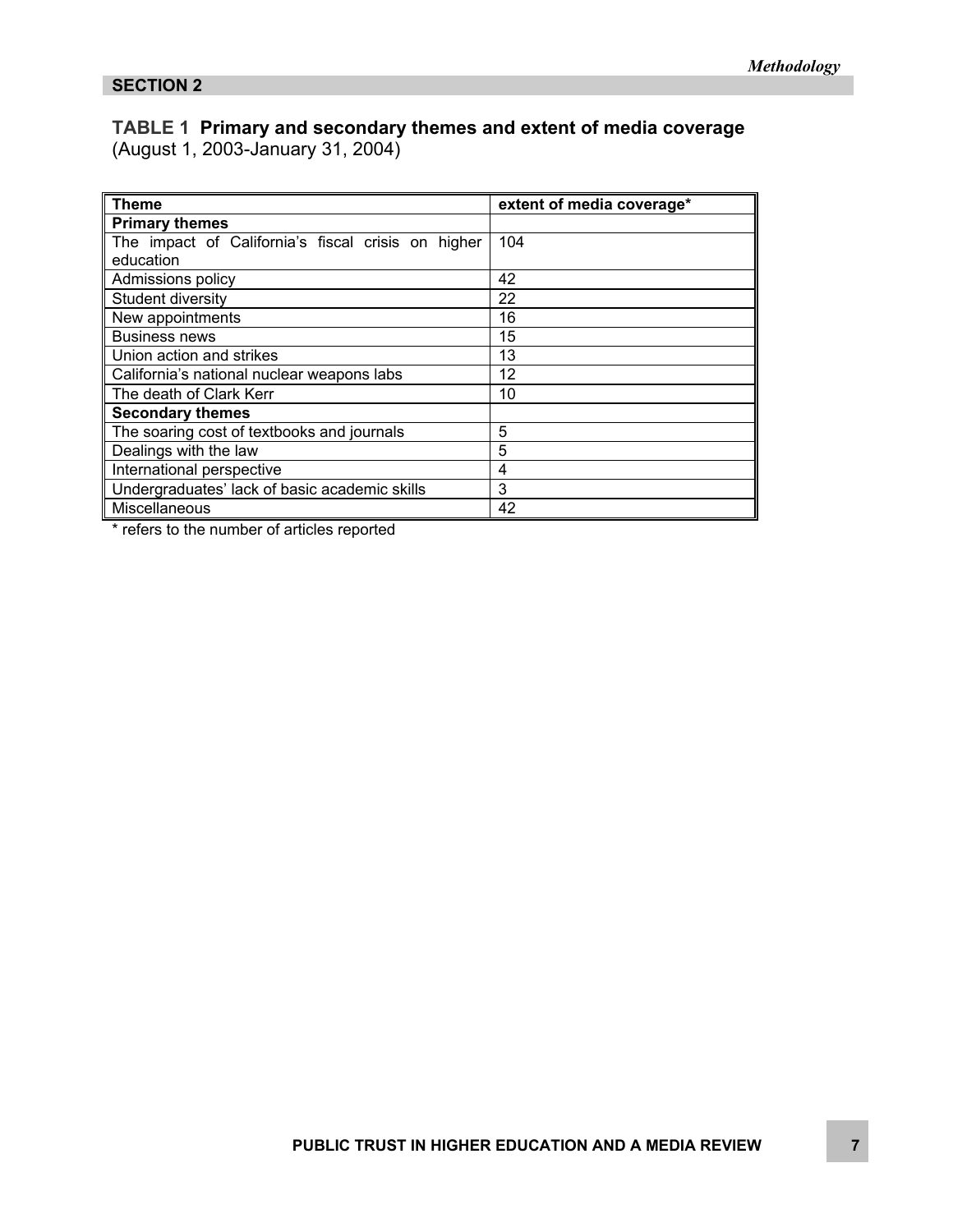### *Data presentation and analyses*

The following section of the report presents the primary and secondary themes identified from the archival search, the extent of news media coverage, and a broad overview of the content. Finally, the media attitude towards each theme is discussed.

#### **3.1. Primary themes**

#### **3.1.1. The high impact of California's fiscal crisis on higher education**

The impact of the fiscal crisis in California on higher education received extensive coverage and was the most frequently reported of all the themes identified. In the LA Times (which seemed to focus on this issue the most), the San Francisco Chronicle, the Sacramento Bee, and the Porterville Recorder, there were 38, 21, 35, and 10 articles, respectively, relating to the higher education budget crisis over the six-month time span examined. This issue appears to influence most other issues in this review.

In his January 2004 budget outline, Governor Arnold Schwarzenegger proposed a number of factors that would directly and negatively impact higher education if enacted. Having already been knocked by budget cuts, it was identified by the news media that higher education now faced a situation in which students paid higher fees and competed for fewer places while receiving less financial aid.

One of the major concerns documented by the media was the soaring cost of college in the form of student fee hikes. Specifically, students at the University of California and California State University would pay 10% more annually (at UC, students would pay \$5,482, while at CSU, students would pay \$2,251). The rise in tuition fees, however, would be experienced most acutely by graduate students, non-resident students, and community college students. Graduates would pay 40% more, non-resident students would pay an extra 20%, and community college students would pay nearly 50% more (community college fees could increase from \$18 a unit to as much as \$26 a unit). Moreover, it was proposed that the University of California and California State University cut freshman enrollment by 10%. That would be equal to 3,200 fewer and 4,200 fewer students, respectively, resulting in eligible high school seniors being turned away or diverted to community colleges.

The third major proposal was a cut in student financial aid *vis-à-vis* a substantial decline in the number of eligible students. Governor Arnold Schwarzenegger's plans may lead to the elimination of outreach and recruitment programs that have played a key role in diversifying the undergraduate population. Budget cuts were proposed for the Cal Grant program, which is focused on students in need. Moreover, it was alleged that there were discrepancies in terms of the amount of financial aid paid out to universities. For instance, in a case reported by the San Francisco Chronicle, CSU Fresno received less financial aid than Stanford.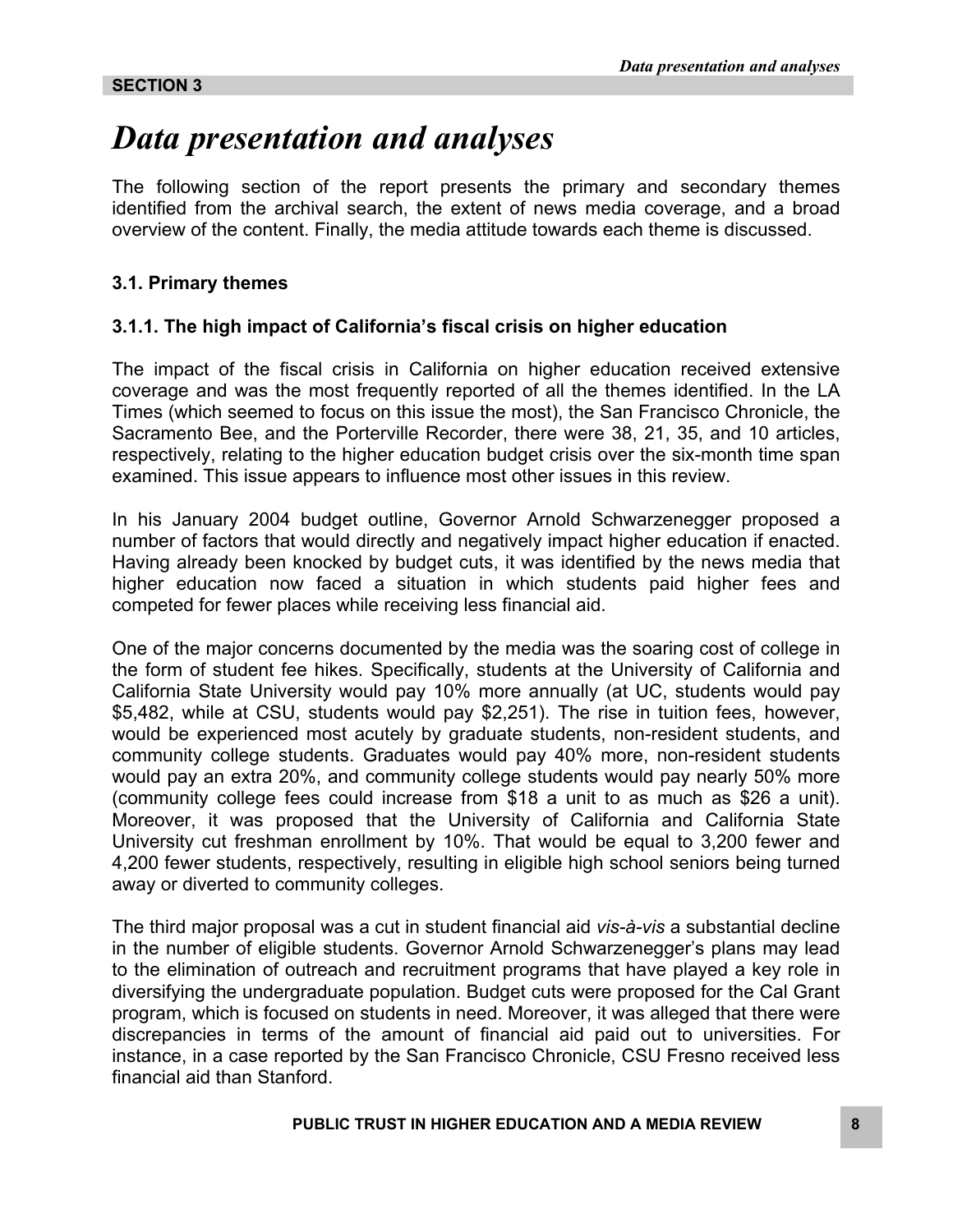The news media recognized that the proposals outlined above have come at a difficult time. A growing college-age population was identified as a major cause for concern since California's college age population is projected to rise 36% between 1998 and 2010. Moreover, some media commentators suggested that the 1960 California Master Plan for higher education, which promised access and affordability for every student, was under attack. Yet despite the problematic tone of many of the articles on budget problems, it was acknowledged that both UC and CSU remained two of the most affordable university systems for residents of California. Overall, the findings indicated that there was a high level of support for continued access to a high-quality and affordable university education.

#### **3.1.2. Admissions policy**

Over the six-month period, articles relating to the University of California's admissions policy received extensive coverage in the LA Times (totaling 29 articles) and some coverage in the San Francisco Chronicle, the Sacramento Bee, and the Porterville Recorder (4, 5, and 4 articles, respectively).

John Moores, Chairman of the UC Board of Regents, criticized the University of California's process of admissions, otherwise known as the "comprehensive review". In a controversial report, Moores alleged that the University of California, Berkeley admitted more than four hundred students with sub-par SAT scores in the name of racial diversity and that such admission procedures violated the state-ban on racerelated affirmative action. Moores stated that, "public institutions are accountable to the people, and I think we owe it to the public to make our processes as clear and understandable as possible". In addition, the viewpoints of disgruntled parents were published in the LA Times, stating that university entrance procedure should rely on objective-based qualifications rather than subjective criteria.

Both UC President Robert Dynes and UC Berkeley Chancellor Robert Berdahl publicly defended the University's admission policy. Specifically, Robert Berdahl accused John Moores of doing "singular damage" to the University as a result of the critical report. He stated that the report served to undermine public trust in entrance policy and that the public was entitled to a broader understanding of the admission process. Arguing along similar lines, UC's Board of Regents criticized Moores' report, stating that not only had it damaged the reputation of the University but had caused great public confusion.

The rationale for why some students with high SAT scores might be rejected by UCB was outlined by the news media; for instance, out-of-state applicants or students applying for particularly competitive courses faced a tougher time. In addition, factors other than SAT scores taken into account by the 'comprehensive review' were outlined (such as hardships overcome, extra-academic background, leadership, talent, and persistence). Interestingly, the claim that SAT scores were not a reliable predictor of student performance at university was mentioned in a number of articles.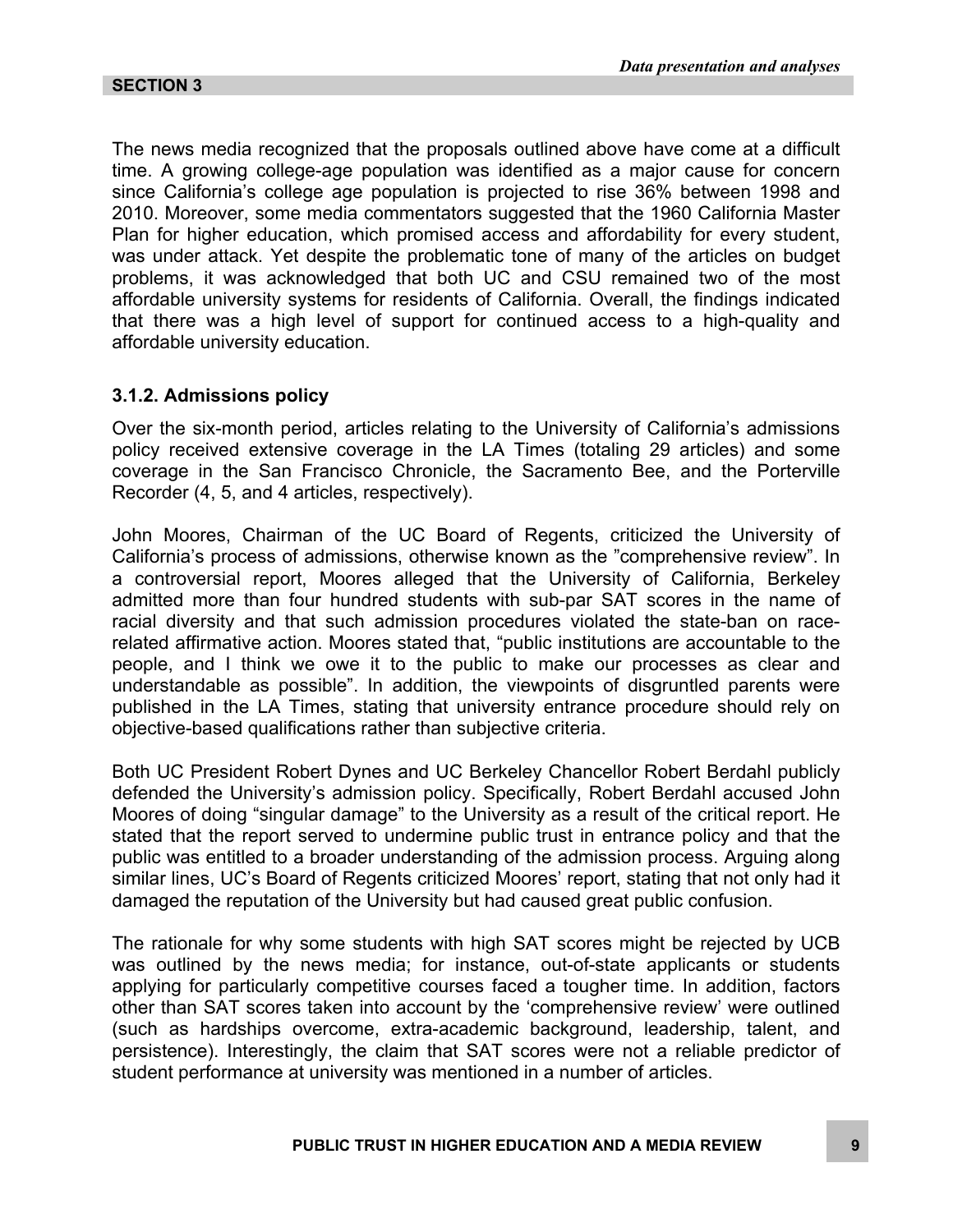Despite Moores' rather damning criticism of the University of California and the backlash from disgruntled parents whose highly qualified children were rejected from UCB, the news items regarding the University's admissions policy were either neutral or positive in their perception of the 'comprehensive review'. A number of related problems were identified, however. The first of these, and one which is recurrent, was that the number of qualified applicants outstrips the capacity of the state's higher education system, a problem that will be exacerbated by increased cuts in student enrollment. In addition, there was skepticism over the allegedly arbitrary and opaque nature of UC's admission criteria and, consequently, a call for the university entrance procedure to be made more transparent.

#### **3.1.3. Student diversity**

The theme of student diversity was inextricably linked to the aforementioned 'cuts in student financial aid', since more often than not aims to recruit a diverse student population were targeted at minority populations in terms of race and socio-economic background. Student diversity was identified as an important theme and one that deserved discussion in its own right, given that a number of newspaper items focused solely on the topic. Over the six-month period, the LA Times ran a total of 16 articles that explicitly discussed the theme, although the San Francisco Chronicle and the Sacramento Bee ran only 5 articles and 1 article, respectively. The remaining newspaper, the Porterville Recorder, did not examine the theme as a 'stand alone' one.

It was evident from analyses of the broad range of articles that, in relation to student diversity, the targeted populations were racial minorities and students from a low socioeconomic background. The defeat of Proposition 54, which aimed to bar state agencies (including the higher education system) from collecting data on race, received strong support from the San Francisco Chronicle on the basis that racial discrimination is still evident. Anti-affirmative action activists were discussed, although the newspaper reports were neutral in tone. Broadly speaking, there was a commitment to diversifying the student body which resonates with the media's general support of UC's 'comprehensive review' process of admissions.

In terms of other factors related to diversifying the student body, gender and nationality played secondary roles to race and socio-economic background. Nevertheless, attracting girls into science and technology was viewed as important. Moreover, concern was expressed in relation to recruiting international students. As the news media pointed out, tough immigration policies following the attacks of 9/11 served to discourage university applications from overseas. A shortage of such applicants to U.S. universities may well be harmful to higher education resources, given the high tuition fees paid by international students.

Since Governor Arnold Schwarzenegger's proposals in relation to higher education included cutting student financial aid and slashing student enrollment, this runs somewhat counter to the recruitment of a more diverse student population. Broadly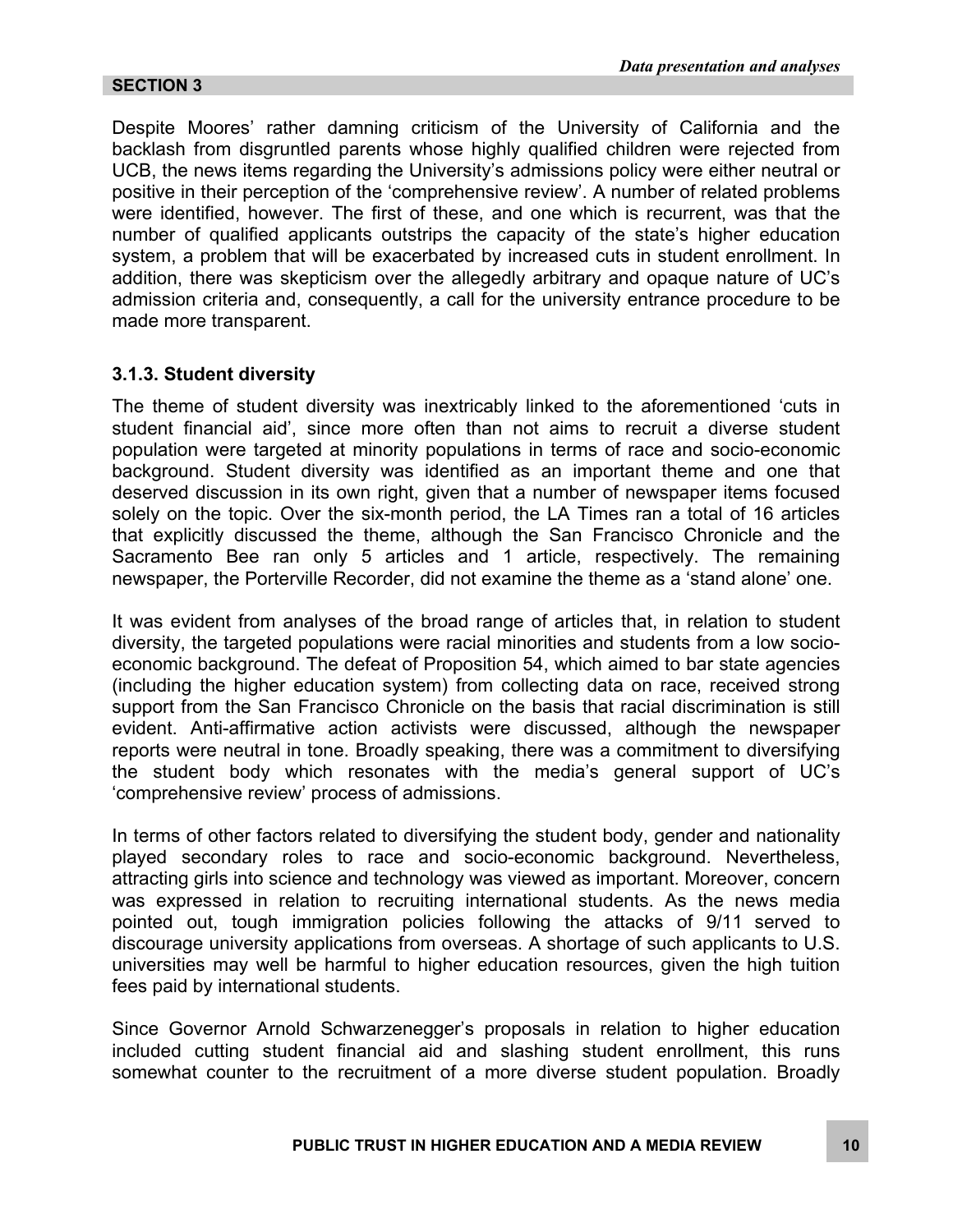speaking, though, support for a diverse student population was evident from the media scan.

#### **3.1.4. New appointments**

The number of articles detailing new appointments in higher education totaled 16. The LA Times and Sacramento Bee ran the majority of articles, followed by the San Francisco Chronicle (6, 7, and 3, respectively). The Porterville Recorder did not report on new appointments.

During the six-month period examined, it was evident that a number of new appointments were made. UC President Richard Atkinson left his post and was replaced by Robert Dynes; in addition, Thomas J. Nussbaum, Chancellor of the California Community Colleges, was succeeded by Mark Drummond. UCB Chancellor Robert Berdahl announced that he will be resigning from his position in June 2004.

The articles were overwhelmingly positive in all cases reported, indicating a high level of support for the new appointments. Furthermore, the hiring of Christopher Edley as the new dean of Boalt Hall School of Law at UCB attracted much attention; he is the first African American to be appointed to the position and the media response was extremely favorable, thus signaling a commitment to racial diversity in academia.

#### **3.1.5. Business news**

The number of reports detailing higher education-related business news totaled 15. With the exception of one article downloaded from the San Francisco Chronicle and one from the Sacramento Bee, all items were derived from the LA Times.

The main story covered in the reports was that of the University of California's failed bid to keep private its returns from private equity investments. UC was sued by a UCB professor, the San Jose Mercury News, and the Coalition of University Employees, who argued that investment information should be made public for review. In addition, chronicled under the theme of 'business news', was coverage of gifts and donations made to both Cal State Northridge and UC Irvine. Finally, the placement of various community colleges on a fiscal watch list due to financial instability was detailed.

In relation to the latter story regarding the fiscal watch list, the media was negative in tone; as pointed out, only two years ago no community colleges were viewed as fiscally unstable, demonstrating the detrimental impact of budget cuts on higher education. With regard to the other two stories covered, the media was largely neutral and impartial in its reporting.

#### **3.1.6. Union action and strikes**

Examination of the articles over the six-month period indicated that politicized events in the form of union action and strikes were covered by the media, although most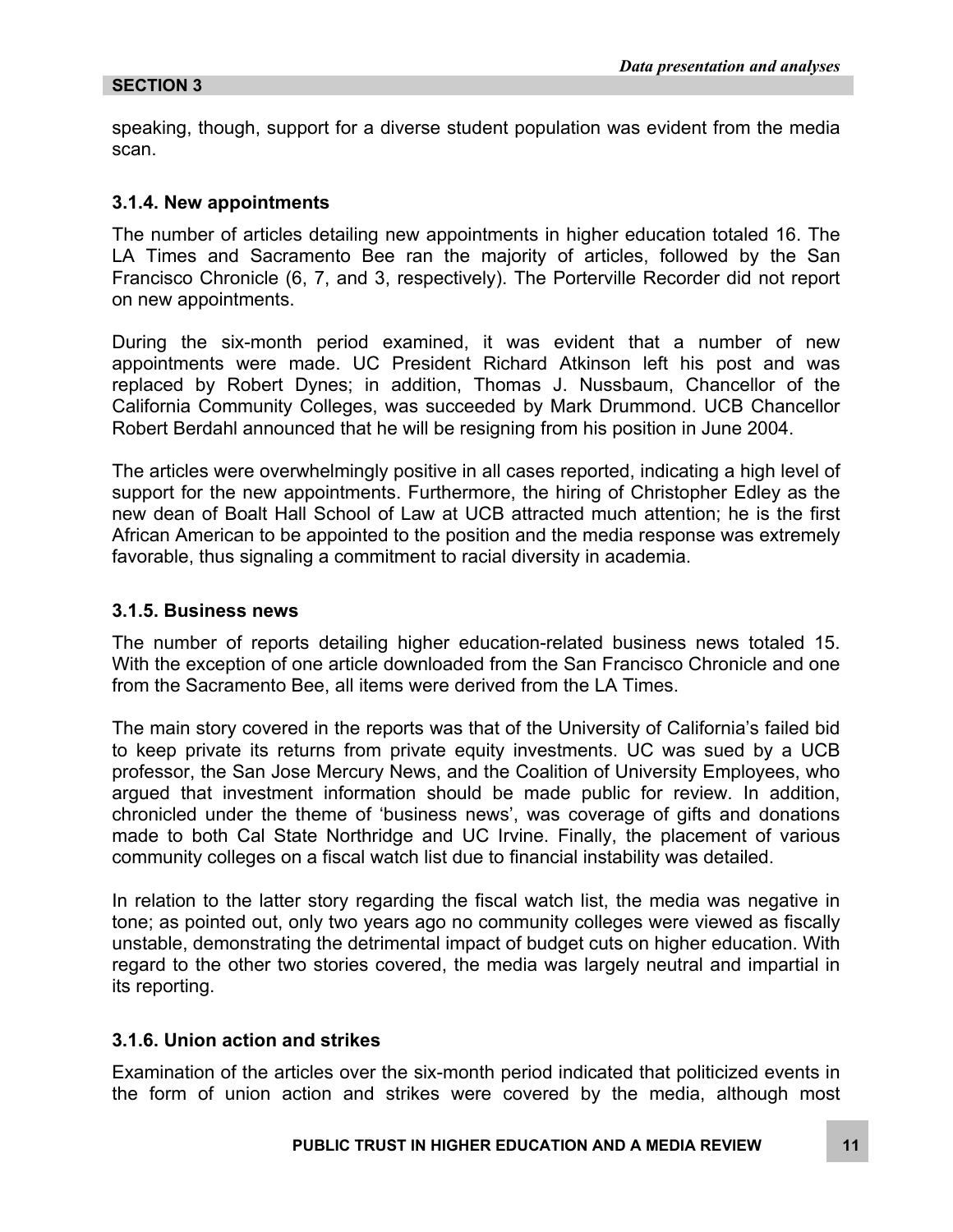extensively by the Sacramento Bee. The LA Times and the San Francisco Chronicle ran 4 and 2 news items on the topic, compared to 7 by the Sacramento Bee; the Porterville Recorder did not report on political action.

Across the University of California campuses, teaching assistants, tutors, and readers refused to take classes for one day to protest unfair labor practices by the university. At Yale, more than 4000 employees also protested in relation to pensions. In addition, the media reported that UCLA students demonstrated over the UC Board of Regent's consideration of tuition hikes and enrollment cuts and, consequently, disrupted their meeting. Finally, the UC Students Association asked for funds to be reallocated to education following to the reinstatement of the vehicle license fees paid prior to the Schwarzenegger administration. Irrespective of the story covered, the media appeared non-aligned in their treatment of union action and strikes.

#### **3.1.7. California's national nuclear weapons laboratories**

The San Francisco Chronicle held a monopoly in relation to coverage of California's national nuclear weapons laboratories, probably as a consequence of the relatively close proximity of the newspaper to one of the labs. While a total of 11 news reports covered the nuclear weapons laboratories in the San Francisco Chronicle, only 1 report was written explicitly on the subject in the LA Times, and none in the Sacramento Bee or Porterville Recorder.

Following security lapses at California's national nuclear weapons laboratories, the Department of Energy stated that future management of the labs would be open to competition. In order to compete for the continued running of the labs, the University of California has to place a bid for new contracts, adding pressure to already strained resources. The reports indicated that this comes at a particularly difficult time for UC financially, when fees are being raised and enrollment slashed to deal with the budget deficit. In addition, comment was made that Foley, a former top energy department official hired by UC to help win the contracts, will receive a salary almost equal to that of the UC President.

The media acknowledged that loss of the contracts would be a misfortune for the prestige of the University of California. Moreover, it was evident that although the media was unimpressed by the security track record of the labs and the financial decisions made, it was generally sympathetic to the plight of UC.

#### **3.1.8. The death of Clark Kerr**

The media covered the sad news of the death of Clark Kerr. The LA Times dedicated 3 articles to him, whilst the San Francisco Chronicle and the Sacramento Bee ran 4 and 3 articles, respectively.

On examination of the articles relating to the death of Clark Kerr, it was evident that the media paid tribute to a great man. He was attributed with developing the world's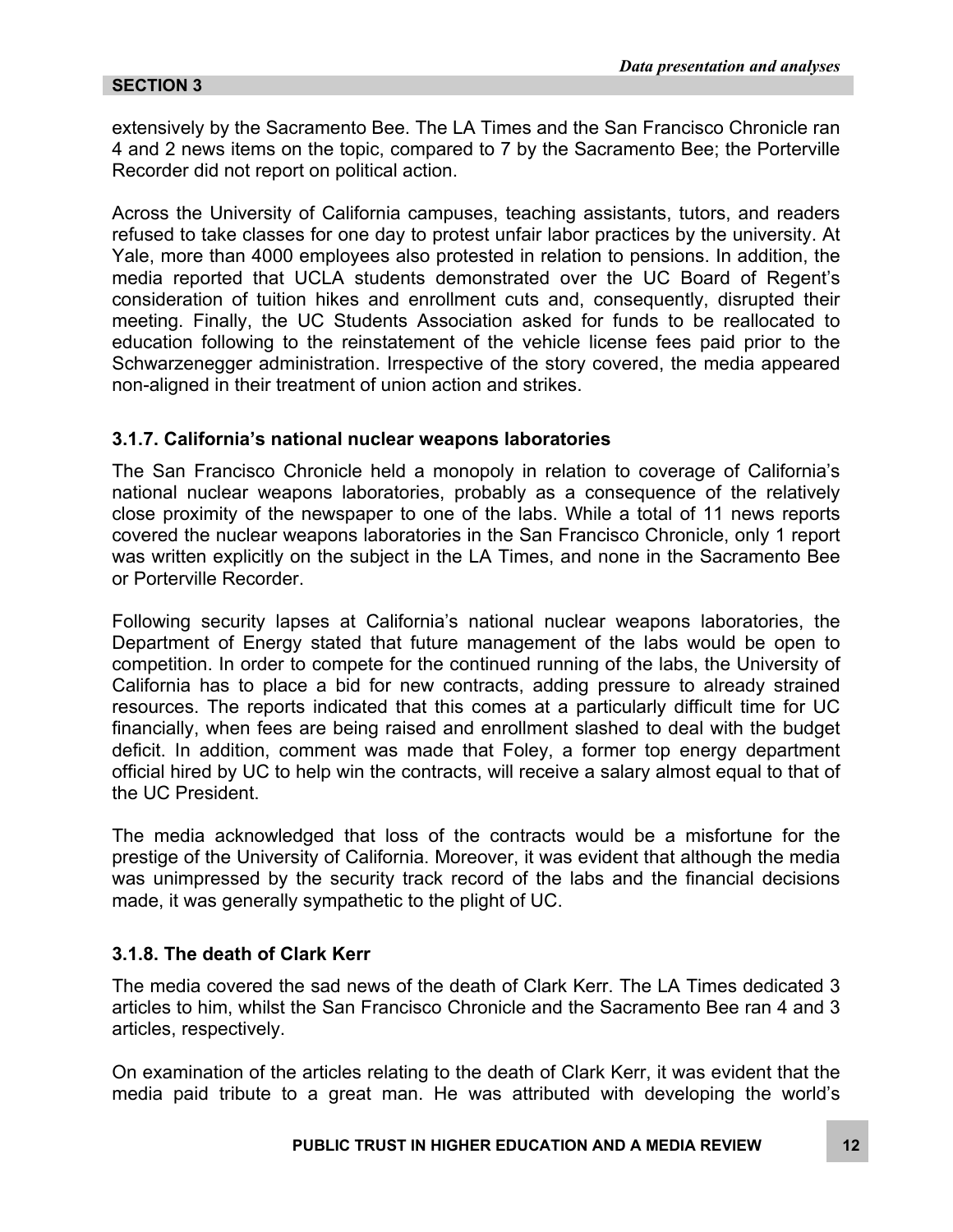greatest public university through the Master Plan and was responsible for creating a blueprint for higher education. All articles discussed at length Kerr's vision of higher education, focusing especially on access and affordability of the tripartite system.

The findings indicated that the news media were wholly positive in their reporting of Kerr's achievements, which were outlined fully. What was also evident was the ironic timing of his death -- at a time when the higher education system he helped produce is in jeopardy due to the fiscal crisis. Media commentators called for California to commit to, embrace, and sustain the higher education system set in place by Clark Kerr.

#### **3.2. Secondary themes**

#### **3.2.1. The soaring cost of textbooks and journals**

Although not a frequently reported theme, the soaring cost of textbooks and journals was one picked up by the media. It received most attention from the San Francisco Chronicle (3 news items), while the LA Times and Sacramento Bee ran 1 article each on the topic. The Porterville Recorder did not report on the topic.

In terms of the soaring cost of textbooks, the media reported that textbook publishers were charging too much money for their textbooks, especially when compared to the cheaper prices of the same books overseas. In addition, unnecessary new editions were further hiking the cost up. The media was particularly scathing about the soaring cost of textbooks, especially as it was recognized that students were now paying more for their education. Moreover, the boycott of academic journals by scientists received limited attention from the media but was viewed favorably, as access to journals should be more open.

#### **3.2.2. Dealings with the law**

Reports related to dealings with the law totaled 5 and all were run by the LA Times.

Reports of police arrests and raids, alongside suspicious behavior on the part of people related to higher education in some way (faculty, counselors, and officials) were common to these articles. Although neutral in tone, it was interesting to note that the media highlighted that it was taxpayers' money that was allegedly used by the accused.

#### **3.2.3. International perspective**

Newspaper reports relating to higher education internationally were limited. The LA Times and the San Francisco Chronicle ran 2 articles each.

Tony Blair, the Prime Minister of the U.K., was set to increase tuition fees for undergraduates even though the university funding bill passed the House of Commons by only a tiny majority. Compared to the U.S., the proposed tuition rate was low and financial support will still be offered to students from low socio-economic backgrounds.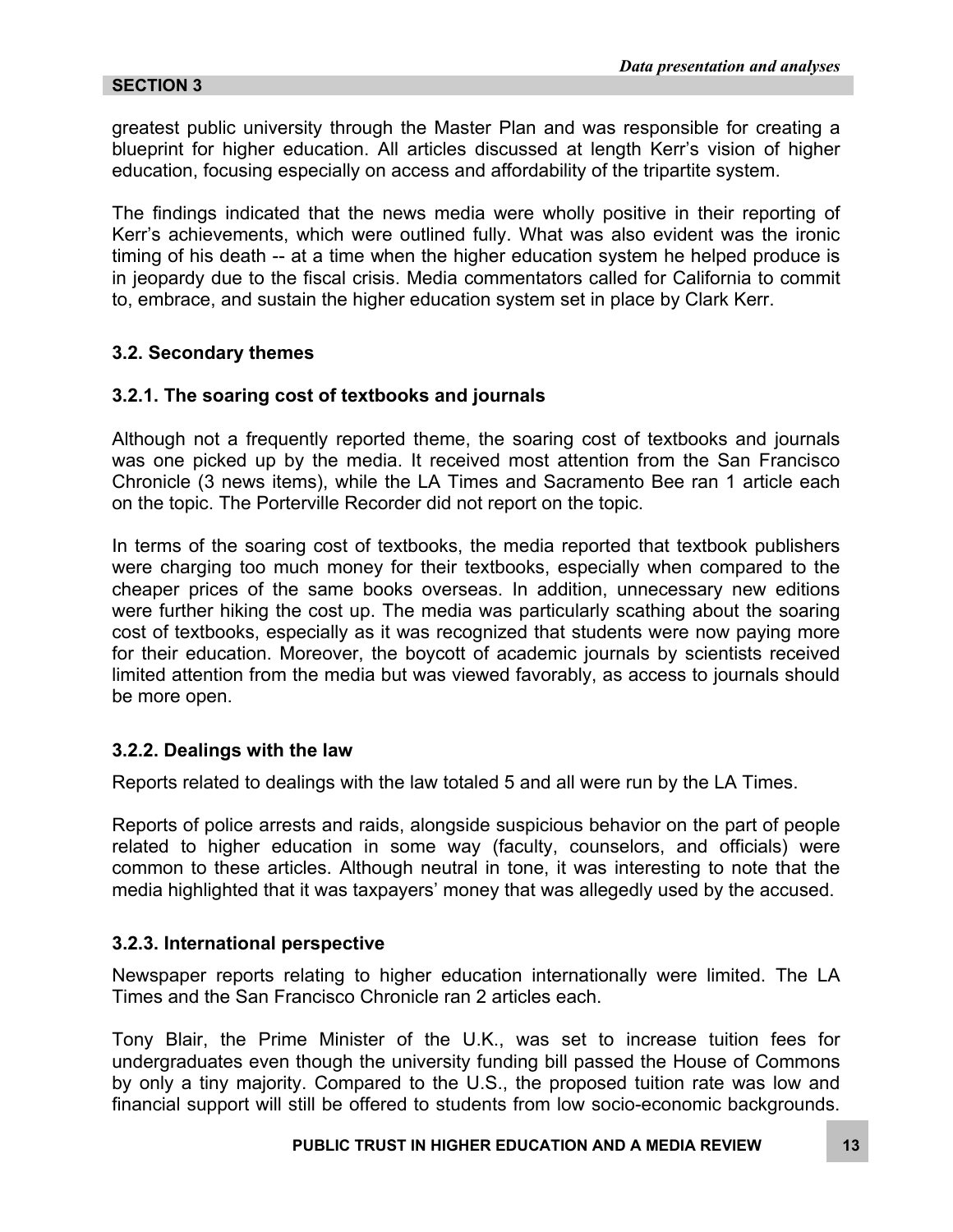Implicit in the media reports was the notion that higher education should be paid for, at least to some extent, by students themselves; this runs counter to the attitude in the U.K., where payment of university historically has fallen on the state.

In addition, the LA Times reported on the university admissions process in Brazil regarding the introduction of a new racial quota system and was impartial in its report. The San Francisco Chronicle was nonaligned in its reporting of the rejuvenation of Iraq's higher education system.

#### **3.2.4. Undergraduates' lack of basic academic skills**

Although not a frequently reported theme, undergraduates' lack of academic skills was one that attracted some attention. The San Francisco Chronicle and the Porterville Recorder did not report on the topic, but the LA Times and the Sacramento Bee ran 2 and 1 articles, respectively.

Although fewer students withdrew from California State University for failing basic English and Mathematics this academic year compared to previous years, it was apparent that many students remained unprepared for university work.

The theme of undergraduates' lack of academic skills warrants discussion here because the media coverage indicated an unsympathetic attitude towards this problem.

#### **3.3. Miscellaneous news items**

There was a total of 42 miscellaneous news items relating to higher education from all four newspapers, though more could have been identified. These articles relate to student life on campus, new programs, capitol construction projects, research projects, and related K-12 issues. They underscore general interest in higher education activities, often at the local level.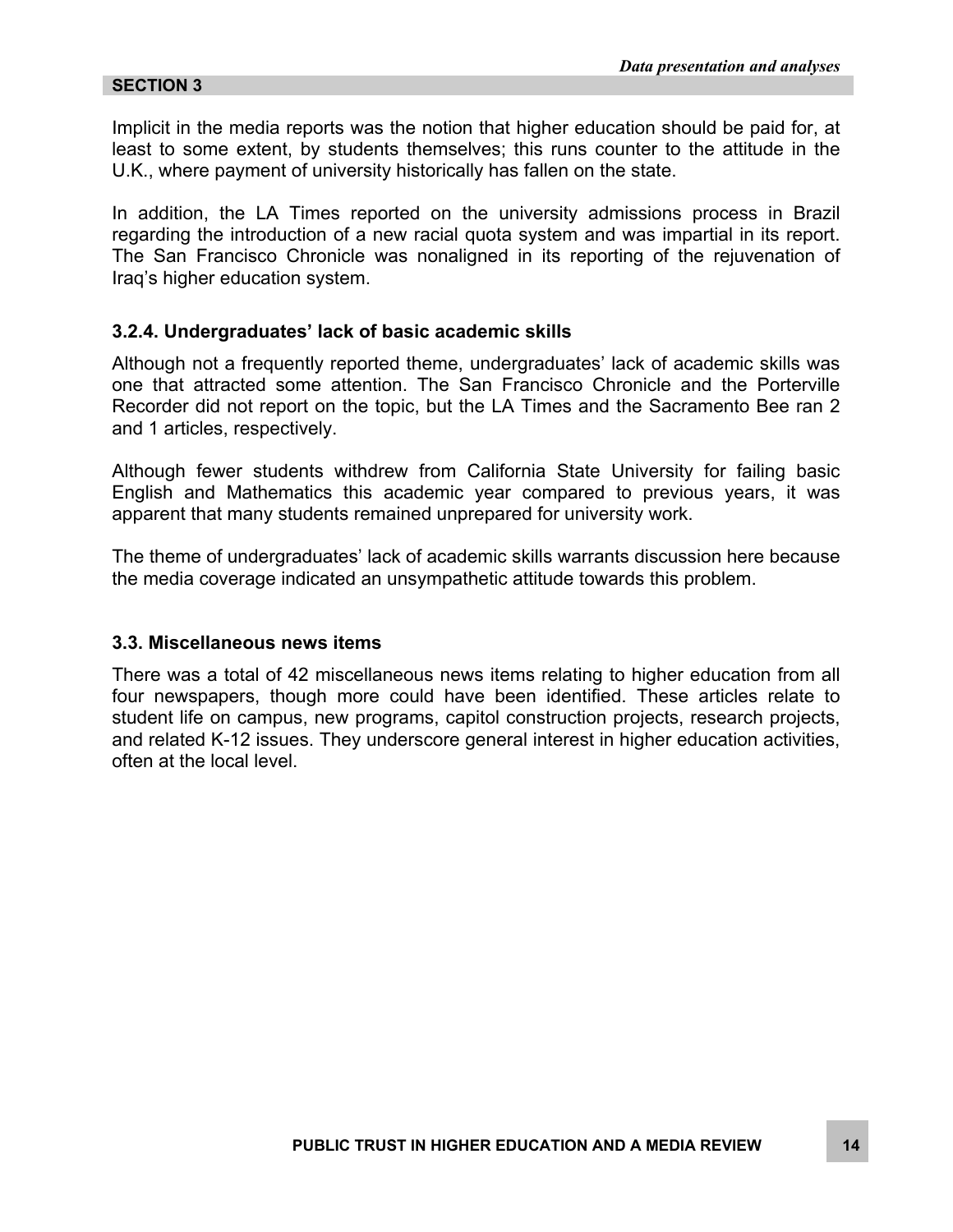### *Conclusions*

In California, the conventional wisdom seems to be that college costs are a challenge and that it is difficult to get into selective public campuses. A search of newspaper articles from the northern and southern parts of the state results in themes of importance to Californians, including the concerns about access to college, the admissions process, tuition costs, and the most dominant theme, the impact of the fiscal crisis on higher education.

These issues, reported in articles around the state, both reflect and help form public attitudes about higher education. After the entry of keywords about higher education into a media search, thousands of articles appeared, of which about 300 were selected from four newspapers as specifically about higher education issues. Public California colleges and universities still appear to be a desirable goal for increasing numbers of students, but the impact of the amount of falling state revenues, budget cuts, and rising fees seems to be affecting the way the public views higher education. A solid base appears to exist upon which stronger public trust in higher education could build if these concerns were addressed by higher education, the public media, and the State of California.

Accountability models for higher education should take into account the actions of both public campuses and the state government, as well as their ability to provide timely, transparent information about key issues. These newspaper articles appear to document public concerns about the future and whether or not students will have a fair chance for college. This is important because of the fact of California's racial and ethnic diversity, the desire for equal and fair opportunity for college, and the general concern that state budget cuts make this more difficult.

The Chronicle of Higher Education recently reported strong public support for higher education. Their findings indicated that, "at a time when Americans are anxious about the direction in which the country is headed, when they widely mistrust corporations and Congress and express little confidence in their public schools, their faith in American higher education remains at extraordinary levels" (2003). This report is in agreement with the view expressed by the Chronicle of Higher Education.

Irrespective of the theme, the majority of articles on higher education examined were written from a neutral and impartial standpoint, for instance, articles in relation to business news, union action and strikes, national nuclear weapons labs, international perspectives, and dealings with the law. Broadly speaking, it is evident from the media scan of papers from different areas of the state that there is a relatively high level of trust and satisfaction on the part of the public towards higher education. But it is a twoway relationship — the people of California invest billions of taxpayers' dollars into the higher education system and, as such, expectation levels run high. As the primary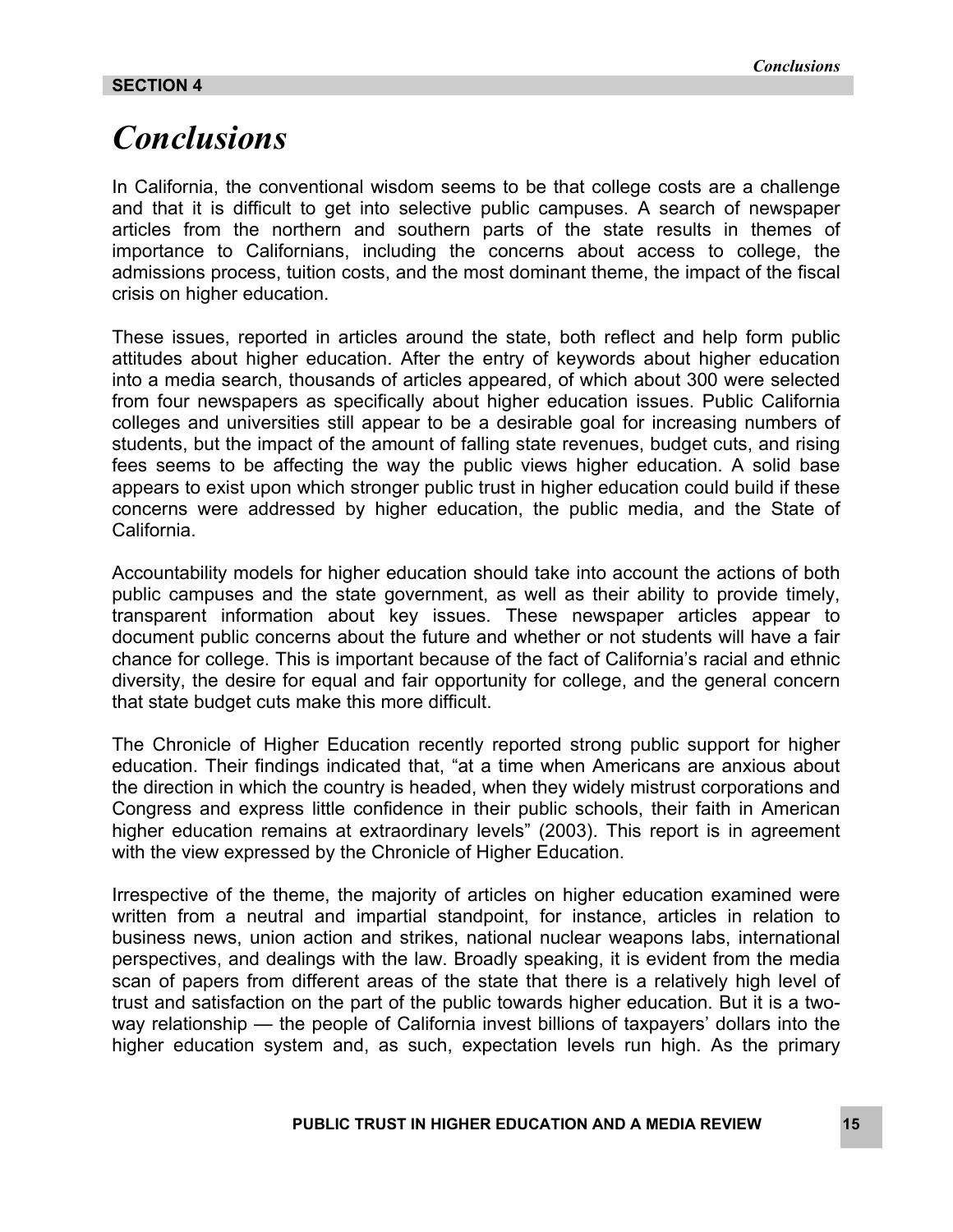themes indicate, concern and expectation is high for student access to college for increasing numbers of students from diverse backgrounds.

The findings indicate that there is a high level of support for continued access to a high quality university education, especially at a time when the college-age population is growing rapidly, over and above the rate with which the current higher education system can cope. There also appears to be support for a diverse student population, which is in line with the 2004 report examining public attitudes on higher education produced by the National Center for Public Policy and Higher Education. This report stated that public concern over access to higher education was growing and was especially prevalent among African Americans and parents of high school students.

It was evident that affordability is an important issue as well, that college costs should be reasonable, highlighted by the resistance to the rise in tuition fees and the soaring cost of textbooks. In addition, it was observed that there should be some level of financial support in place for those who could otherwise not afford a college education. Other research shows concern over the impact of college costs on middle-class families, since they are not eligible for financial aid but are hit hard by increases in tuition and fees (Immerwahr, 2004). Rising costs to students and families was a theme of many articles.

There were, however, some areas of weakness outlined by the news media, reflecting skepticism on the part of the public about admissions, equal access, and fairness. One major concern seems to be the need for greater transparency, which is important for accountability models. For instance, it appears the University of California should ensure its admission process is less arbitrary and opaque to the public. Furthermore, some undergraduates' lack of basic academic skills received media coverage which, given the current strain on resources and cuts in student enrollment, was unsympathetic and somewhat negative in tone. More complete information on why college costs are increasing and what assistance is available are both areas where it appears improvement could be made.

The impact of the state fiscal crisis on California public higher education appears to have affected much of the newspaper reporting. The large budget shortfall (estimated at \$14-15 billion) could affect the public's perception of the difficulty of getting into college, especially as companion articles reported on rising tuition. The pervasiveness of the issue cuts through other issues such as access, admissions, and the quality of programs. Greater clarity and public comment from colleges, universities, and the State of California appear to be called for in light of this fiscal exigency.

Colleges and universities are accountable for producing educated students and a responsible and well-educated workforce. While the public level of trust in the enterprise of higher education appears relatively high, in order to continue this level of support, higher education must meet the demands made by Californians for access. The State of California should be clearer about funding public higher education and levels of student charges. Higher education should demonstrate an ongoing dedication and commitment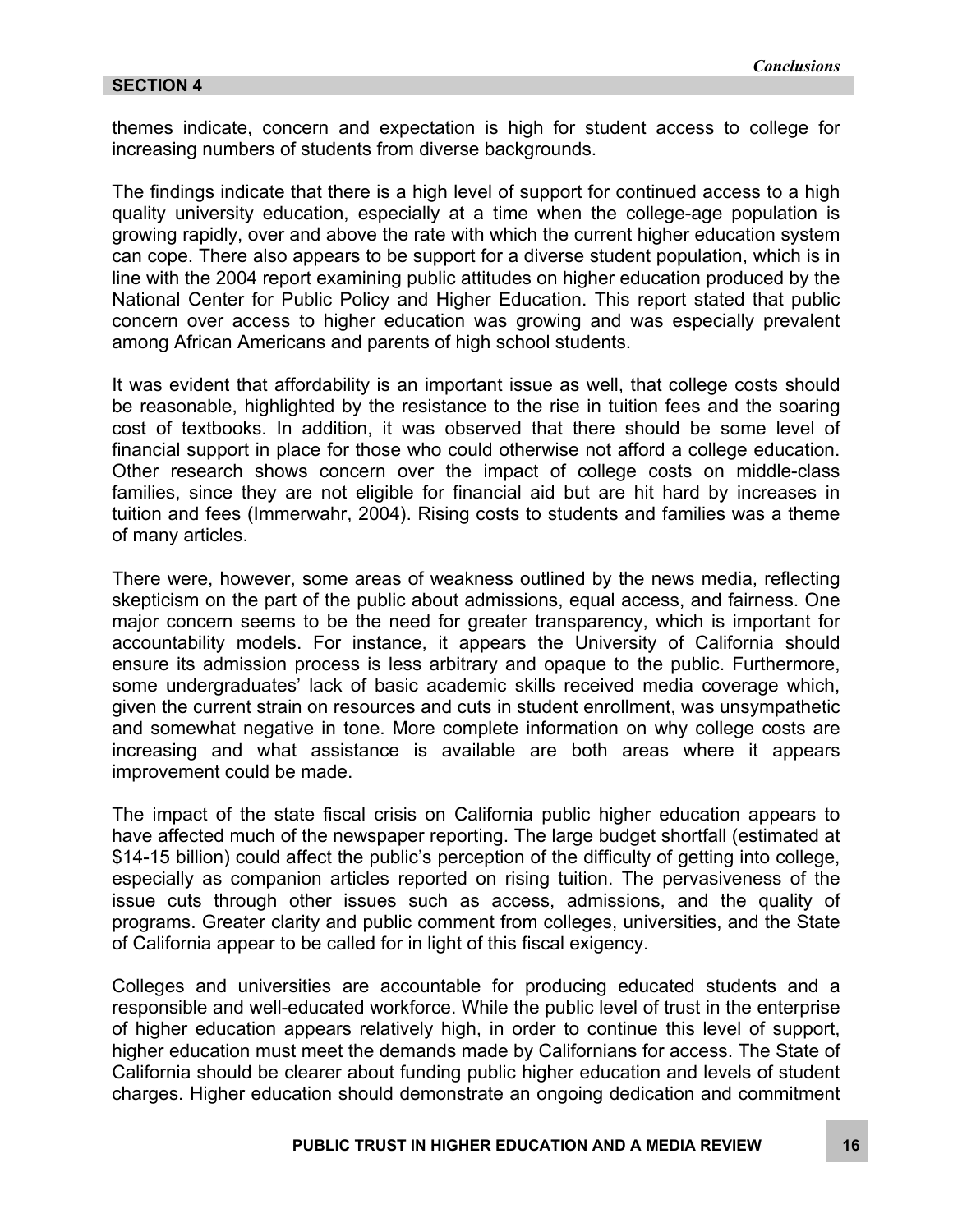to providing student access, diversity in enrollment, an affordable and accessible higher education system that seems attainable, and one that does not compromise quality. Higher education should also demonstrate greater transparency and accountability to the public.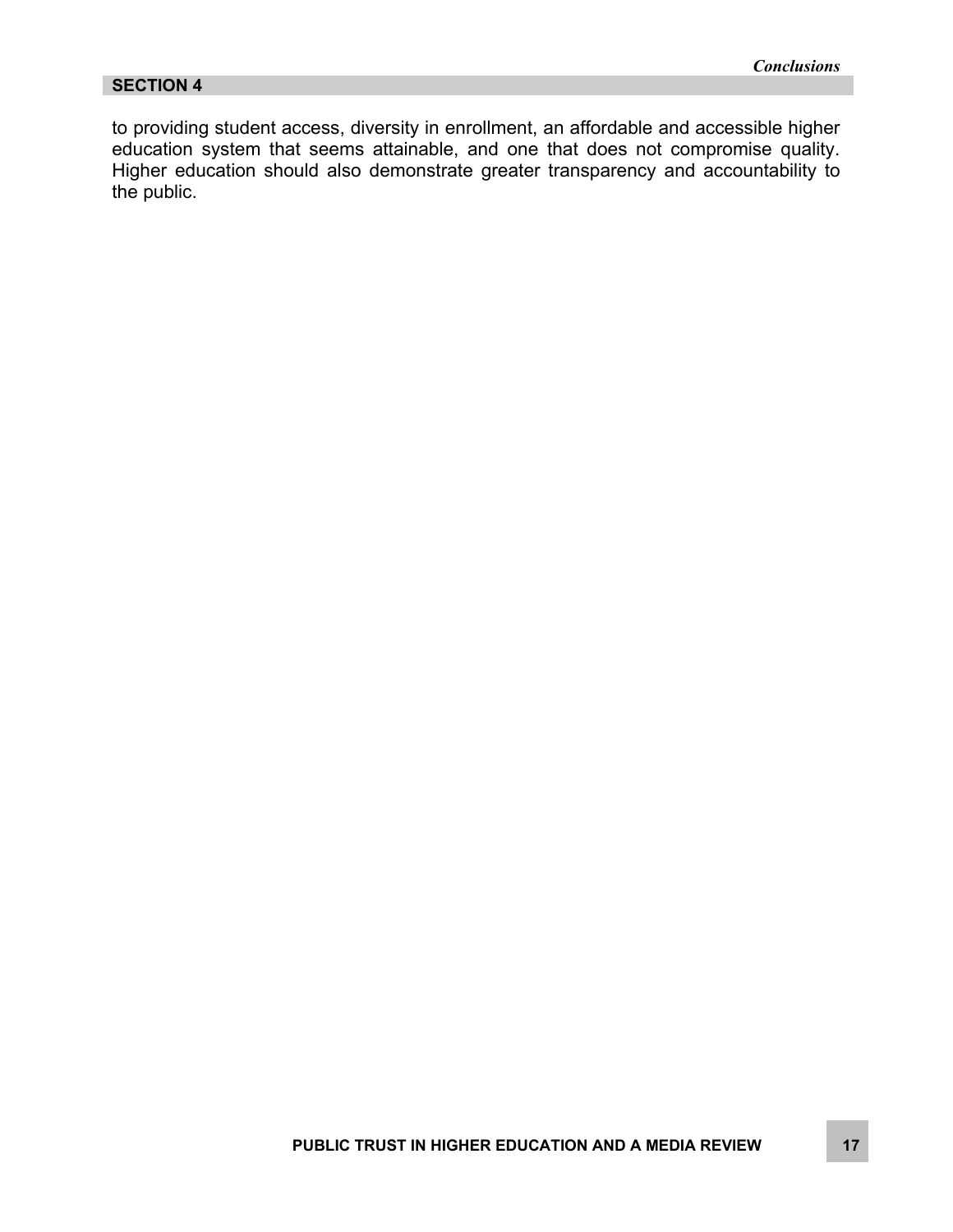### *References*

California Postsecondary Education Commission (CPEC). (1998, December). "Higher Education Accountability: Monitoring the Quality of Our Higher Education System." <http://www.cpec.ca.gov/HigherEdUpdates/Update1998/UP98-8.ASP>.

Immerwahr, J. (2004, February). Public Attitudes on Higher Education: A Trend Analysis, 1993 to 2003. The National Center for Public Policy and Higher Education, Report #04-2. http://www.highereducation.org/reports/pubatt/.

Selingo, J. (2003, May 2). "What Americans Think About Higher Education." The Chronicle of Higher Education. <http://chronicle.com/prm/weekly/v49/i34/34a01001.htm>.

Provided below are website addresses for the newspapers reviewed in the study:

The LA Times: http://www.latimes.com/

The San Francisco Chronicle: http://www.sfgate.com/chronicle/

The Sacramento Bee: http://www.sacbee.com/

The Porterville Recorder: <http://www.portervillerecorder.com/>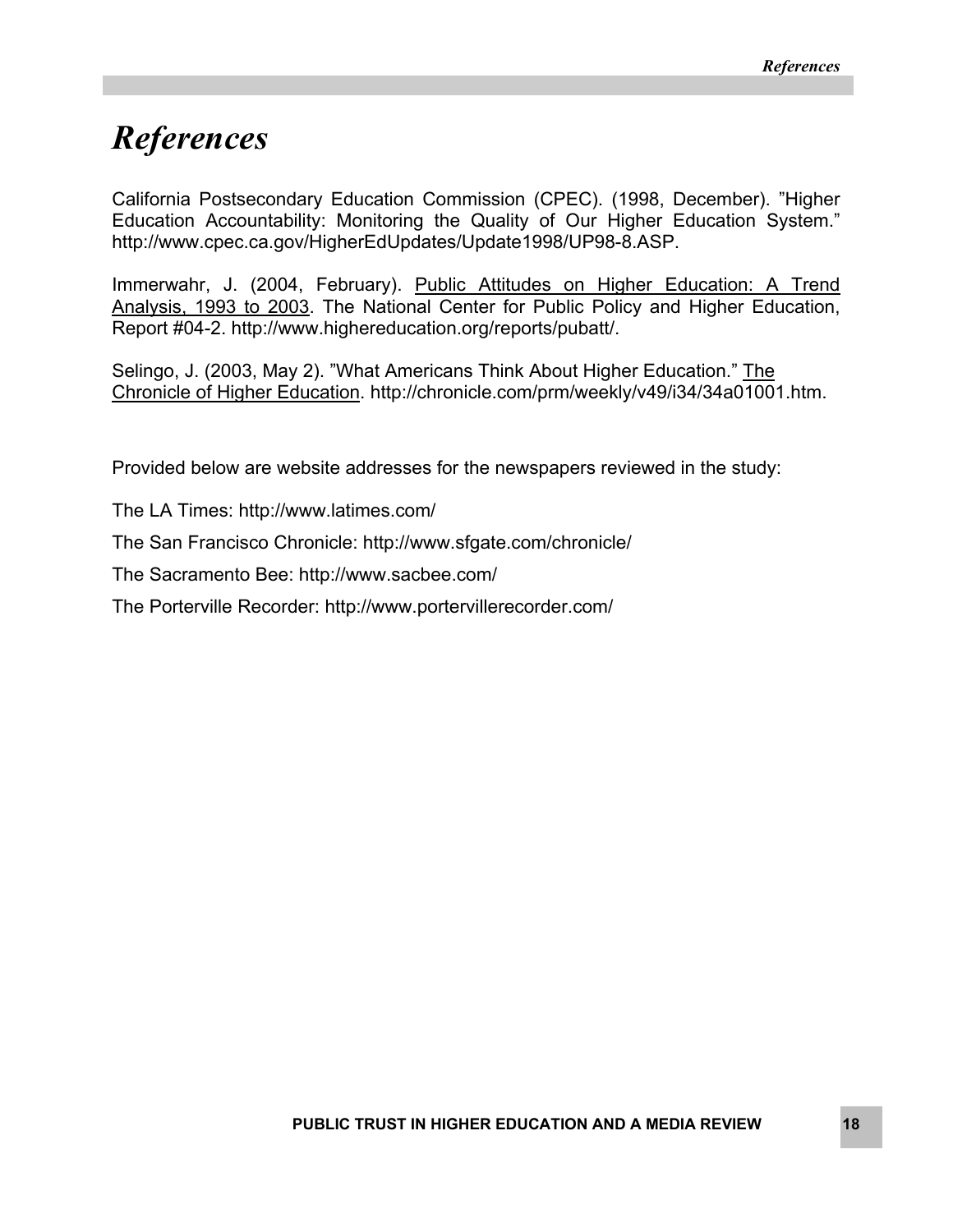## *Appendices*

#### **Appendix I: The impact of California's fiscal crisis on higher education**

- 1. UC Regents warned that the state's continuing financial crisis means they are likely to face bleak budget choices in the coming year, ranging from another round of students fee hikes to turning away thousands of eligible applicants (LA Times, 09.19.03: news).
- 2. Class cutbacks at community colleges around the state prompted an estimated 90,000 students to either drop out or avoid enrolling in the 2-year schools, according to a report written by the California Community Colleges chancellor's office. This pattern could continue this year as fee increases and further class reductions are unavoidable at the state's 109 community colleges (LA Times, 09.10.03: news).
- 3. Two key Republican congressmen will release a report that states that tuition increases are outpacing the rate of inflation, family income, and state and federal financial aid. The report may be a first step in a campaign by Republican lawmakers and the Bush administration to hold colleges and universities more accountable for their cost and performance (LA Times, 09.04.03: news).
- 4. Faced with severe cuts in the 2003/4 budget, UC was unable to consider the applications of about 1500 transfer students from community colleges and 100 freshmen seeking admission for winter term (LA Times, 09.03.03: news).
- 5. Viewpoint: we should reconsider how we are spending public education money, especially when it comes to over-investing in colleges and under-investing in primary and secondary schools. California spends just over \$6,000 a year per student in K-12 schools, CSU spends \$11,000, while UC spends more than \$16,000 (LA Times, 09.02.03: editorial).
- 6. As part of the recall campaign, candidates answer questions about higher education. Their ideas are sketchy at best; with the exception of McClintock, they shy away from talking about the budget crisis facing higher education (LA Times, 09.01.03: commentary).
- 7. Most of the 23 CSU campuses will curtail or eliminate their customary practice of admitting new students in the spring term as a result of spending cuts in the newly signed state budget (LA Times, 08.06.03: news).
- 8. Thousands of high school seniors are expected to be turned away from the state's public university system because of new enrollment caps, despite being academically eligible. This is at a time when the state's college-age population is projected to rise 36% between 1998 and 2010 (LA Times, 08.01.03: news).
- 9. Cal State Fullerton kicked out more than 900 students who had not paid the 30% fee increase as classes began, threatening the graduation of some seniors. Fullerton's problem shows how the 23 Cal State campuses had to struggle to collect the fee increase made necessary by the state's fiscal crisis that occurred after some students had already paid their bills (LA Times, 08.15.03: news).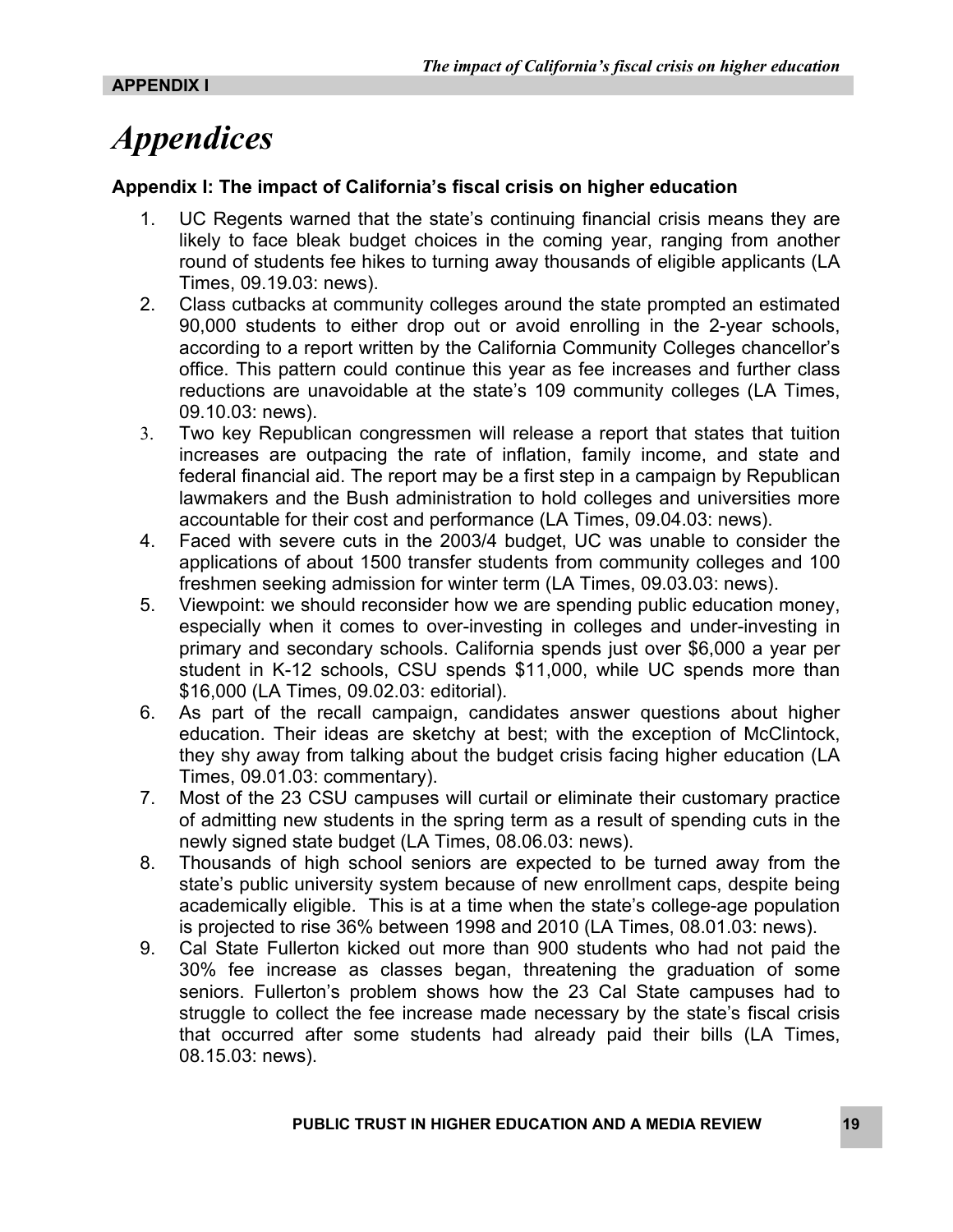- 10. A congressional proposal to combat escalating college costs is expected to be introduced by California Rep. Howard P. 'Buck' McKeon. The proposal threatens penalties against schools that impose big tuition hikes and would enable the federal government to withhold some student grants (LA Times, 10.16.03: news).
- 11. Ventura County community college trustees have approved a \$181-million budget for the 2003/4 school year that restores some of the concessions made by employees in response to the state's fiscal crisis (LA Times, 09.18.03: news).
- 12. Enrollment is down at all 3 of Ventura county's community colleges (Oxnard, Ventura, and Moorpark colleges), due to 3 factors: a hike in student fees, a reduction in course offerings, and the decision to forgo the usual mass mailing of the college schedule for the fall semester (LA Times, 08.30.03: news).
- 13. The cost of higher education across the nation has risen more than 40% over the last 10 years, according to a report by the College Board. The report asserts that declines in state funding, endowments, and fund-raising contributed to soaring tuition costs at 4 year public and private universities (LA Times, 10.22.03: news).
- 14. Viewpoints on college funding: a) resources are still ploughed into private universities whilst the public higher education system continues to suffer, and b) the government is incapable of providing decent college opportunities for the young (LA Times, 10.16.03: editorial).
- 15. Public universities are struggling with budget cuts but some argue that cuts may be for the best. Although tuition has increased, many students receive grants or scholarships so they are not paying full college fees as such. There is now a narrower range of courses which increases specialization. Why should money be spent on such things as rock-climbing walls and giant hot tubs? (LA Times, 10.12.03: news).
- 16. More graduates are struggling to repay loans. About 1/3rd of recent college graduates are unprepared to make their first student loan payment, according to a survey commissioned by the Collegiate Funding in Washington. This is because students are more indebted than ever and the job market has taken a downturn (LA Times, 09.14.03: business).
- 17. The Independent 529 plan is the first ever national prepaid tuition plan offering the chance to buy college tuition 'units' at a discount at today's prices. No state run colleges participate in the plan but 225 private colleges are participating. However, at present, the money contributed to a pre-paid plan reduces the child's eligibility for aid on a dollar-for-dollar basis (LA Times, 09.21.03: business).
- 18. Review of 2003: cuts in funding alongside an increase in student fees and larger classes, plus questions raised over UC's admission policy (LA Times, 12.30.03: news).
- 19. Concern voiced at huge cuts to higher education budget by Governor Schwarzenegger (LA Times, 12.02.03: news).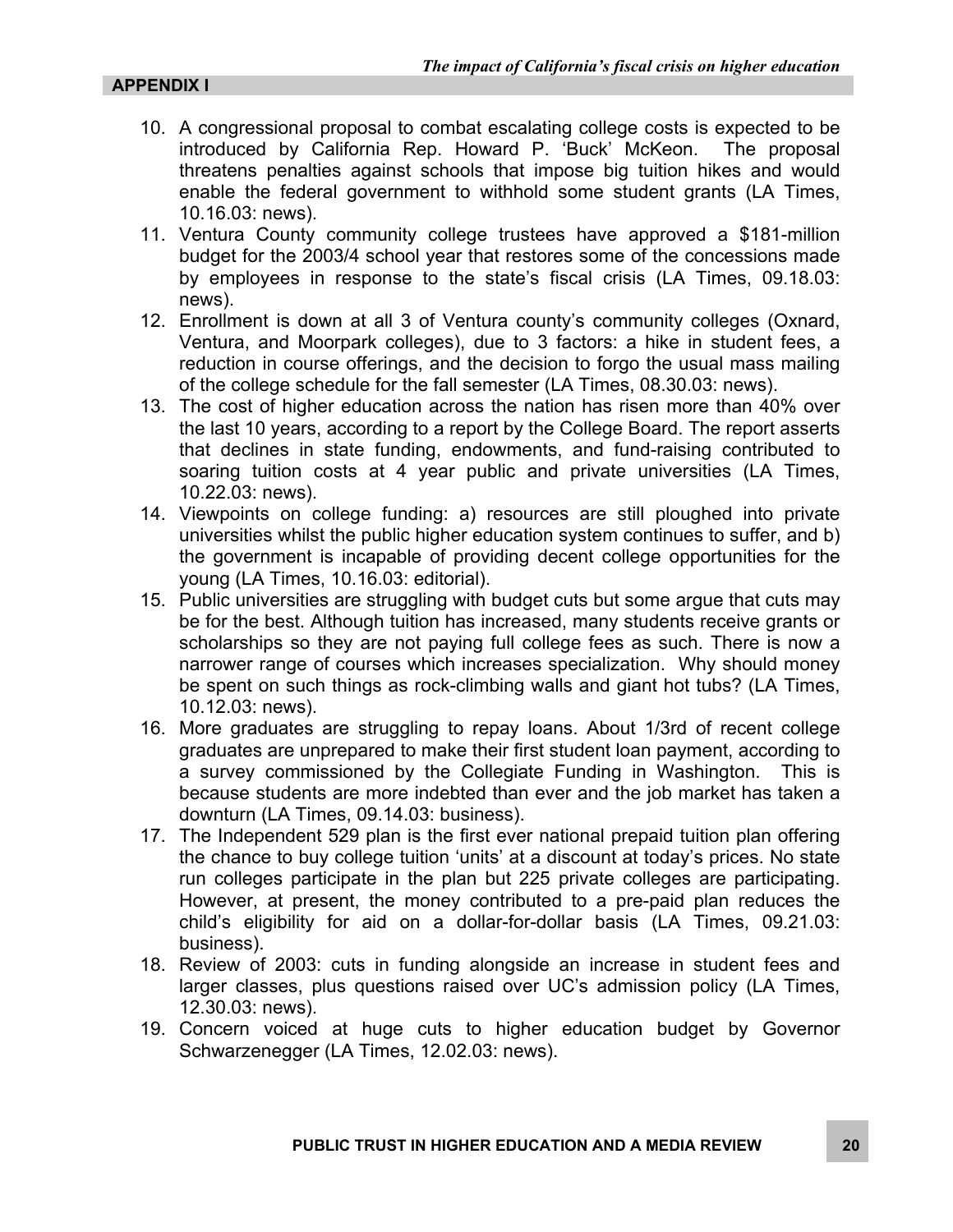- 20. Concerns raised over cuts to the budgets of the University of California and California State University leading to an increase in student fees (LA Times, 11.20.03: news).
- 21. Cal State Fullerton is the fastest growing of 23 campuses of CSU university system: increase in parking, dorms, and buildings, but wary of growth due to budget crisis (LA Times, 11.30.03: news).
- 22. Increase in student fees concerns raised as to whether or not students can afford to attend university (LA Times, 11.13.03: news).
- 23. Candidate who plans to run for president (Howard Dean) talks about moves to make university more affordable (LA Times, 11.14.03: news).
- 24. New bill withholds federal funds from public and private schools that raise fees by more than a certain margin – viewed as ridiculous (LA Times, 11.03.03: editorial).
- 25. Cuts in community college funding: increase in fees, cut in classes, shorter week for admin staff to keep down costs and cuts to faculty numbers (LA Times, 12.14.03: news).
- 26. There are disparities in spending among community colleges: whilst basic classes cut in one college, another has 'luxury' hobby classes financed (LA Times, 12.21.03: editorial).
- 27. New chancellor of California's community college system: report supportive of Drummond, who argues that community colleges need to train incoming 'tidal wave' of students (LA Times, 12.23.03: news).
- 28. At Ventura college, classes cut by 10% and worker's hours decreased. However, the good news is that the student government board is donating \$25,000 towards the college's summer school schedule, meaning that 8-10 classes will be added (LA Times, 01.24.04: news).
- 29. State treasurer Phil Angelides attacked Governor Schwarzenegger's proposed budget cuts to higher education as 'devastating to California's high-tech, education-dependent economy'. Governor Schwarzenegger, in Jan 9th budget, proposed reducing freshman enrollment at UC and Cal State by 10%, increasing student fees and decreasing student aid (LA Times, 01.21.04: news).
- 30. UC and Cal State remain two of the most affordable state-subsidized university systems in the nation for residents of California, and students should simply get loans to pay for education (LA Times, 01.12.04: editorial).
- 31. Governor Schwarzenegger's proposals, if enacted, would cut enrollment, raise student fees (most sharply for graduate students and community college students), and reduce financial aid, against a backdrop of a growing collegeage population. It has been proposed that UC and Cal State cut freshman enrollment by 10%, eqalling 3,200 fewer students at UC and 4,200 fewer students at Cal State (LA Times, 01.10.04: news).
- 32. If Governor Schwarzenegger's proposals are enacted, students at UC and Cal State would pay 10% more annually; at UC, students would pay \$5,482, while at Cal State students would pay \$2,251. Graduates would pay 40% more and non-resident students would pay an extra 20% (LA Times, 01.10.04: news).
- 33. Among proposals by Governor Schwarzenegger is a cut in financial aid which, according to the executive director of the California Student Aid Commission,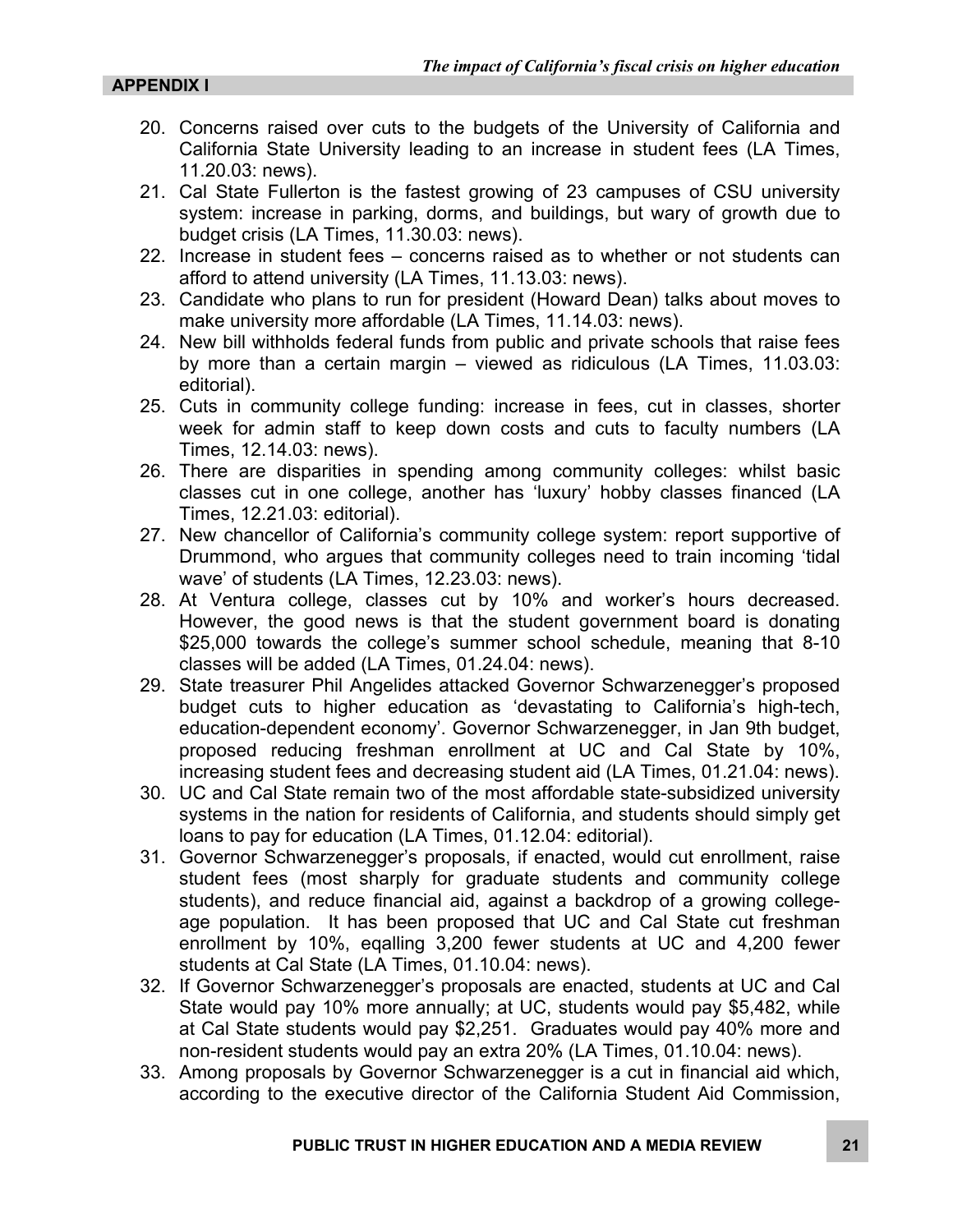will tighten qualifications for Cal Grants. The move is likely to eliminate financial aid for some students by lowering the ceiling used to determine which families are eligible for student aid (LA Times, 01.08.04: news).

- 34. Cal State is exploring ways to reduce enrollment by about 5% or 20,000 students because of the budget squeeze. Leaders of Cal State, in response to the budget proposal, are hoping to retain the outreach and academic assistance programs and instead absorb the spending cuts through reduced enrollment (LA Times, 01.28.04: news).
- 35. Given widespread concern about college costs, many democrats see higher education as a primary issue. In a survey in May commissioned by the Educational Testing Service, 52% of U.S. adults considered rising tuition and other costs as the biggest problem facing colleges and universities (LA Times, 01.05.04: news).
- 36. Viewpoint: a) the cuts proposed by Governor Schwarzenegger are the result of a spendthrift, Democrat-controlled Legislature, b) Governor Schwarzenegger's proposed cuts to higher education will have a detrimental impact on adults returning to education, c) the proposed cuts to higher education will affect lowand middle-income families the most, rather than those who are better off financially (LA Times, 01.11.04: editorial).
- 37. Higher education budget cuts have led to a reduction of grants, cancellation of courses, an increase in tuition, and an increase in student paid work. In addition, many students at community colleges, who had planned to transfer to UC or CSU, are unable due to a cap on enrollments. Very anti (SF Chronicle, 09.11.03: editorial).
- 38. Budget crisis in higher education means an increase in tuition and a decrease in student enrollment. One possibility for the UC system is to turn to out-of-state and foreign applicants (SF Chronicle, 09.10.03: news).
- 39. Budget cuts have forced UC to slam the door on more than half its transfer and freshman student applicants for the winter term (SF Chronicle, 09.03.03: news).
- 40. As colleges increase fees, more students apply for financial aid. Many state students will graduate with huge debts and many students now need to work their way through college (SF Chronicle, 08.22.03: news).
- 41. The University of North Carolina at Chapel Hill is the first university to offer full support to students from low-income families. They will not incur any debt under a ground-breaking plan to reduce the burden of rising tuition costs (SF Chronicle, 10.02.03: news).
- 42. Governor Schwarzenegger said he cannot commit to sparing the state's public universities from increased fees and slashed enrollment. In addition, the grim budget situation makes it impossible to promise that high school students with good grades have a guaranteed place at UC or CSU (SF Chronicle, 09.11.03: news).
- 43. Cuts in the Higher Education budget will do irreparable harm to quality and affordability of public universities (SF Chronicle, 11.28.03: editorial).
- 44. California's budget crisis has hit higher education particularly hard and has meant a reduction in student enrollment and cuts to outreach programs (SF Chronicle, 12.19.03: news).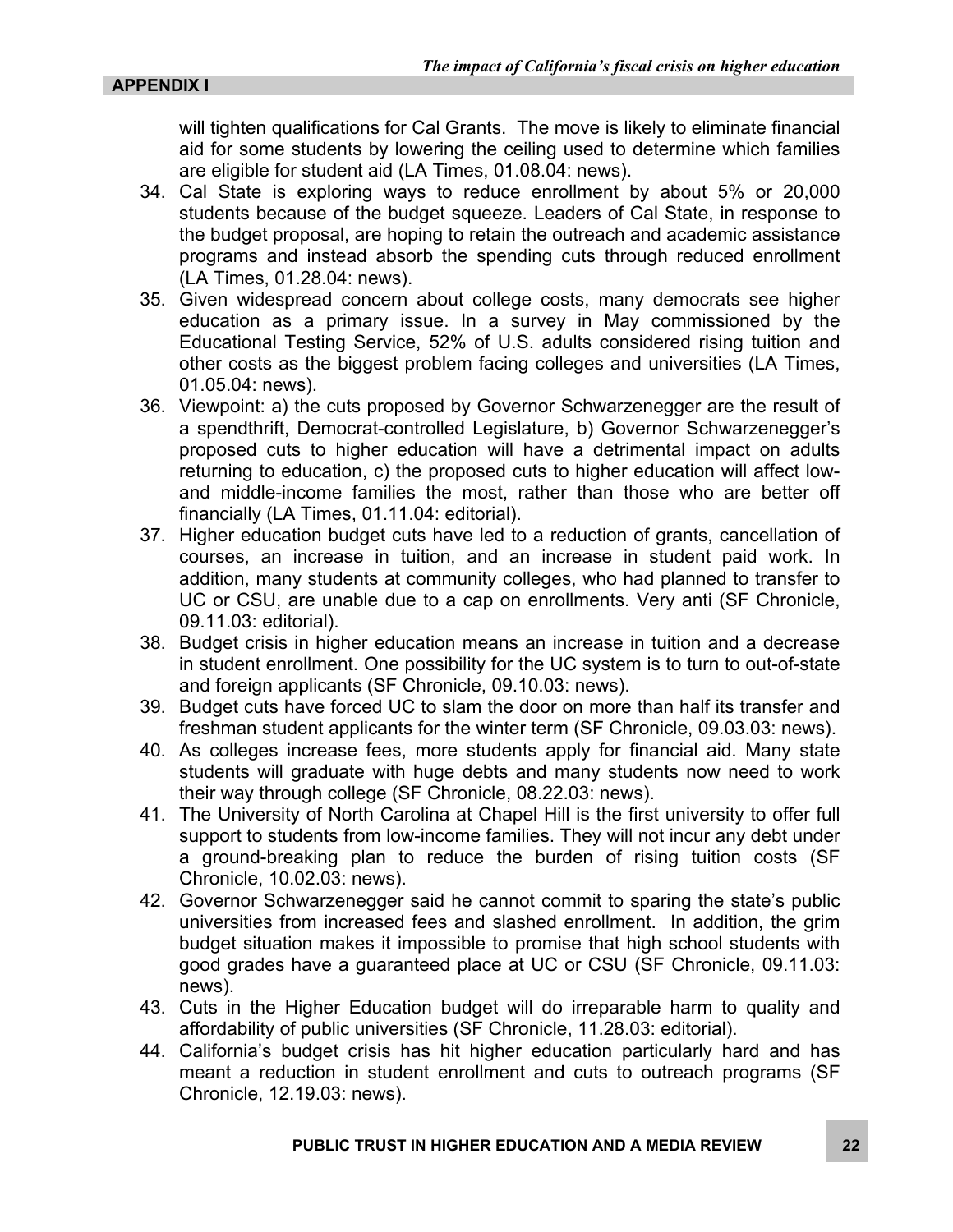- 45. Governor Schwarzenegger's cuts to higher education will have a serious impact on UC's ability to contribute to the state economy and to provide access to qualified students (SF Chronicle, 11.25.03: news).
- 46. Governor Schwarzenegger faces tough choices with budget crisis which will result in huge cuts to higher education (SF Chronicle, 11.17.03: news).
- 47. CSU's 23 campuses face a 5% cut in enrollment; that equals turning away 20,000 qualified students because of budget cuts. This is the only option, says Chancellor Charles Reed, without sacrificing quality of education. Governor Schwarzenegger's proposed fiscal budget for 2004-5 trims CSU spending by \$240 million, or 9% (SF Chronicle, 01.28.04: news).
- 48. Concern over increases in tuition costs (10% for undergraduate programs and 40% for graduate programs) at both CSU and UC (SF Chronicle, 01.10.04: news).
- 49. The proposed budget means students will pay higher fees, receive less financial aid, and compete for fewer places. Some leaders of higher education have asked whether the state is fulfilling its promise of universal access to a college education, whereas the governor's office claims the budget still ensures access by diverting students to community colleges (SF Chronicle, 01.10.04: news).
- 50. Governor Schwarzenegger is expected to propose large fee increases for community colleges and state higher education systems (SF Chronicle, 01.09.04: news).
- 51. Governor Schwarzenegger has acknowledged that tuition at public universities has increased by more than 40% in the last 2 years, but says that he will try to ensure that fees do not increase by more than 10% in one year (SF Chronicle, 01.07.04: news).
- 52. In the proposed budget, UC undergraduate fees will rise from \$4,984 to \$5,482 whilst CSU fees will climb from \$2,046 to \$2,261. UC and CSU enrollment will be denied to 7,000 qualified freshmen (SF Chronicle, 01.10.04: news).
- 53. The hike in tuition fees, particularly for graduate and professional schools, will have long-term adverse effects on the economy. It may help to straighten out the fiscal crisis in the short-term, but it will damage California's competitive edge (SF Chronicle, 01.26.04: editorial).
- 54. Students accepted into UC will have voluntary choice to attend community college instead, free of charge for 2 years, before transferring to university. Good idea since, a) taxpayers would save several thousand dollars per student, and b) students who attend community college and then transfer to a university are more successful than students who enter UC from high school (SF Chronicle, 01.18.04: editorial).
- 55. Governor Schwarzenegger says that community college bound students will still pay 40% less, on average, than counterparts around the United States, making the community college system in California very affordable. But, says article, it should be noted that California pays its community colleges far less per student than many other states – it ranks 45th out of 49 states in its support for community colleges (SF Chronicle, 01.25.04: editorial).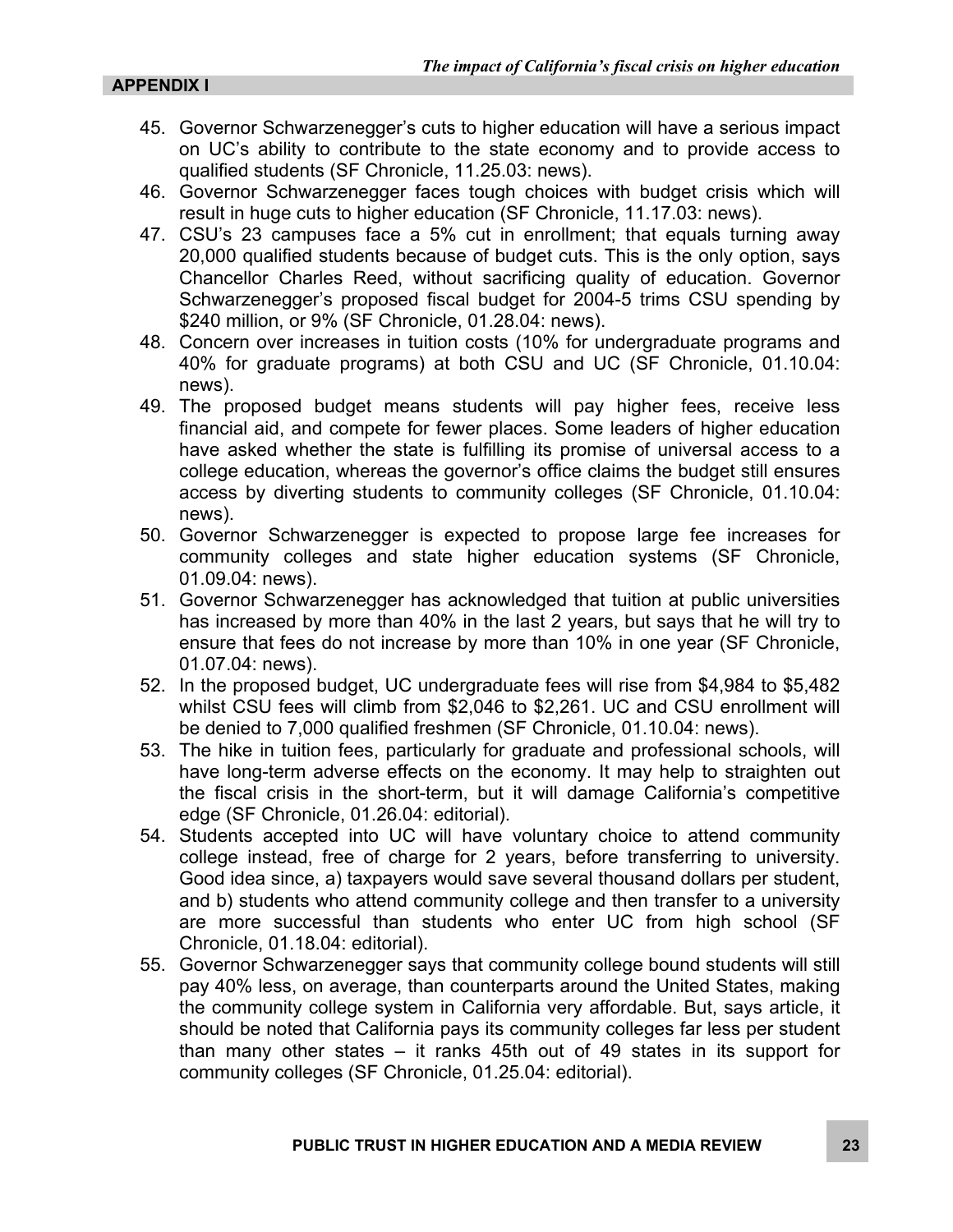#### **APPENDIX I**

- 56. Crowded and cancelled classes are the norm at community colleges as a result of the budget deficit, yet Governor Schwarzenegger's proposed budget involves sending more students to colleges with no clear plan of how to serve them. This would only serve to strain community college finance to an even greater extent, especially as the fees would be waived for UC-bound students who will attend community colleges instead (SF Chronicle, 01.16.04: editorial).
- 57. Californians are being saddled with higher 'fees' for services once paid for by taxes. Governor Schwarzenegger proposes raising fees by 10%, nearly 50%, and 40% for undergraduates at CSU/UC, undergraduates at community colleges, and graduates, respectively (SF Chronicle, 01.14.04: editorial).
- 58. The budget slices into higher education; measures will include a \$900 million reduction to UC and Cal State that will result in fee increases (Sacramento Bee, 08.03.03: news).
- 59. College students will be taxed, in the form of increased tuition, and may even be 'taxed right out of a degree.' The promise of access to education for all looks to be on the verge of collapse (Sacramento Bee, 08.04.03: editorial).
- 60. Cal State is cutting back on enrollment; those affected include first-time freshmen, freshmen transfers, and sophomore transfers who must wait until fall 2004 for entry. The CSU Chancellor, Charles Reed, announced that the 23 campus system must deny admission to as many as 30,000 students for the spring 2004 term (Sacramento Bee, 08.06.03: news).
- 61. For the first time since the master plan was conceived 43 years ago, California will not provide a college place for all eligible students; enrollment will be slashed as money for enrollment growth is capped (Sacramento Bee, 08.11.03: news).
- 62. A judge based in San Francisco refused to halt a series of student fee hikes approved by the UC board of Regents. 8 UC students are suing over the fees which have increased 40% since fall 2002 (Sacramento Bee, 08.14.03: news).
- 63. Community college classes are overcrowded, many classes are full, and those with low enrollment have been cancelled. This is against a backdrop of budget cuts and increases in fees, and has resulted in students fighting over classes (Sacramento Bee, 08.24.03: news).
- 64. Between 13,000 and 15,000 students go to school for free as a means for the state to honor their parents. These are children of veterans or National Guard members who have been injured or killed in the line of duty. But the waiver may be costing too much since these students cost the system \$8.6 million (Sacramento Bee, 08.23.03: news).
- 65. Community colleges face a double hit: a rise in fees alongside a reduction in course offerings is hitting students hard. At Sierra college, for instance, students will take fewer classes because they can't afford the higher fees and many students who would have attended UC or CSU may not because of fee hikes, instead choosing community colleges (Sacramento Bee, 08.24.03: news).
- 66. The CSU system faced a 30% increase in tuition in 2003. Yet incoming freshmen at Chico State who were interviewed did not mention the rising costs (Sacramento Bee, 08.24.03: news).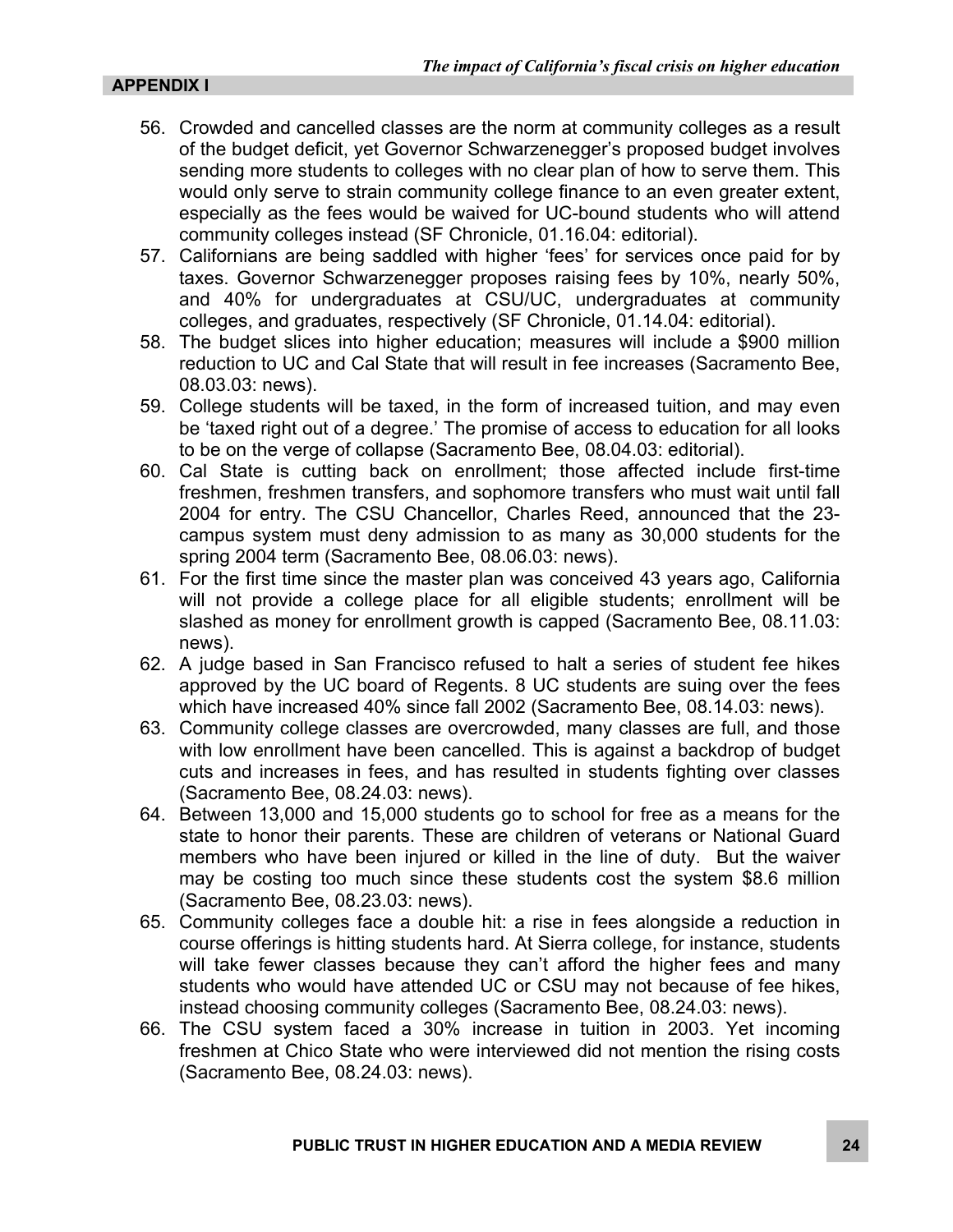- 67. After 15 semesters of growth, enrollment at community colleges declined. College officials attribute the drop to course reductions and budget cuts (Sacramento Bee, 09.09.03: news).
- 68. As the cost of college education increases, state Treasurer Phil Angelides is advising parents to map out plans early to pay for children's higher education (Sacramento Bee, 09.16.03: news).
- 69. The 1960 California Master Plan for higher education, which promised a place for every student in a college or university, is tarnished. The guarantees of the Master Plan, e.g., that successful community college students can transfer to UC or CSU, and predictable fees, are now in jeopardy (Sacramento Bee, 09.17.03: editorial).
- 70. Following budget cuts, the UC regents face a number of painful coping options which include raising fees, turning away qualified students, and recruiting more out-of-state students who bring in more revenue (Sacramento Bee, 09.18.03: news).
- 71. Community colleges should receive 11% of education funds under Proposition 98. For years, community colleges have fallen short and community college officials now promise to fight for their legal share (Sacramento Bee, 09.24.03: news).
- 72. Robert C. Dynes became President of UC October 2nd, 2003. He states that if he is to protect the quality of education, he may have no choice but to cap enrollment. Before doing so, he'll plead the university's case before a fractious legislature and a public frustrated by the growing costs of public higher education (Sacramento Bee, 10.02.03: news).
- 73. The Legislature has not paid the 11% due to community colleges under Proposition 98, especially in 2003 when colleges will get some \$700 million less than they would have if they had been given their full Proposition 98 share (Sacramento Bee, 10.07.03: editorial).
- 74. The Master Plan boldly promised access, affordability, and a quality education. UC, CSU, and the community colleges were essentially free in the early years. The result of the budget crisis is that approx 20,000 seeking higher education will be shut out for at least a year and the pressure will only grow as Tidal Wave II hits California in the next 8-10 years (Sacramento Bee, 10.12.03: editorial).
- 75. More fee hikes: UC and CSU tuition has jumped by 40% since Jan 1, 2003 and community colleges have been hard hit with hikes from \$11-per-unit to \$18-perunit (Sacramento Bee, 10.19.03: news).
- 76. Enrollment at UC Davis has seen a 3.8% increase since fall 2003. In addition, minority student enrollment increased slightly over the last fall (Sacramento Bee, 11.04.03: news).
- 77. Enrollment at California's community colleges declined for a second straight semester – proof, say college officials, that state budget cuts are barring students from higher education. Higher fees, they say, are likely to be keeping students away, although HE analyst Steve Boilard speculates that community college enrollment is simply volatile (Sacramento Bee, 11.05.03: news).
- 78. Report states that there is still plenty of money for those eligible for Cal Grants and this is a message that the California Student Aid Commission is keen to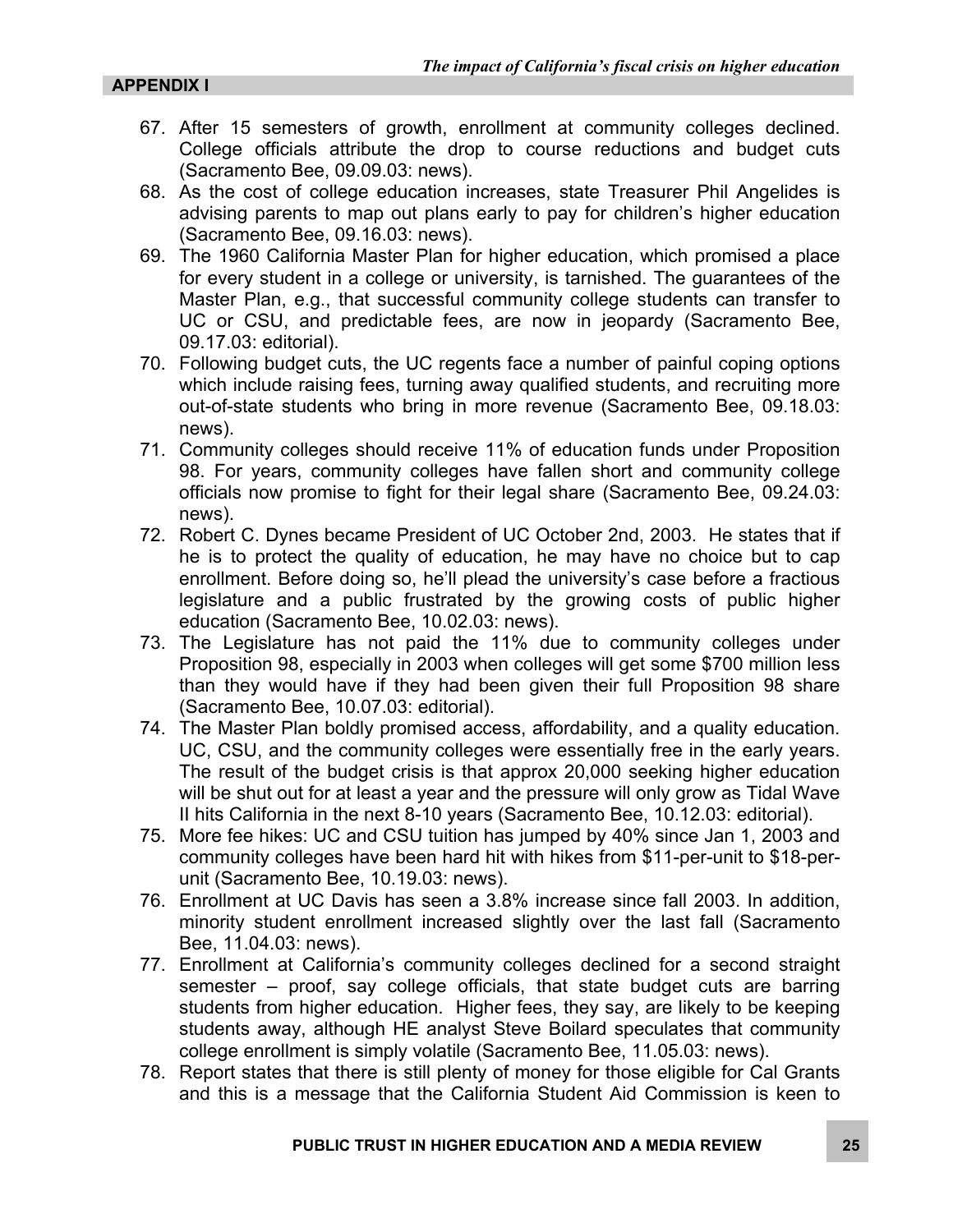spread. It doesn't want to get caught up in the misconception of the soaring costs of college (Sacramento Bee, 11.15.03: news).

- 79. With the current fiscal crisis, CSU officials state that they may have to turn away as many as 15,000 academically qualified applicants in fall 2004 (Sacramento Bee, 11.23.03: news).
- 80. Governor Schwarzenegger's budget cutting plans will eliminate programs that have helped bring the poor and minority high school graduates into higher education. Governor Schwarzenegger is proposing the elimination of recruitment and outreach programs run by CSU and UC (Sacramento Bee, 11.26.03: news).
- 81. More than 4,000 students were unable to get classes this fall at four Sacramento community colleges which, college officials state, is the result of budget cuts that forced administrators to slash course offerings (Sacramento Bee, 12.05.03: news).
- 82. Governor Schwarzenegger is standing by his plans to ax state funds that help poor and minority students prepare for college, despite signs that he was softening his position. His stance has received harsh criticism from Democrats, students, and educators (Sacramento Bee, 12.11.03: news).
- 83. The Cal Grant program, which can provide eligible students with \$9,700 a year, has been spared the budget cuts that have severely hit every other facet of public higher education (Sacramento Bee, 01.04.04: news).
- 84. Access to public higher education has been the foundation of California's economic competitiveness and now it is being eroded as a result of the fiscal crisis. Report asks how this can be good for the California economy (Sacramento Bee, 01.04.04: editorial).
- 85. Governor Schwarzenegger needs to make the cost of college more predictable to parents who want to send their child to college. The Governor is pushing to tie fees at UC and CSU to increases in per capita personal income, which would serve to increase fees every year – ending a tradition of lowering or keeping tuition stable during good economic times (Sacramento Bee, 01.08.04: news).
- 86. The state's colleges and universities face another financial hit under Governor Schwarzenegger's proposal, three days after he stated that he wanted to 'work to expand the dream of college.' This will keep thousands of students from entering what has been described as a highly accessible and affordable public higher education system (Sacramento Bee, 01.10.04: news).
- 87. The most 'painful' part of the proposed budget cuts to higher education is Governor Schwarzenegger's plans to make it more difficult for students to be eligible for a Cal Grant. Governor Schwarzenegger plans to lower the income ceiling for those who are eligible by 10% (Sacramento Bee, 01.11.04: editorial).
- 88. Cal Grants pay for tuition and supplies for Californians under the age of 26 who meet income and achievement guidelines (Sacramento Bee, 01.13.04: editorial).
- 89. A study indicates that fees must increase and politicians must invest more money into higher education if community colleges are to remain California's gateway to HE. In relation to funding, community colleges lose out to the more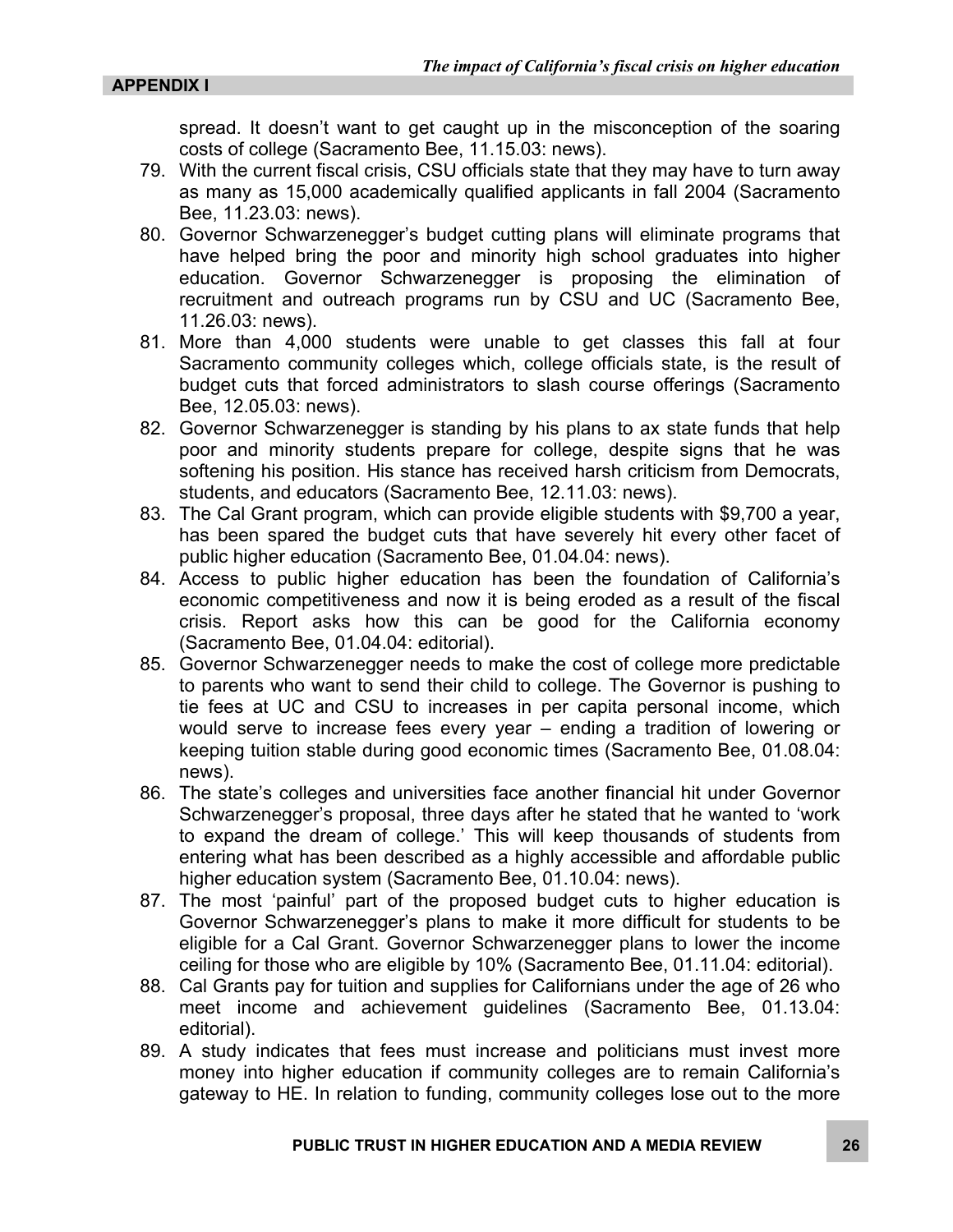prestigious UC and CSU and K-12 public schools (Sacramento Bee, 01.14.04: news).

- 90. Governor Schwarzenegger's proposals may keep as many as 8,000 freshmen out of UC in 2004 and financial aid may be scrapped for middle-income parents. The Governor's plans include raising fees at UC and CSU and cutting back enrollment and financial aid (Sacramento Bee, 01.15.04: news).
- 91. Freshmen applicants to UC Davis fell for the first time in ten years while students applying to transfer from community colleges increased. The decline in applications was reflected across the other UC campuses (Sacramento Bee, 01.28.04: news).
- 92. The opening of UC Merced is delayed due to budget cuts in higher education (Porterville Recorder, 08.07.03: news).
- 93. Despite higher education budget cuts and increased tuition costs, students can still manage the cost of university. UC Berkeley has developed a website that documents real stories of students from low-income families and how they finance studies (Porterville Recorder, 08.07.03: news).
- 94. Budget impacts freshmen as enrollment is capped by both UC and CSU. Report states that it is terrible to defer students' dreams of higher education because of mismanagement of funds (Porterville Recorder, 08.07.03: news).
- 95. Reports that CSU Bakersfield is now open for enrollment for spring quarter following an announcement that enrollment was closed due to budget cuts (Porterville Recorder, 10.07.03: news).
- 96. California State University is reducing student enrollment because of budget cuts in a bid to ensure that the quality of education is not threatened. Suggestion is to turn to alternative means of higher education, such as on-line learning (Porterville Recorder, 08.07.03: news).
- 97. Report is anti legislators states that students are squeezed due to increase in cost of tuition, they are denied admission, or their class sizes balloon (Porterville Recorder, 08.30.03: news).
- 98. Student enrollment has decreased at Porterville college due to reduction in class offerings. This is exacerbated by the remaining classes being overcrowded (Porterville Recorder, 09.03.03: news).
- 99. New budget means that students enrolled in community colleges face fee increases which are effective immediately (Porterville Recorder, 08.07.03: news).
- 100. Governor Schwarzenegger's proposed budget means that community college fees could increase from \$18 a unit to \$26. Even if they do increase, there is an acknowledgement that California community college students pay the lowest fees in the U.S. (Porterville Recorder, 01.15.04: news).
- 101. California students can apply for federal student aid and a Cal grant to help to cover the cost of higher education (Porterville Recorder, 01.07.04: news).
- 102. The numbers of students recruited from high school needs to drop as it currently exceeds the percentage (12.5%) stipulated in the master plan (LA Times, 12.06.03: news).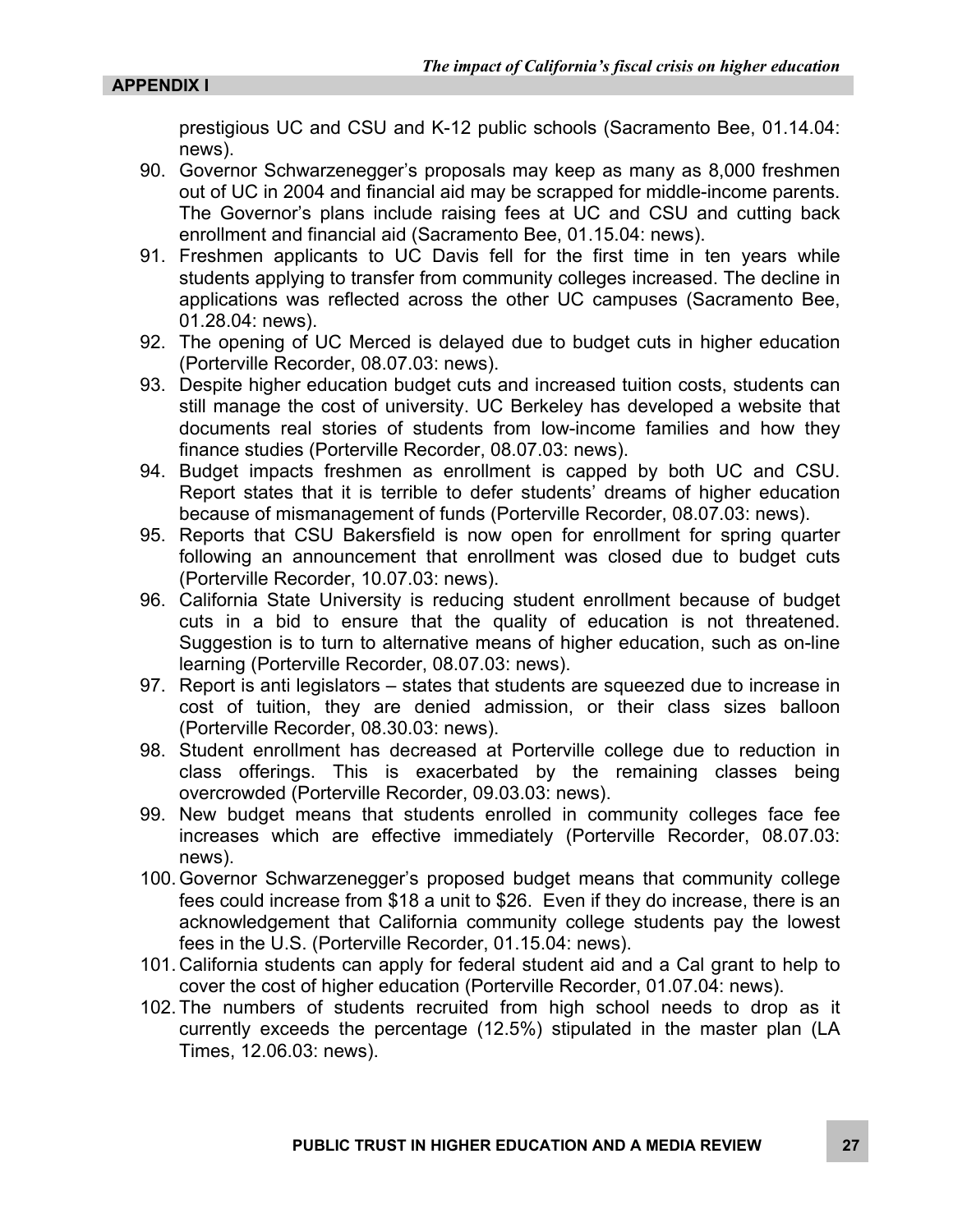- 103. The numbers of students enrolling in the Cal State University System undergoes a freeze; hardest hit will be developing universities like Cal State Channel Islands (LA Times, 12.23.03: news).
- 104. The UC regents may have to consider the following: lowering faculty salaries (which already are behind those of comparable institutions); letting faculty go; asking faculty to teach more courses (a good idea, says report); raising out-ofstate tuition; and cutting administration, outreach, and maintenance (Sacramento Bee, 09.20.03: editorial).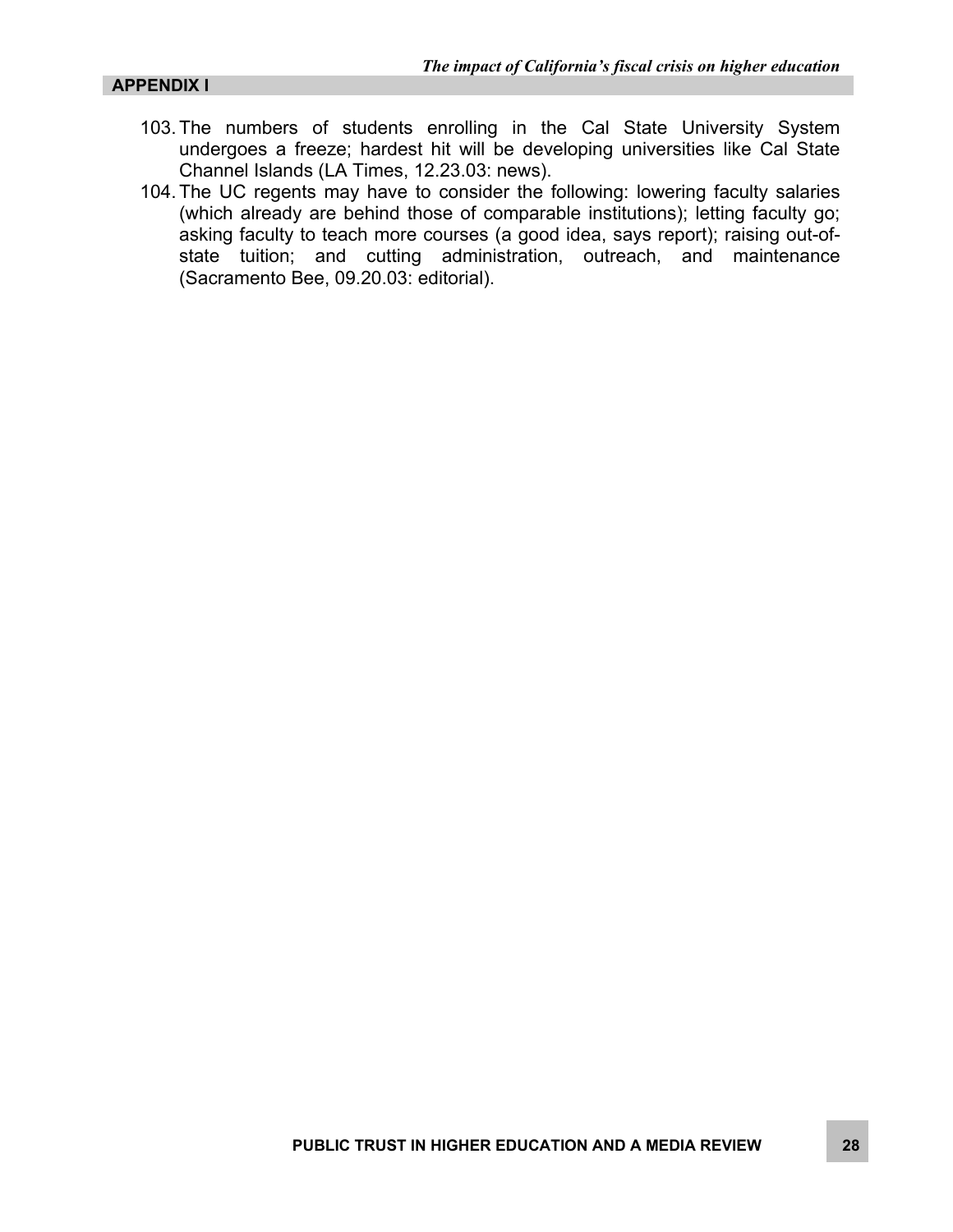#### **Appendix II: Admissions policy**

- 1. Response to UC Regent John Moores' attack on admission of students with modest SAT scores. In 30-page defense, 'comprehensive review' states that admission policy allows consideration of other factors such as leadership. In addition, SAT scores are not a good predictor of degree success (LA Times, 10.25.03: news).
- 2. Reports on self-identified students with low SAT scores. Tells stories of challenges and burdens faced by these students in a sympathetic light (LA Times, 10.24.03: news).
- 3. UC President Robert Dynes defends admissions policy and cites diversity as a goal. He states that the public needs more information about schools' rationale for accepting some students who have modest SAT scores (LA Times, 10.24.03: news).
- 4. UCLA also accepted students with low SAT scores while rejecting others with high scores. Defends policy, saying that current freshman are highest academic quality ever for UCLA. Outlines reasons why students with high scores might be rejected, i.e., out-of-state applicants and students who applied for competitive courses (LA Times, 10.23.03: news).
- 5. Students at UCB divided over admission policy and provide differing viewpoints. Unlike UCB Chancellor Robert Berdahl, who strongly objected to the admissions report written by UC Board of Regents (LA Times, 10.22.03: news).
- 6. Viewpoints on UCB admissions: a) very anti UCB admitting students with low SAT scores, b) pro broader admission policy that takes into account other factors (LA Times, 10.18.03: editorial).
- 7. Berdahl accuses Moore of behaving 'irresponsibly' and doing 'singular damage' to UCB by issuing a report critical of UCB's admission policy. Says unfortunately it became public at a sensitive time, undermining public trust in entrance policy, just as new crop of students are applying. Dynes argues that there is a need to build on broader public understanding of admissions process (LA Times, 10.17.03: news).
- 8. Very pro admissions policies that look at other factors as well as SAT scores. Damning of Moores' criticism (LA Times, 10.13.03: editorial).
- 9. Viewpoints on UCB admissions: a) problem is not unqualified admissions, but that the population of qualified students outstrips capacity of state's postsecondary system, b) raises question of whether less qualified entrants will qualify, c) pro a learning environment in which students from all backgrounds and cultures can learn from each other (LA Times, 10.07.03: editorial).
- 10. UC will launch a comprehensive analysis of admissions at its 8 undergraduate campuses in response to a preliminary report on UCB's admission policy stating that 100s of students were admitted with SAT scores substantially below the campus norm (LA Times, 10.07.03: news).
- 11. Despite UCB's status as a top public university, the latest debate over admissions policies shows that the process is one largely hidden from public view. Students, parents and high school counselors often complain that the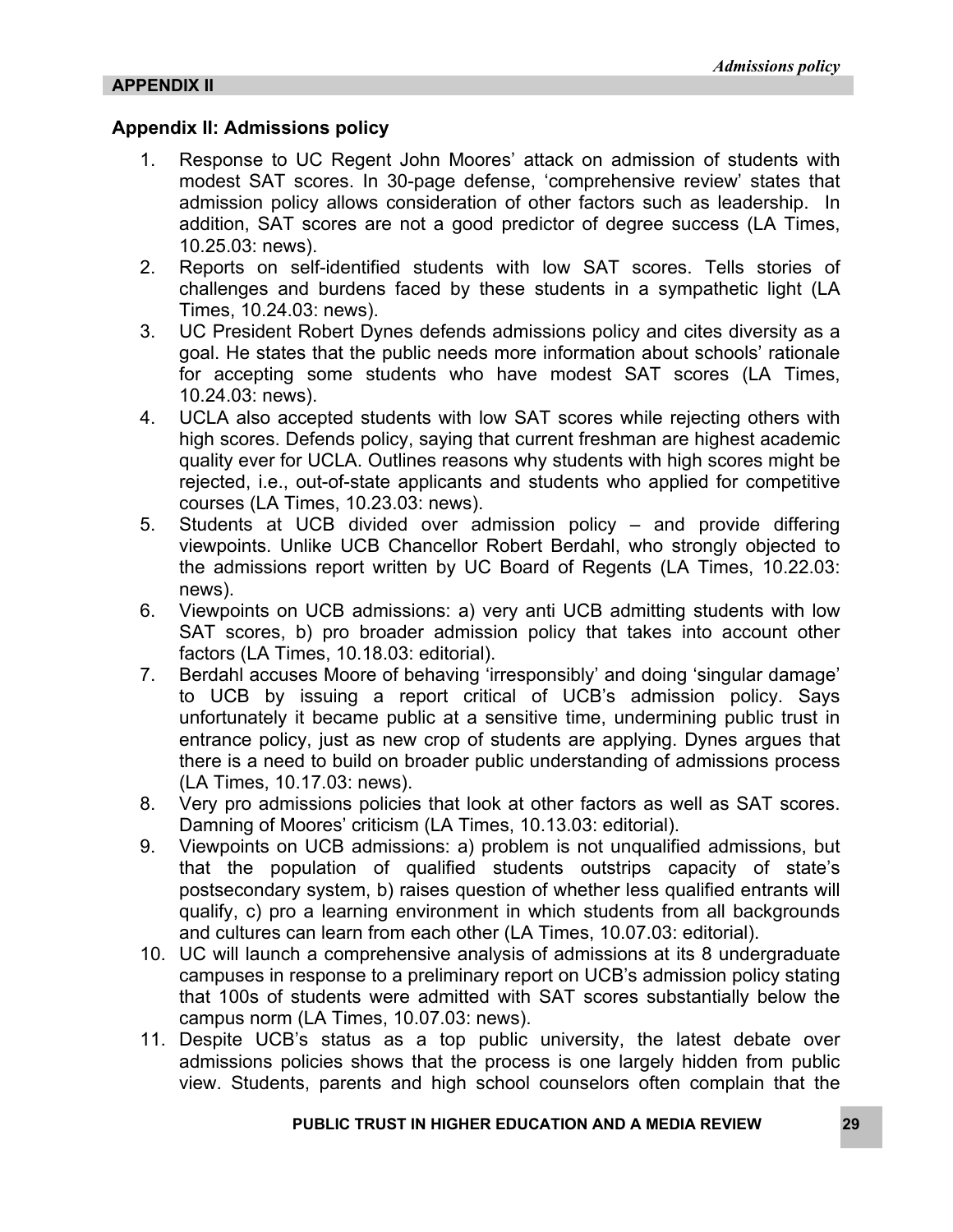process of applying to UC system is opaque, complex, and confusing, and decisions somewhat arbitrary (LA Times, 10.04.03: news).

- 12. Viewpoints on UCB admissions: a) from a disgruntled parent whose child did not gain admission to UCB despite top grades, b) if UCB accepts only those students with high SAT scores, then only the wealthy students will be admitted. A more transparent admission criteria is required (LA Times, 10.27.03: editorial).
- 13. Viewpoints on UCB admissions: a) asks 'what is surprise?' that UCB recognizes that talent comes not only under the guise of high SAT scores, that most students would have high SAT scores if they attended high-performing schools, and that under-represented students tend to attend low-performing schools; b) disgruntled parent says her daughter was turned down by UCB because of checking the 'Asian' box on her UC application and, consequently, putting herself into the oversubscribed Asian Pacific American category; c) having 5% of the freshmen class coming from different cultural backgrounds is a good thing; d) marginally qualified students should be admitted to CSU or a community college and, after proving abilities, then transfer to UCB (LA Times, 10.11.03: editorial).
- 14. Article outlining debate on admission: reports that there are some highly qualified students who have been rejected, but remains on the fence (LA Times, 11.20.03: news).
- 15. A faculty oversight team will review cases in which students with very high or low SAT results get rejected/accepted – signifies move to accountability (LA Times, 11.13.03: news).
- 16. SAT exams are one criteria of measuring a student's aptitude. UCB takes into account other factors that serve to diversify the student body (LA Times, 12.07.03: editorial).
- 17. University of California regents argue that admission is fair as one needs to take more than SAT results into account (LA Times, 11.21.03: news).
- 18. Admission via the 4% plan: guarantees UC admission to the top 4% of graduates from every public and private California high school that participates in the plan in attempt to increase student diversity (LA Times, 11.03.03: news).
- 19. College admission has to be about qualifications and must not rely on subjective criteria (LA Times, 11.24.03: editorial).
- 20. College admission: debate over SAT results versus subjective criteria 5 views covering wide range of opinion, 2 supportive of the latter (LA Times, 11.01.03: editorial).
- 21. Sociologists at UCB find that social class is a determinant of admission to UC (LA Times, 11.19.03: news).
- 22. California students, often rejected by UC, are applying to Canadian equivalent of Ivy League: much cheaper and admission relies on SAT results and GPA (LA Times, 12.01.03: news).
- 23. A change in UC eligibility criteria will disadvantage Spanish students and lead to a decline in student diversity – anti change (LA Times, 12.07.03: news).
- 24. Viewpoint: a) SAT scores do not predict student performance at university; b) get rid of Moores – very anti (LA Times, 01.30.04: editorial).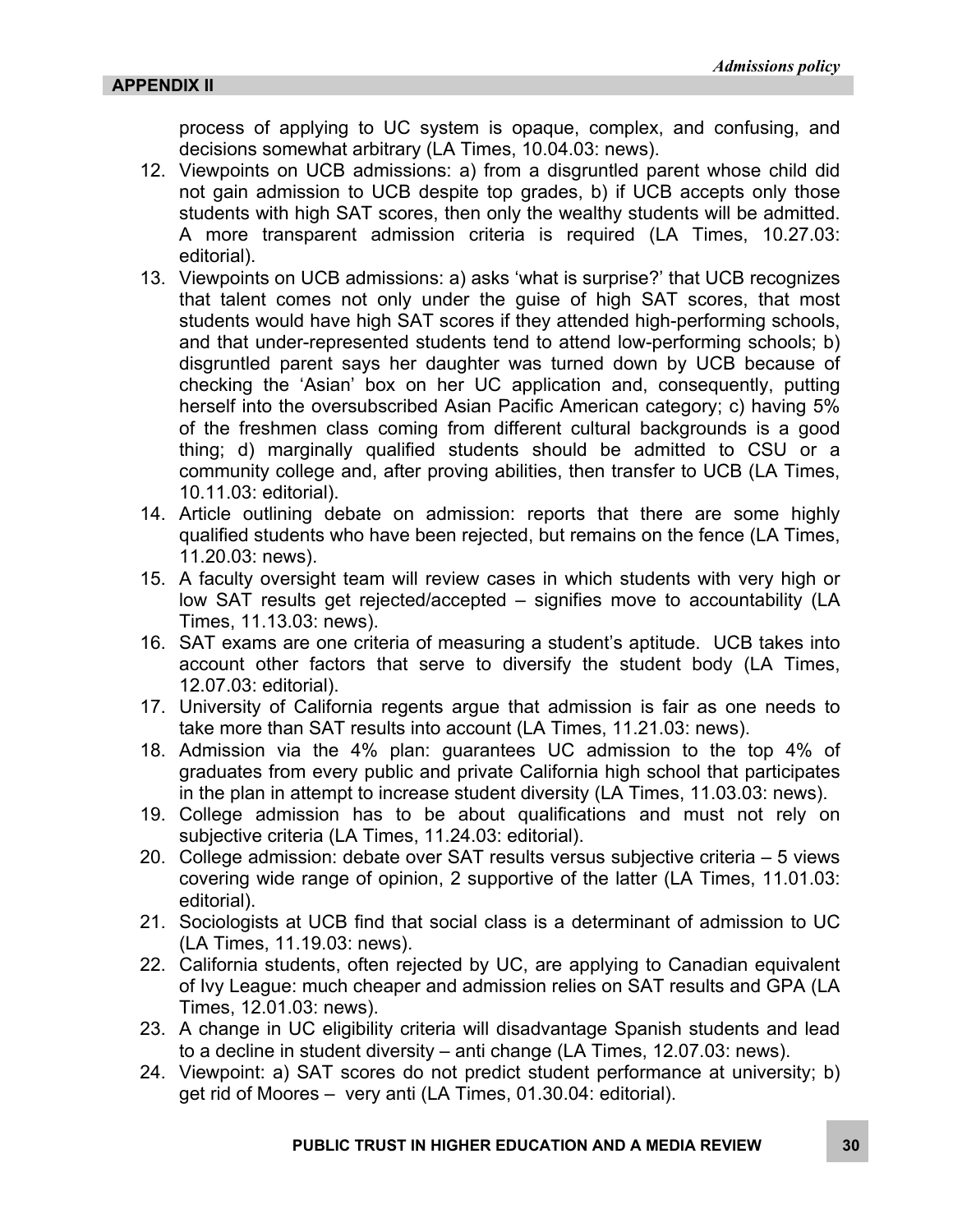- 25. President of Pitzer College writes to explain that her college made the SAT optional for all students applying for admission since the SAT blocks access to HE since it does 'nothing more than expose racial, gender and socioeconomic inequalities' (LA Times, 01.18.04: editorial).
- 26. The question of who gets admitted to UC is such a hot potato against a backdrop of cuts in enrollment and a larger college-age population. Moores says he would reject those with sub-par SAT college board scores. Moores claims that top campuses have been admitting students in the name of racial diversity, which is in violation of a state ban on race-based affirmative action (LA Times, 01.27.04: news).
- 27. Getting into your college of choice is a gamble. But the answer of what universities want from students is not cut and dried. 'It's hard to walk that tightrope of being involved but not too involved, smart but not brilliant and original but not desperate' (LA Times, 01.12.04: editorial).
- 28. Three Latino students rejected by Cal Poly San Luis Obispo have sued the state university alleging that its admission policy has discriminated against them by giving undue weight to SAT scores and favoring applicants from the geographic area around the campus. In relation to the former claim, Cal Poly's admission policy is discriminatory because Latinos in California score lower on the SAT, on average, than whites (LA Times, 01.09.04: news).
- 29. Admission practices: 400 students admitted UC with subpar SAT scores (despite evidence that shows they are poor predictor of academic success). More worrisome, says report, is huge budget cuts that deny students access to university (SF Chronicle, 10.24.03: editorial).
- 30. More than 400 students, nearly 90% minorities, admitted to UCB in 2001 with below average SAT scores. Admission policy may be an attempt to get around ban on racial and ethnic preferences (SF Chronicle, 10.10.03: news).
- 31. California's average math score rose to match national average. So too did the verbal score, although it remains below national average. At UC there is skepticism over value of SATs and a writing component is expected to be incorporated (SF Chronicle, 08.27.03: news).
- 32. The University of Michigan introduced a new admissions policy that preserves affirmative action but applies it less stringently, without assigning any numerical advantage or extra points to minority applicants (SF Chronicle, 08.29.03: news).
- 33. UC President, Robert Dynes, asserts that the public needs to understand how the complex process of choosing students for the prestigious system works. Criticism of UC's 'comprehensive review' process of admissions has been intense following the report written by UC Board of Regents Chairman John Moores in which he claimed that 100s of students were admitted into Berkeley last year with SAT scores far below Berkeley's average. In a speech to HE officials in Sacramento he stated, 'Public institutions are accountable to the people, and I think we owe it to the public to make our processes as clear and understandable as possible' (Sacramento Bee, 10.24.03: news).
- 34. Focusing on other criteria other than the SAT score in university admissions, such as hardships overcome and extra-academic background, serves to enrich the undergraduate experience. This is against a backdrop whereby the SAT 1 is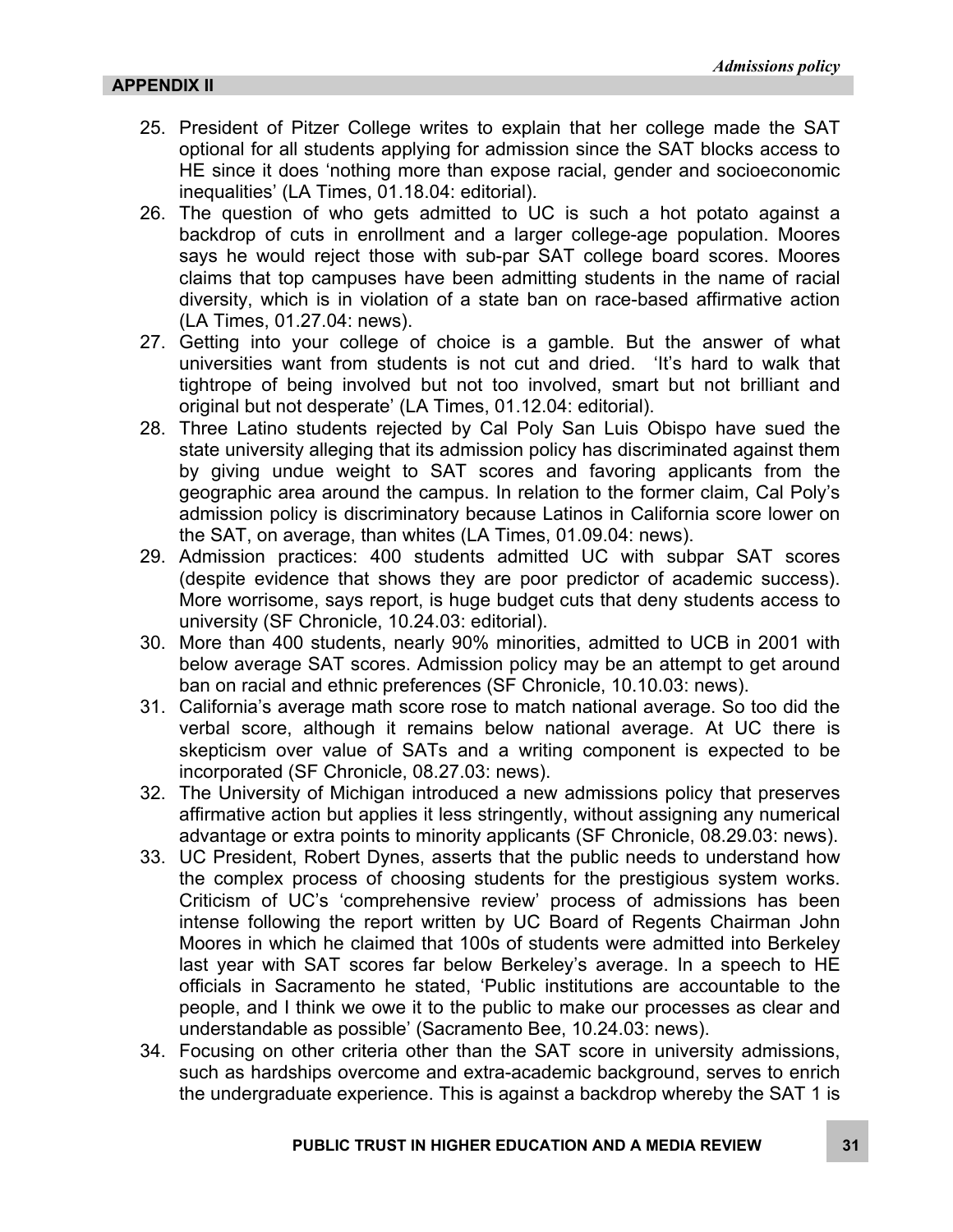regarded as a weak indicator of student performance at university (Sacramento Bee, 11.19.03: editorial).

- 35. UC officials say that at UCB, the admissions system was designed to broaden the net of students considered for acceptance. In place since 1998, the 'comprehensive review' takes into account not just test scores, grades, and difficulty of course load, but also 'intangibles' such as leadership, talent, and persistence (Sacramento Bee, 11.20.03: news).
- 36. UC Board of Regents lashed out at board chairman John Moores criticizing his report on admissions to UCB that have allegedly damaged the university reputation and caused public confusion. Regents stated that the report resulted in a perception that students with low SAT scores don't belong at UC, regardless of other achievements (Sacramento Bee, 11.21.03: news).
- 37. Workshops held on the admission process to the University of California, Merced – the 10th university of the UC system (Porterville Recorder, 09.30.03: news).
- 38. Advice to students regarding applications to the University of California or California State University warns students to apply to several universities should they not be offered their first choice (Porterville Recorder, 09.30.03: news).
- 39. Report gives practical advice to parents and students regarding college admission (Porterville Recorder, 08.26.03: news).
- 40. An invitation to the Ward Connerly lecture regent of UC. Opposed to race and gender-based preferences in hiring and college admissions (Porterville Recorder, 09.09.03: news).
- 41. CSU and UC move towards application for university via the internet, starting with students entering in the fall of 2005. Both are calling online applications a requirement, but will allow exceptions for students who lack internet access (LA Times, 09.16.03: news).
- 42. Starting with students applying for college admission in fall 2005, all UC and CSU hopefuls must submit their applications electronically. Students who don't have access to a web-connected computer may still use paper applications (Sacramento Bee, 09.16.03: news).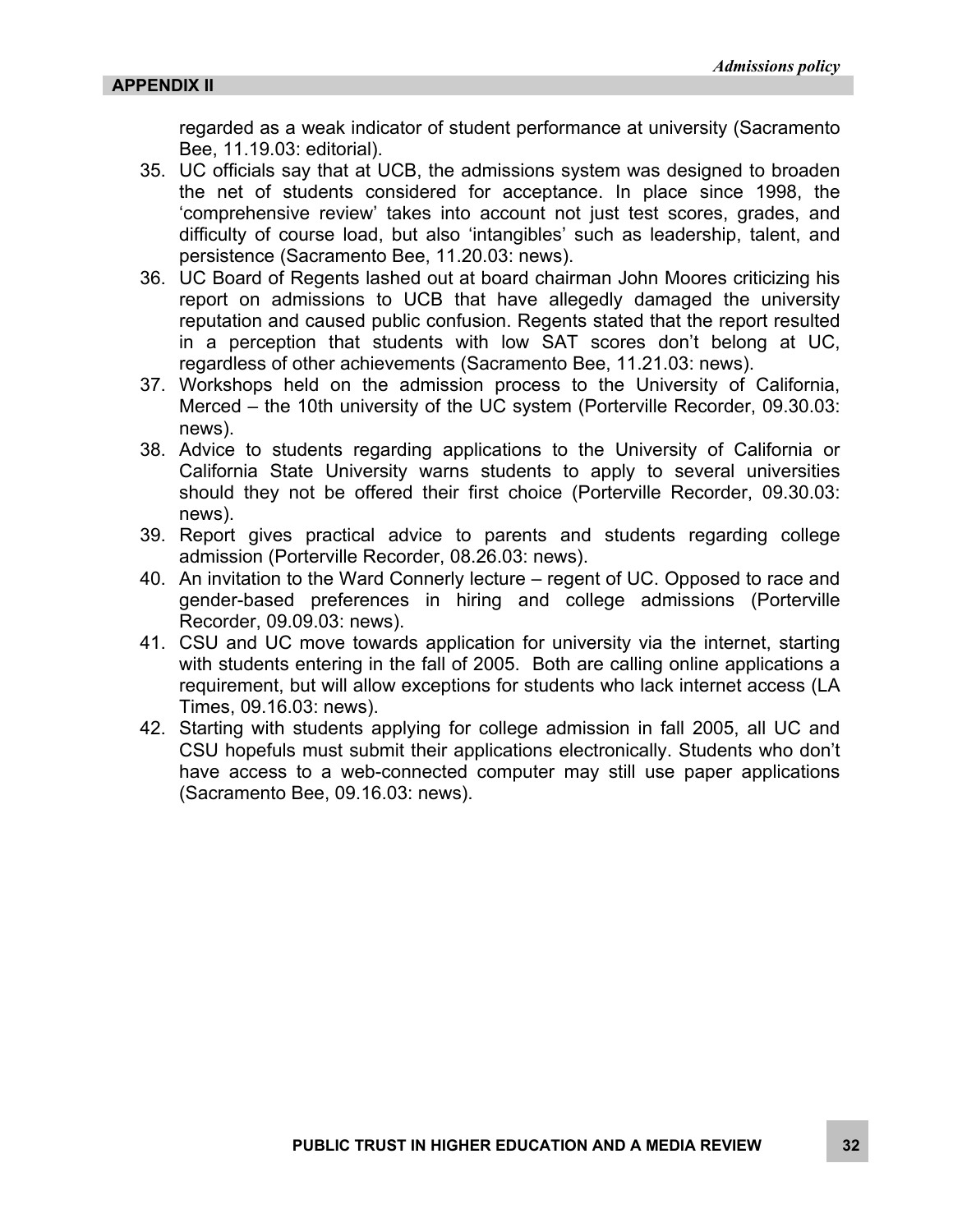#### **Appendix III: Student diversity**

- 1. The number of minority students has more than doubled since 1981 but white students are still more likely to attend college, says the 'minorities in higher education' annual status report issued by the American Council on Education. Despite the gains, 40% of African Americans and 34% of Latinos attend college, compared to 46% of whites – so disparity still exists (LA Times, 10.09.03: news).
- 2. Summer programs/camps by IBM, HP, and others teach girls about technical professions and encourage them to pursue degrees in math, science and engineering. Proponents hope that the youngsters will return to the sponsoring companies and in the process help narrow a growing gender gap n the maledominated tech industry (LA Times, 09.01.03: business).
- 3. International students are turning to Europe and Canada as new students in the US must apply for a visa, an arduous process post 9/11. In May 2003, the State told all US embassies and consular offices that nearly all visa applicants were to have face-to-face interviews in their home countries (LA Times, 08.27.03: editorial).
- 4. The University of Michigan, having been told by the US Supreme Court to scrap its admissions system of awarding bonus points to minority applicants, unveiled a new application that asks all students to write a short essay on diversity. The new admission plan is the latest effort in the long struggle over affirmative action (LA Times, 08.29.03: news).
- 5. Cuts to the outreach program make financial sense, but other programs such as AVID (advancement via individual determination), which costs a fraction of the price and is aimed at recruiting minority students – need to be promoted (LA Times, 12.21.03: editorial).
- 6. Cuts to the outreach program problematic since program acts as a pipeline designed to recruit minority students and students from a low socio-economic background (LA Times, 12.10.03: news).
- 7. The cuts in student outreach programs are problematic given the small numbers of students opting for science majors at university (LA Times, 12.18.03: editorial 7).
- 8. SAT workshops: aimed at students from under-privileged areas who hope to go to university (LA Times, 12.24.03: news).
- 9. One of 58 Pepperdine students is interviewed. He receives as much as \$1000 annually from a scholarship program for black students. This program has been branded as illegal by anti-affirmative action activists because it is not open to all races. But Pepperdine won't back down (LA Times, 01.22.04: news).
- 10. Commends Pepperdine for refusing to give up programs that serve underrepresented groups – there is a need to support diversity, not discourage it (LA Times, 01.26.04: editorial).
- 11. Women are under-represented in terms of faculty positions in science, technology, engineering, and math, and this trend is true even in disciplines in which female doctorate recipients outnumber males, according to a newly released study (LA Times, 01.16.04: news).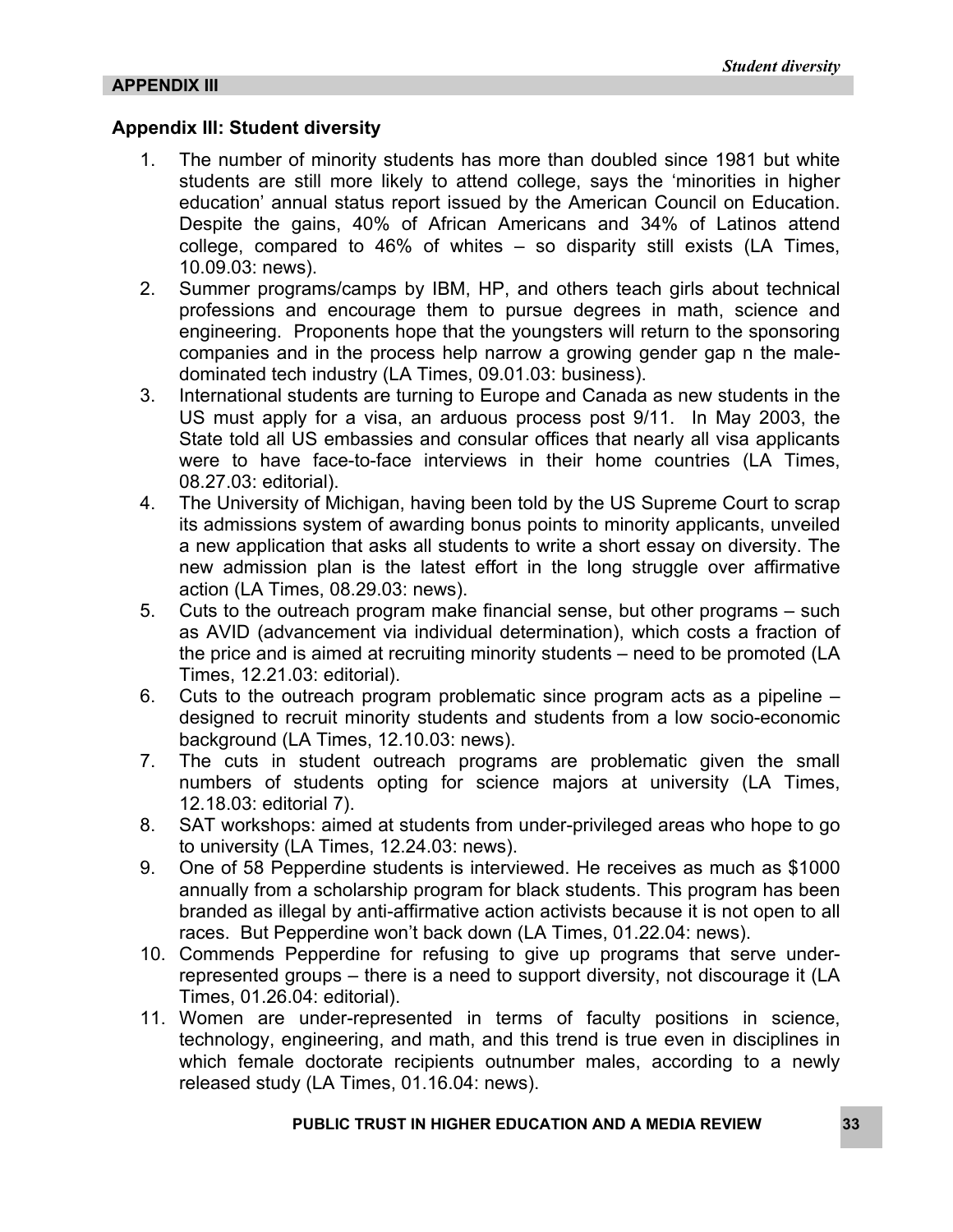- 12. Local teenagers in LA are introduced to historically black campuses via an annual college fair. The organizer invites representatives of HBCUs, many of which were founded to educate freed slaves or to accommodate African Americans when they couldn't attend segregated universities in the South (LA Times, 01.27.04: feature).
- 13. Report on the growth of learning disabilities and students who 'swing the lead' with regards to their studies (SF Chronicle, 12.08.03: editorial).
- 14. Discrepancies uncovered in relation to the amount of financial aid paid to universities. For instance, Stanford receives more than CSU Fresno – very anti (SF Chronicle, 11.09.03: news).
- 15. Midyear cuts have reduced by millions of dollars the amount of money for outreach programs and additional cuts will serve to eliminate the programs altogether. The result will be about 750,000 students without the extra academic help and counseling they need to get to college (SF Chronicle, 01.27.04: news).
- 16. Defeat of proposition 54: the aim is to bar state agencies, including UC, from collecting data on race and ethnicity. Report argues for need to collect such data – very supportive of defeat (SF Chronicle, 10.09.03: editorial).
- 17. Proposition 54: chief promoter Ward Connerly (UC regent). Report argues that collection of race and ethnicity data vital as patterns of discrimination still in evidence (SF Chronicle, 10.05.03: editorial).
- 18. Proposition 54: California is not color blind. UC regent promoting it (SF Chronicle, 10.01.03: editorial).
- 19. There has been a huge drop in the number of foreign students because post-9/11 security discourages them from coming to US. Detrimental to US economy as foreign students not only pay full tuition fees but have a lot of spending power (SF Chronicle, 09.01.03: news).
- 20. Visa process extremely lengthy post-9/11 but problematic given that a large proportion of overseas students enroll in graduate science courses (LA Times, 12.23.03: news).
- 21. For the first time in more than ten years, the number of students applying to UC has decreased. This is said to be attributable to increased student fees and tougher immigration policies for overseas students (LA Times, 01.28.04: news).
- 22. The Student Exchange Visitor and Information Service (SEVIS) is a computerized tracking system designed to keep better tabs on international students. Implementation accelerated after 9/11 (Sacramento Bee, 08.31.03: news).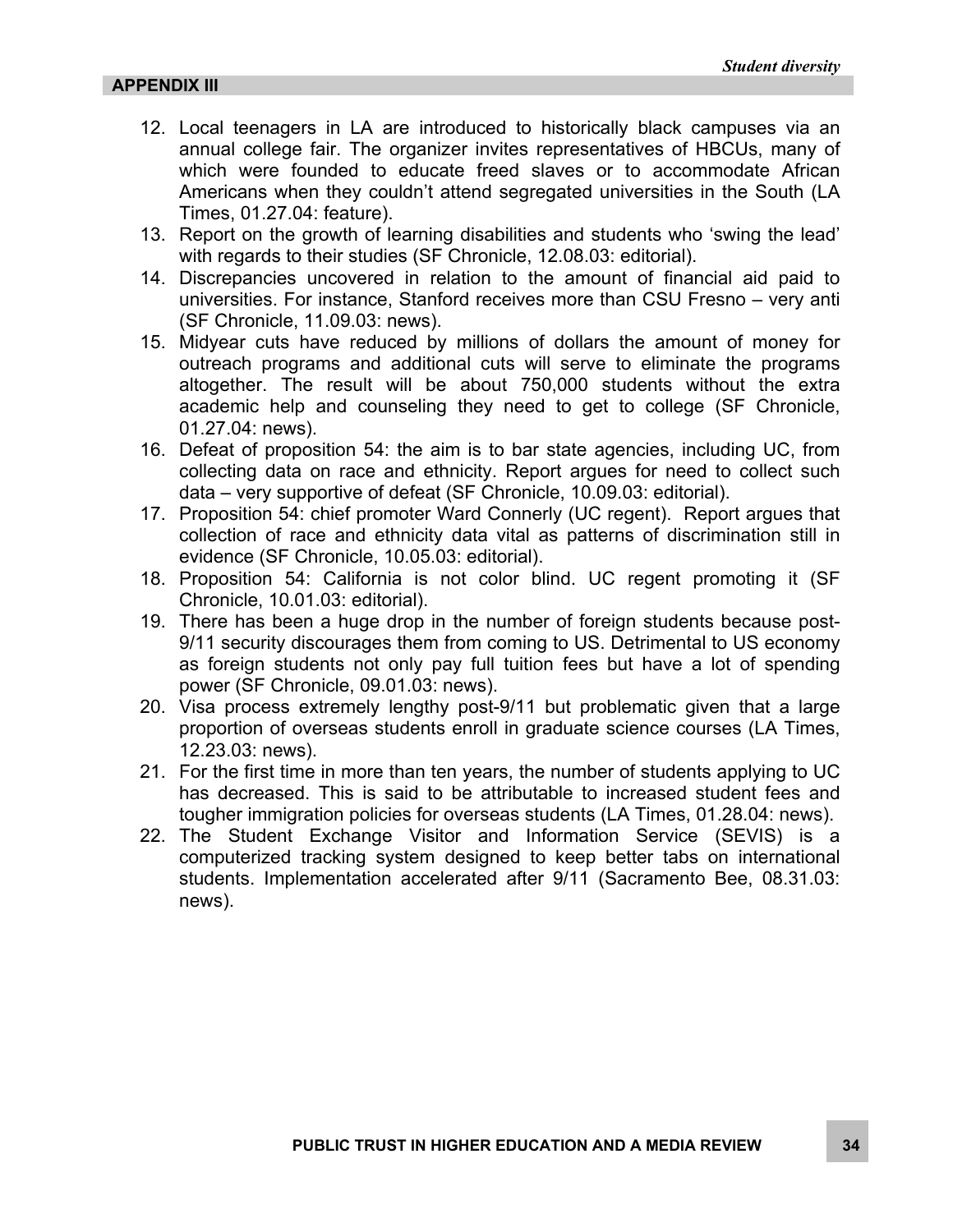#### **Appendix IV: New appointments**

- 1. UCB Chancellor Robert Berdahl says he will leave post in June 2004. Berdahl, an expert in German history who has served as chancellor since 1997, plans to take a 1 year sabbatical from the university and return as a professor in public policy (LA Times, 09.26.03: news).
- 2. The UC President, Richard Atkinson, is ending his 8 year tenure in the post as he began it – amid crisis. In 1995, a debate over affirmative action was raging. Now UC is struggling to cope with budget cuts and increased student fees. Robert Dynes, the current Chancellor of UC San Diego, will be his successor (LA Times, 09.19.03: news).
- 3. Gov. Gray Davis has nominated a former faculty union president to the board of trustees of CSU, a move that brought about a quick denunciation from the chancellor's office of the 23-campus system. It was suggested that the nomination would create a conflict of interest (LA Times, 10.30.03: news).
- 4. UCB has a new dean of law: first African American to be appointed. Support for faculty diversity (diversity particularly problematic following the ban on affirmative action in 1996) (LA Times, 12.12.03: news).
- 5. Lack of minority campus leaders of 56 bowl teams who are involved in keymaking positions (LA Times, 12.23.03: news).
- 6. Eric Norby's position as trustee was voided by a faculty petition due to a lack of faculty say in the decision (LA Times, 12.31.03: news).
- 7. New dean of law at UCB is first African American appointment pro diversity among faculty (SF Chronicle, 12.12.03: editorial).
- 8. Governor Gray Davis withdrew a controversial nomination to the CSU board of trustees and appointed one of his cabinet secretaries to the post (SF Chronicle, 11.06.03: news).
- 9. Daniel Goldin, who was just one day from becoming president of Boston University, resigned amid reports of souring relations with school trustees and outgoing chancellor John Silber (SF Chronicle, 11.01.03: news).
- 10. In January 2004, Thomas J. Nussbaum will step down as chancellor of the California Community Colleges after nearly 8 years. In that time, enrollment grew by 400,000 students and the state invested \$10 billion (Sacramento Bee, 10.15.03: news).
- 11. Paul Zingg has been named as the new president of Chico State University. He aims to improve racial and ethnic diversity and make fund-raising a priority (Sacramento Bee, 11.04.03: news).
- 12. Christopher Edley has been named the new dean of UCB's Boalt Hall School of Law and has stated that a great public school should tackle public problems (Sacramento Bee, 12.12.03: news).
- 13. California community colleges have announced that Mark Drummond will become chancellor of the 108-campus California community colleges. He will replace Thomas J. Nussbaum, who is retiring after seven years in the post (Sacramento Bee, 12.23.03: news).
- 14. Mark Drummond has been appointed to the position of chancellor of the California community colleges. 'He is the public face of a system that has long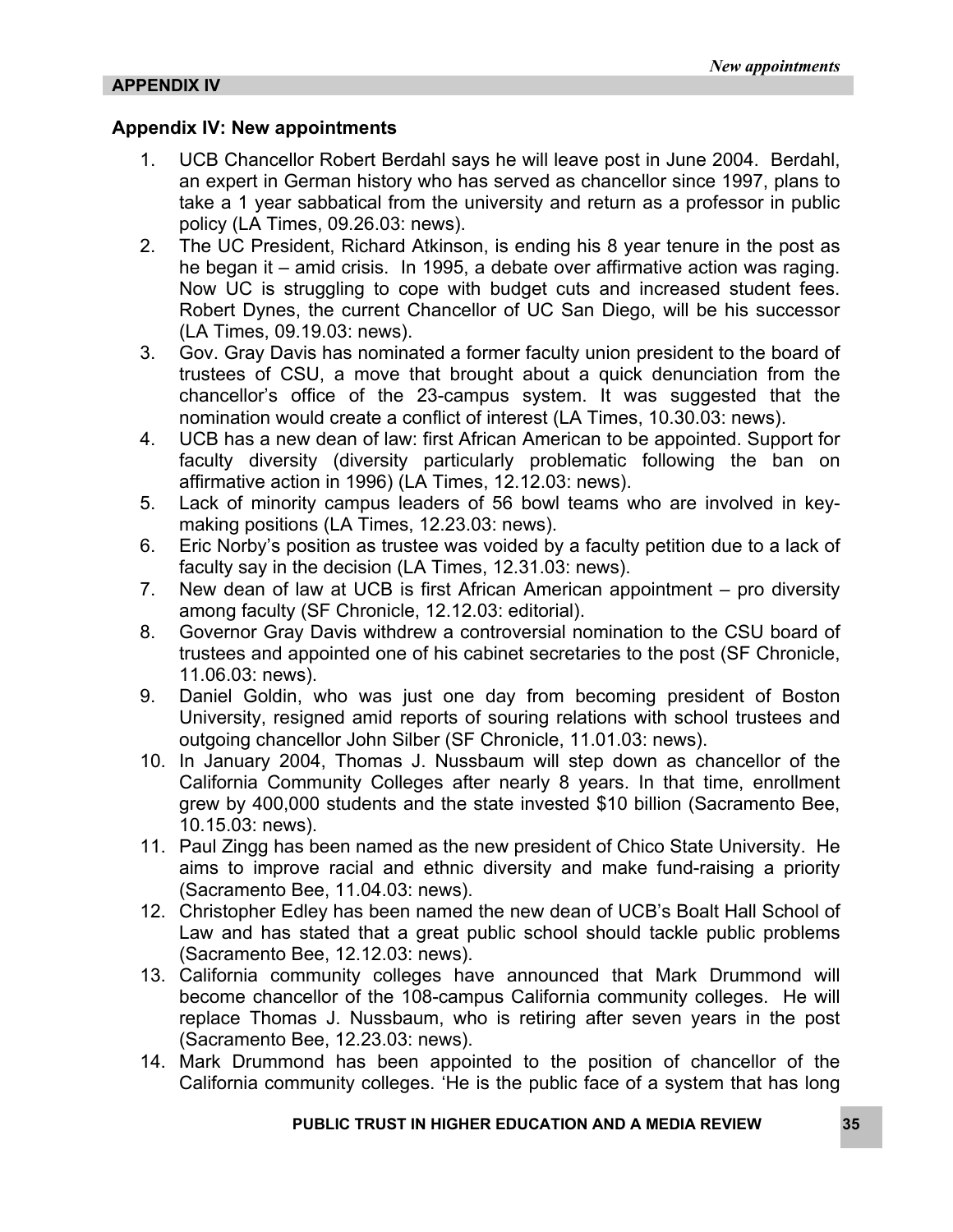been the forgotten workhorse of the California economy' (Sacramento Bee, 12.31.03: editorial).

- 15. Gonzalez, Chief of CSU Sacramento, is undeterred by the fiscal crisis that has hit higher education. He plans a dramatic makeover of CSUS to transform the campus into 'a destination campus for the West' (Sacramento Bee, 01.23.04: news).
- 16. At CSU Sacramento, there is a search for a new dean of the College of Business Administration and a selection committee is beginning a formal review of applicants (Sacramento Bee, 01.26.04: business).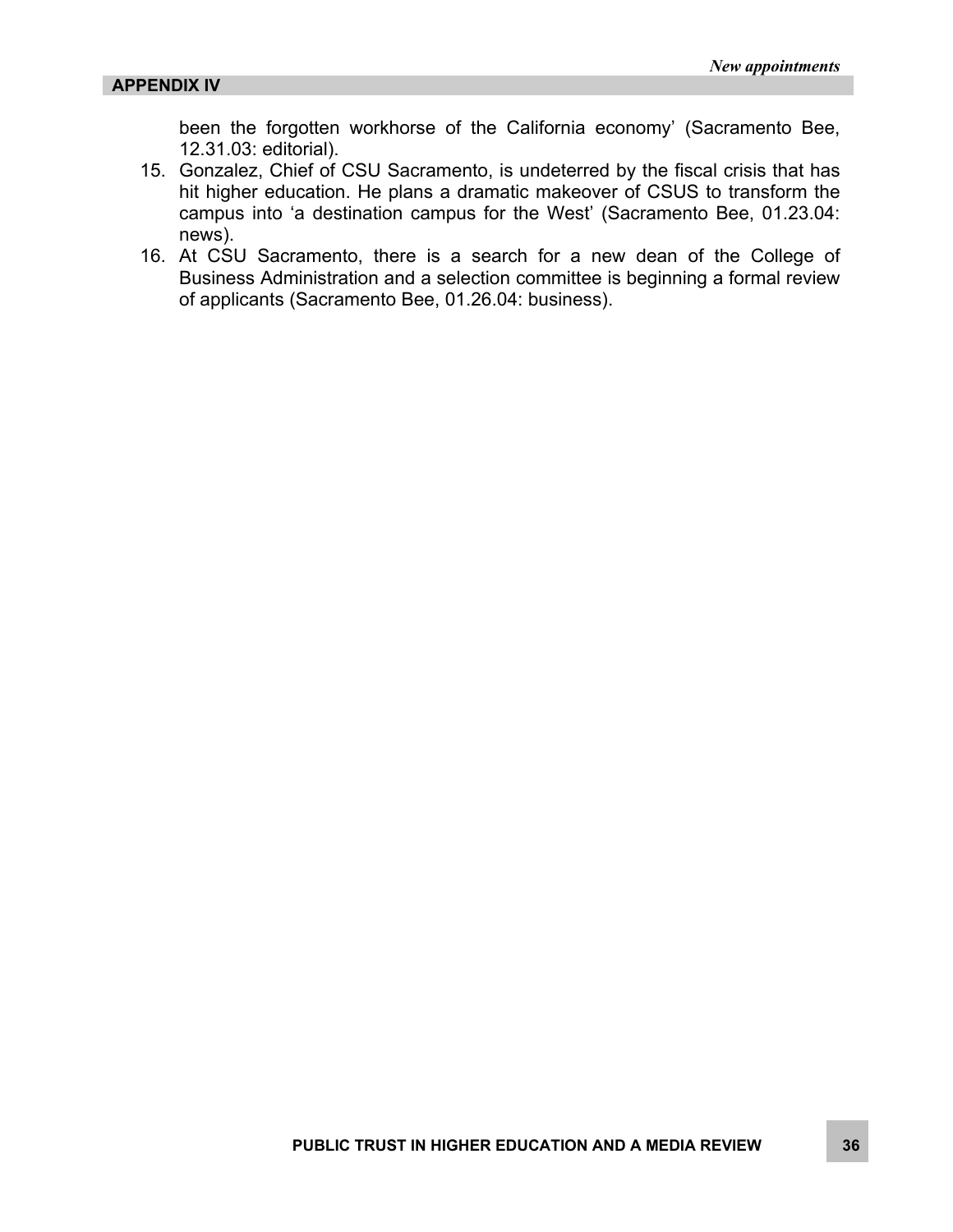#### **Appendix V: Business news**

- 1. UC posted performance data for its private-equity portfolio on the web, becoming the latest institution to disclose such data. This comes after months of legal wrangling – UC was sued by San Jose Mercury News, the Coalition of University Employees, and a Berkeley professor who wanted investment information made public for review (LA Times, 10.17.03: business).
- 2. UC released its portfolio returns from money invested with venture capital and buyout funds after losing its legal battle to keep private the information (LA Times, 10.07.03: business).
- 3. UC lost its final attempt to keep confidential its returns from private equity investments as the state Supreme Court declined to hear the school's appeal of a lower court ruling. UC must now comply with California's Public Records Act and disclose returns from more than \$800 million of investments in venture capital and buyout funds (LA Times, 10.02.03: business).
- 4. UC, which lost its latest appeal to keep returns from its venture capital investments private, plans to take the case to the Supreme Court. UC has said that venture returns are a trade secret and that disclosing them would make some venture capital firms unwilling to participate in their funds – which could potentially cost hundreds of dollars (LA Times, 09.26.03: business).
- 5. UC used private insurance to lower the interest cost on \$918 million of tax-free bonds it sold (LA Times, 08.20.03: business).
- 6. A businessman who attended Cal State Northridge is donating a collection of Chinese antiquities to the campus in a gift the school estimates to be worth \$38 million. It is the biggest donation ever to a school in the CSU system (LA Times, 09.23.03: news).
- 7. CSU has realized full potential in the 'Cal Poly' moniker as the university has evolved into one of the most exclusive public colleges in the nation. Consequently, CSU wants the name 'Cal Poly' back from Bello's Sporting Goods, which has been selling 'Cal Poly' hats and sweatshirts for years (LA Times, 08.17.03: news).
- 8. UC missed out on \$2.5 billion or more in extra investment profits because its U.S. stock market portfolio performed far behind the Wall Street average for more than a decade, according to newly released UC records (LA Times, 01.15.04: news).
- 9. Cal State had its credit rating removed from possible downgrade by Moody's Investors Service. About \$1.8 billion of Cal State revenue bonds were removed from the watch list because the system has adequate financial reserves to cushion it from budget cuts sought by Governor Schwarzenegger. (LA Times, 01.29.04: business).
- 10. Glendale Community College has been put on a fiscal watch list by the California Community Colleges Chancellor's office. Just 2 years ago, none of the state's 108 community colleges were considered financially unstable and Glendale thrived on its reputation for sending many of its students to 4-year institutions. More than 500 Glendale faculty members agreed to a 1% pay cut;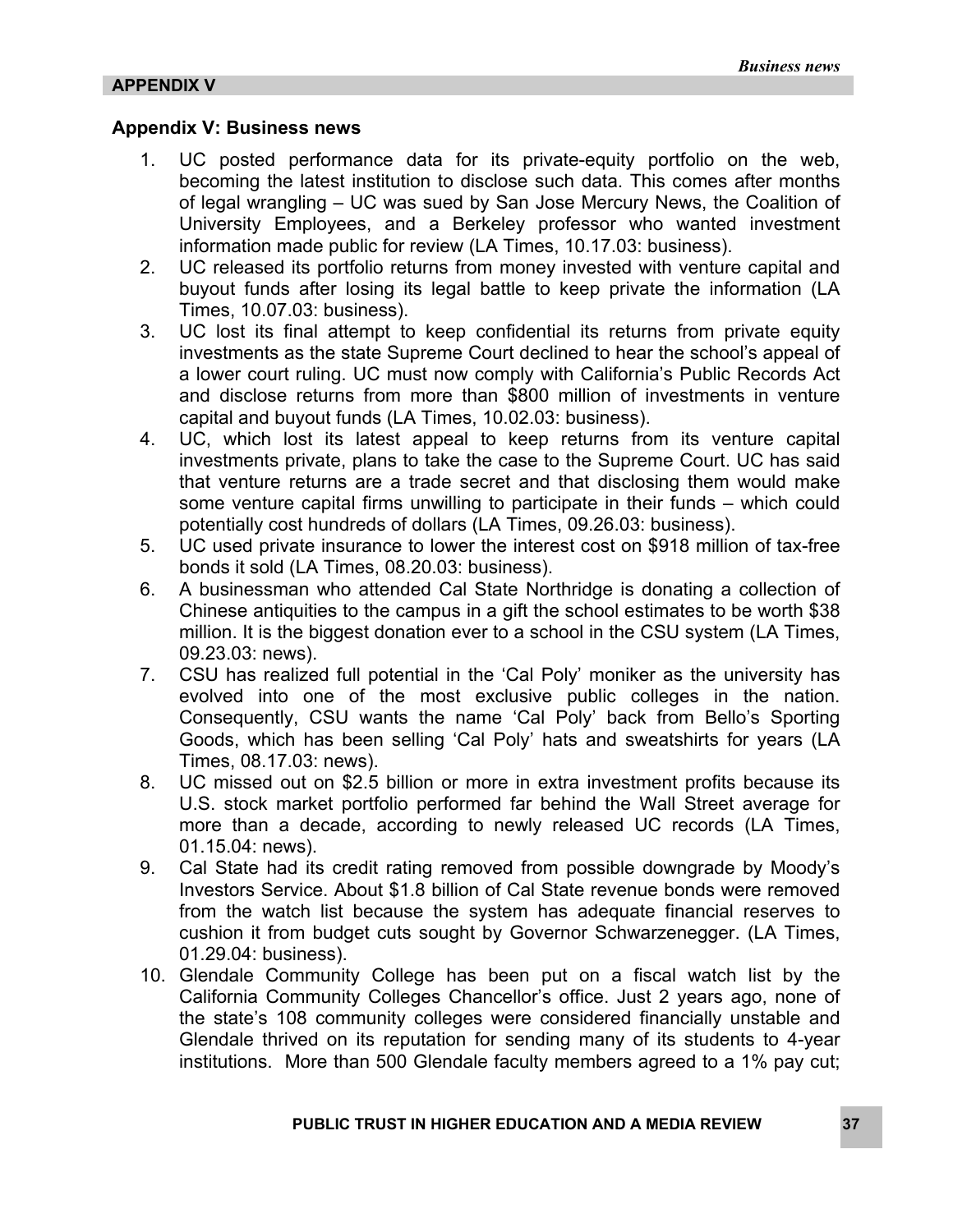20 people, many clerical staff, were laid off; and 120 courses cut (LA Times, 01.08.04: news).

- 11. More than twelve community college districts across California have been placed on a state fiscal watch list because of their precarious financial condition (LA Times, 01.07.04: news).
- 12. Filling out financial aid applicants incorrectly could cost people thousands of dollars in lost funds for college in terms of eligibility (LA Times, 01.04.04: business).
- 13. A state superior judge ruled that UC must divulge detailed information about the investments it makes in venture capital funds, a ruling that UC officials said could cost the system's pension and retirement funds millions of dollars. Ruling is a victory for those who want greater financial transparency (SF Chronicle, 08.29.03: news).
- 14. Gift of \$20 million to UC Irvine C.S. department will be used for 10 new faculty positions (LA Times, 12.17.03: news).
- 15. UC Davis received private gifts of nearly \$72 million, a significant decrease from the previous year (Sacramento Bee, 11.12.03: news).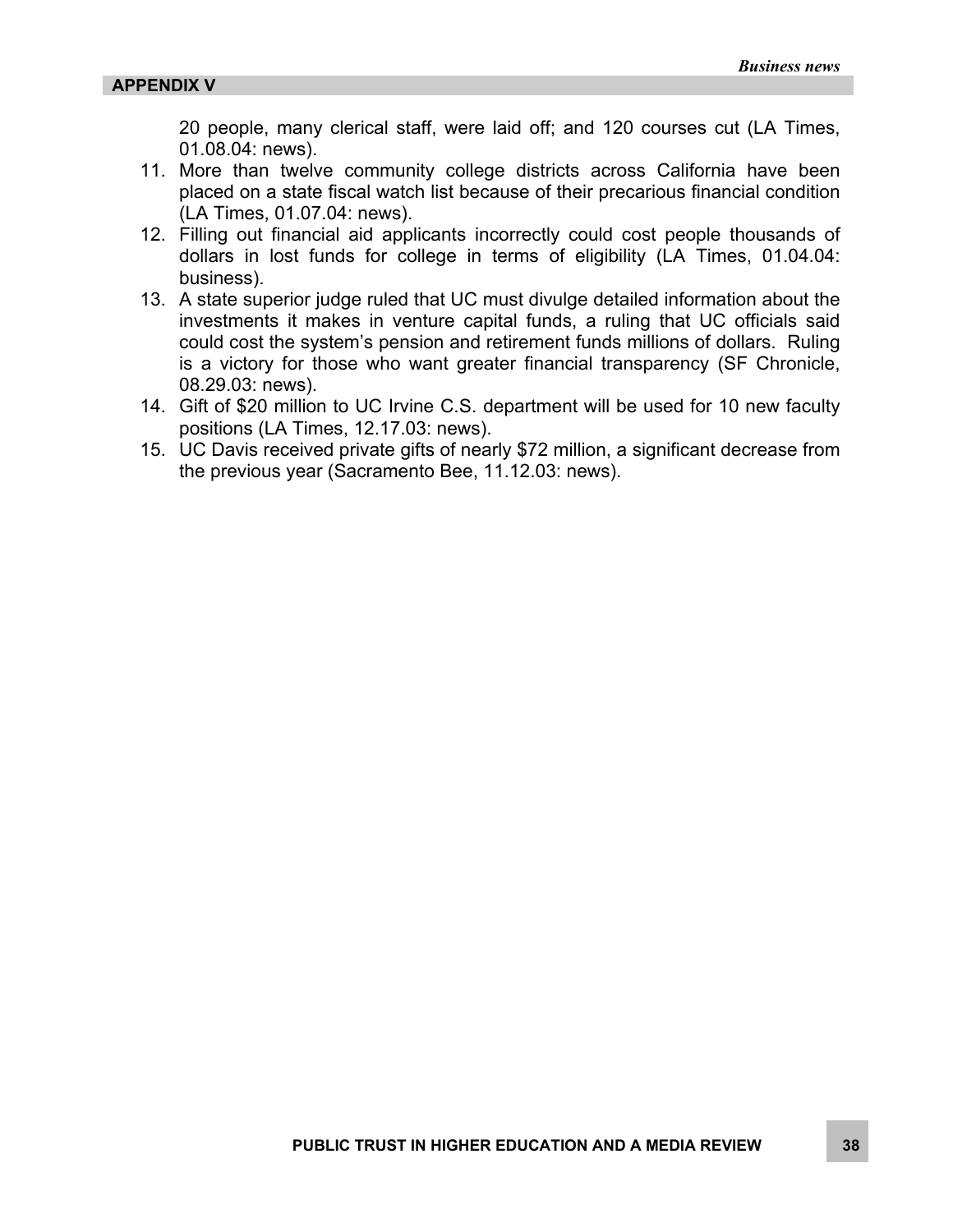#### **Appendix VI: Union action and strikes**

- 1. Thousands of unionized teaching assistants at UC campuses across the state refused to hold classes for one day, protesting unfair contract negotiation practices (LA Times, 10.04.03: news).
- 2. Unionized teaching assistants, tutors, and readers throughout UC system will not show for classes for one day after a breakdown in contract talks. They are protesting what union officials describe as a pattern of unfair labor practices by university negotiators (LA Times, 10.03.03: news).
- 3. Activists' weak agreement with USC wants the university to provide a 'community benefits package' that would include affordable housing and jobs for local residents. The package is needed because the university has helped drive up the cost of community housing by not providing enough student housing (LA Times, 10.08.03: news).
- 4. The leader of a national union was arrested and hundreds of demonstrators blocked intersections at Connecticut campus (Yale) as an acrimonious strike by more than 4000 Yale University employees entered its 3rd day (LA Times, 08.30.03: news).
- 5. Unions representing clerical, technical and maintenance workers at Yale protest. Some progress has been made, but unions and Yale remain apart on issue of pensions (SF Chronicle, 09.14.03: news).
- 6. UC students and civil rights advocates want Governor Schwarzenegger's slashing of the state vehicle license fee overturned by the state Supreme Court and by extension see the reduction of higher education costs (SF Chronicle, 01.22.04: news).
- 7. UC Graduate teaching assistants plan to strike, protesting what they allege is bad-faith bargaining by the administration. The one-day strike follows the expiration of the first-ever contract for teaching assistants, readers, and tutors (Sacramento Bee, 10.03.03: news).
- 8. Student demonstrators disrupted a UC Board of Regents meeting at UCLA, demanding that regents refuse to consider raising tuition or slashing enrollment and student services (Sacramento Bee, 11.20.03: news).
- 9. Graduate assistants who teach at UC are planning strikes just as thousands of UC students are preparing for final exams. They are protesting about unfair labor practices by administrators (Sacramento Bee, 11.29.03: news).
- 10. Graduate TAs, tutors, and readers at UC are planning to strike to protest about fruitless labor negotiations with UC administration (Sacramento Bee, 12.03.03: news).
- 11. UC graduate TAs who were on the verge of striking called off the action after reaching a labor contract with UC administration (Sacramento Bee, 12.04.03: news).
- 12. Graduate TAs, tutors, and readers at UC finalized a three-year labor contract with UC administrators and the agreement averted a planned strike by student employees (Sacramento Bee, 12.09.03: news).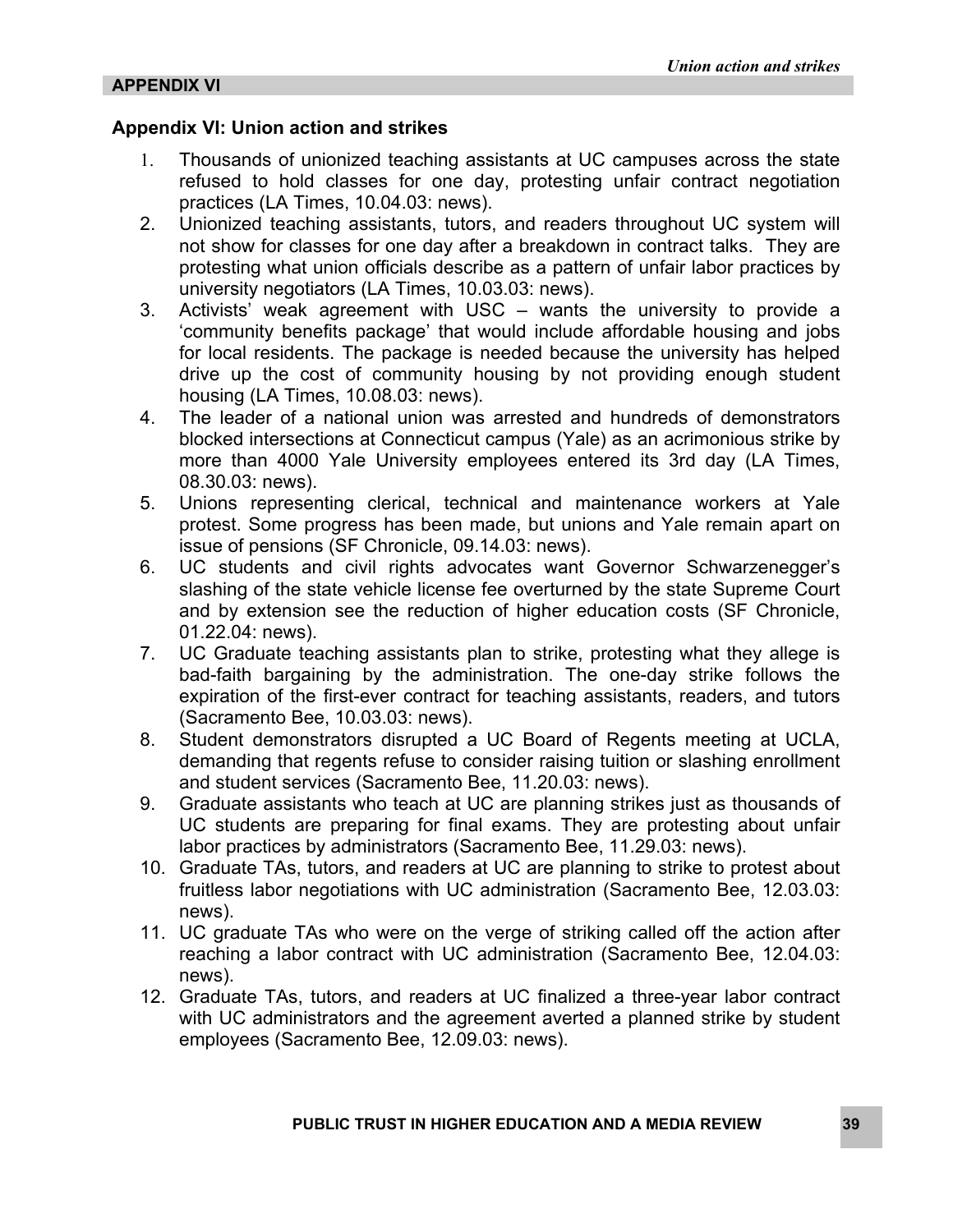#### **APPENDIX VI**

13. UC Students Association asked the state Supreme Court to return vehicle license fees to their level before Governor Schwarzenegger's administration, and to reallocate the funds to education (Sacramento Bee, 01.22.04: news).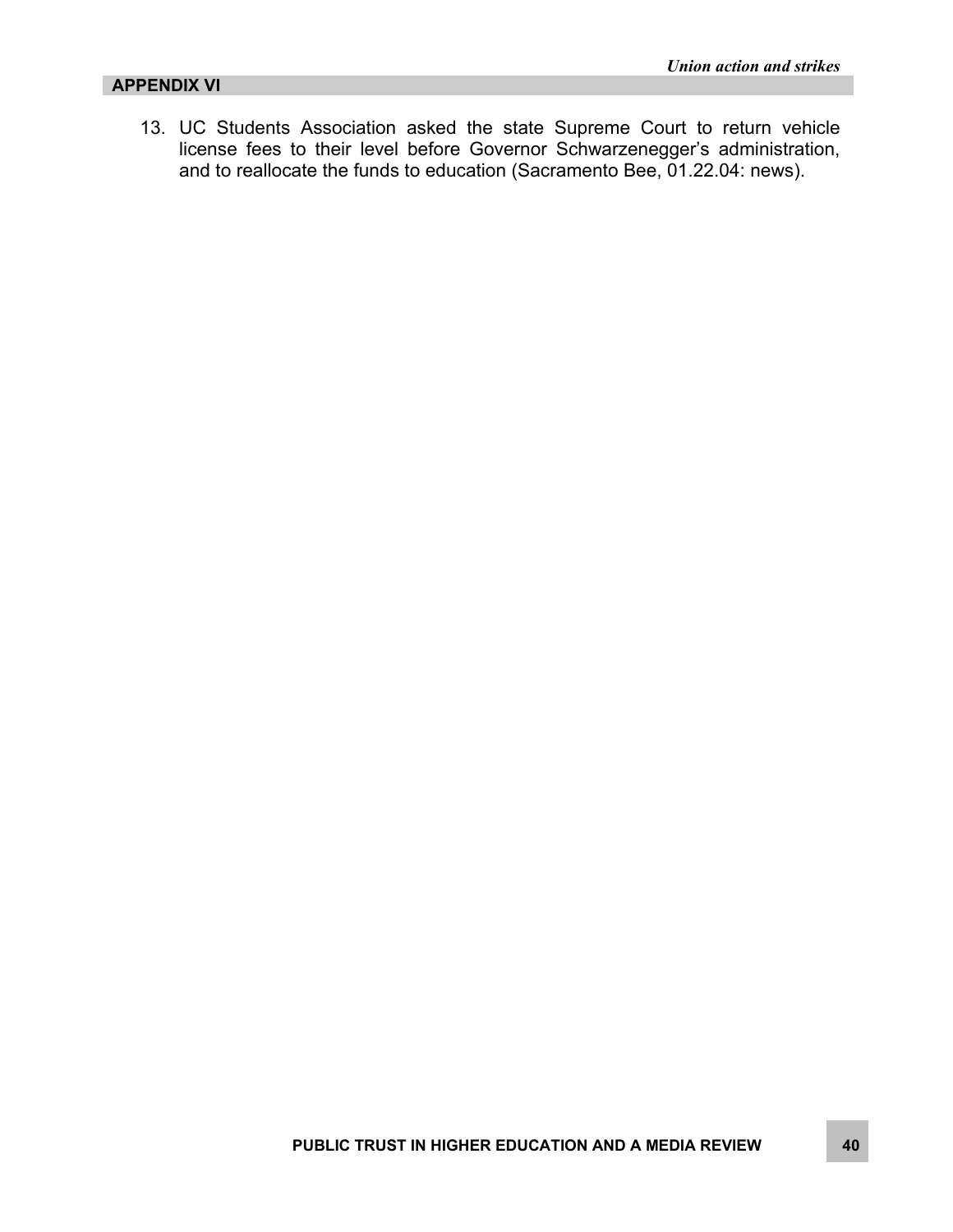#### **Appendix VII: California's national nuclear weapons laboratories**

- 1. After security lapses at the Los Alamos laboratory in New Mexico, the Energy Department stated that UC would have to compete for future running of the lab. UC Board of Regents voted to allow Dynes to hire outside companies to help the university improve its business practices and help it prepare for future bids (LA Times, 01.16.04: news).
- 2. UC hires former top energy department official, Foley, in attempt to keep its long-held contract to run nuclear weapons lab. Foley will be paid almost as much as the UC President, in a climate in which UC is raising tuition and cutting programs (SF Chronicle, 10.21.03: news).
- 3. A financial officer was placed on leave at the Berkeley lab when an external audit found problems with record-keeping (SF Chronicle, 09.26.03: news).
- 4. UC has agreed to pay a settlement of nearly \$1 million to an investigator fired by Los Alamos national lab after exposing incidents of theft and fraud at the university-run weapons lab (SF Chronicle, 08.21.03: news).
- 5. University of California is viewed as a center of excellence against the backdrop regarding the continued management of nuclear laboratories' programs (SF Chronicle, 12.31.03: editorial).
- 6. The Lawrence Berkeley national lab could be run by an out-of-state university or a for-profit organization. Negative consequence for UC: hurt efforts to attract and retain top students, faculty, and investors (SF Chronicle: 12.04.03: news).
- 7. The loss of 10 disks containing classified information reinforced need for the running of the Los Alamos national lab to be open to competition, despite detrimental effect on UC (SF Chronicle, 12.11.03: news).
- 8. Missing disks at Los Alamos national lab comes at a particularly bad time for UC: follows a theft and fraud scandal last year (SF Chronicle, 12.10.03: news).
- 9. UC has to bid for running of labs and competing in bidding puts an enormous strain on resources that may not be available. Loss of labs would be a blow to UC's reputation (SF Chronicle, 12.03.03: news).
- 10. UC regents approve special panel to oversee nuclear weapons labs. The board's job will be to improve management of labs (SF Chronicle, 11.21.03: news).
- 11. Two members of the UC Board of Regents called for a discussion over whether UC should compete for contracts to continue running the nation's nuclear weapons labs. There has been no formal discussion yet regarding the pros and cons of competing for the new contracts in a climate in which UC is cutting back and raising fees to deal with the budget deficit (SF Chronicle, 01.16.04: news).
- 12. Federal inspectors will conduct a security audit at Lawrence Livermore National Lab and other U.S. nuclear weapons labs after adopting new security measures to prevent further mishaps (SF Chronicle, 01.03.04: news).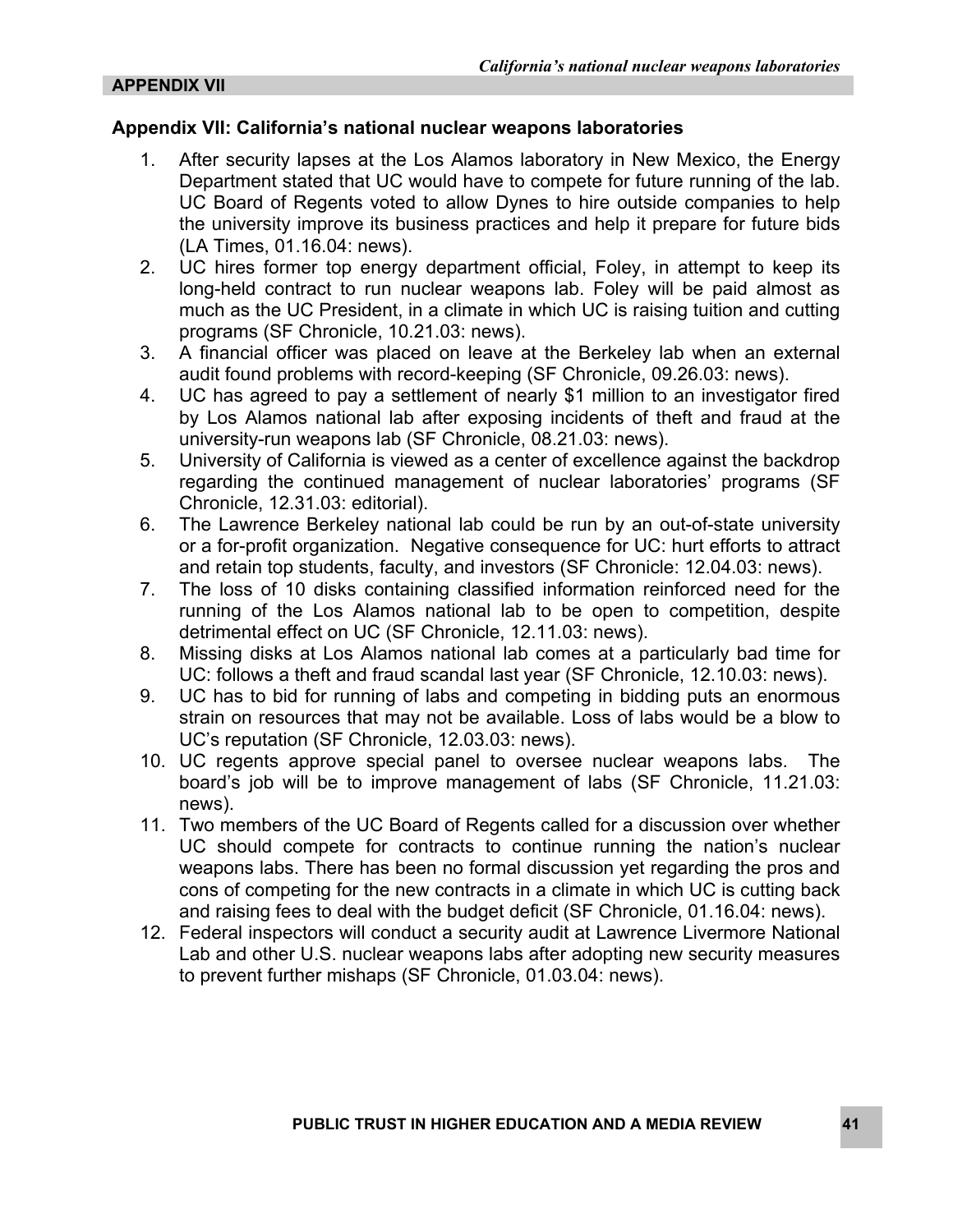#### **Appendix VIII: The death of Clark Kerr**

- 1. Died at age 92 speaks of his vision to widen access to university and establishment of UC tripartite system of higher education. Very supportive (LA Times, 12.03.03: editorial).
- 2. A legend in higher education report gives overview of his life (LA Times, 12.02.03: news 7).
- 3. Master plan for higher education by Clark Kerr ensured diversity and affordability -- California must continue to embrace both (LA Times, 12.09.03: editorial).
- 4. Clark Kerr must rebuild California to sustain and commit to the university system he envisaged (SF Chronicle, 12.03.03: editorial).
- 5. Clark Kerr made UC one of the world's greatest public universities by developing the Master Plan: made UC a research institution whilst CSU and community colleges were teaching institutions, meaning access to university for all (SF Chronicle, 12.02.03: news).
- 6. Clark Kerr set up a blueprint for education (SF Chronicle, 12.02.03: news).
- 7. SF Chronicle reporter honored for exposing FBI mischief in relation to Clark Kerr's dismissal as UC President (SF Chronicle, 11.23.03: news).
- 8. Clark Kerr died at the age of 92. He has often been referred to as the most influential educator of his time, responsible for the Master Plan for higher education – which in 1960 guaranteed all California high school graduates access to college (Sacramento Bee, 12.02.03: news).
- 9. The death of Kerr; while chancellor of UC, he oversaw creation of the master plan. Very positive about Kerr's achievements for California higher education (Sacramento Bee, 12.03.03: editorial).
- 10. Kerr was President of UC from 1958-1967 and author of the Master Plan for higher education. But at the time of his death, the promises of the Master Plan are in great danger (Sacramento Bee, 12.10.03: editorial).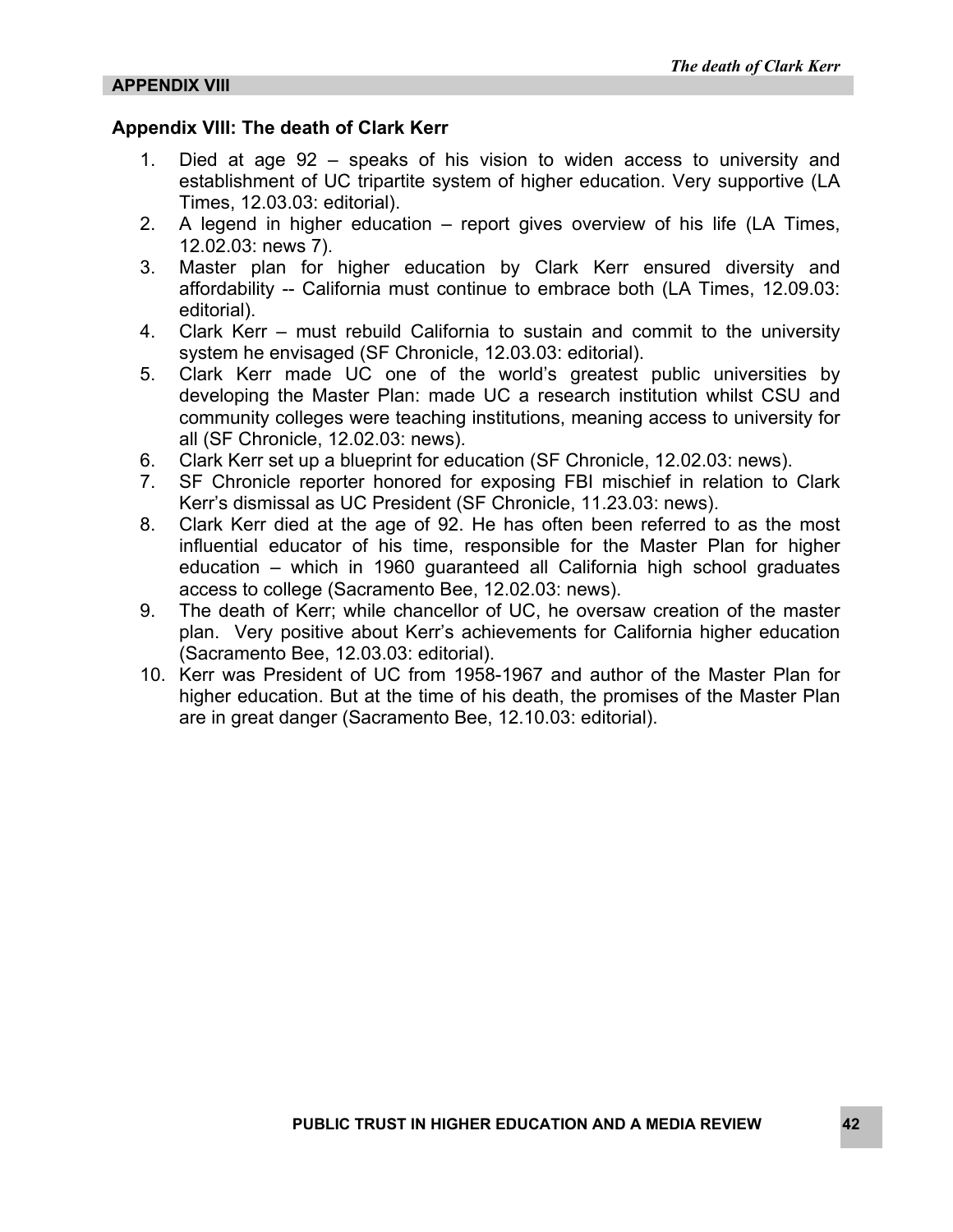#### **Appendix IX: The soaring cost of textbooks and journals**

- 1. Scientists call for a boycott of journals and launch 'open access' project: project opens access to scientific research which is largely funded by taxpayers' money (SF Chronicle, 10.27.03: news).
- 2. Report claims that textbook publishers are charging too much for unnecessary new editions. The average annual textbook cost for UC students is \$898, up from \$642 in 1996-97 (SF Chronicle, 01.30.04: news).
- 3. Students are importing American textbooks from overseas, where the same books often sell for half the U.S. price or less (Sacramento Bee, 11.07.03: editorial).
- 4. Asks, why do textbooks cost so much? Students are paying, on average, \$898 for books per year and this is against a backdrop of students paying more for their education (LA Times, 01.30.04: news).
- 5. Controversial reading lists for freshmen are banned. Report is anti, as students need to think for themselves (SF Chronicle, 08.14.03: editorial).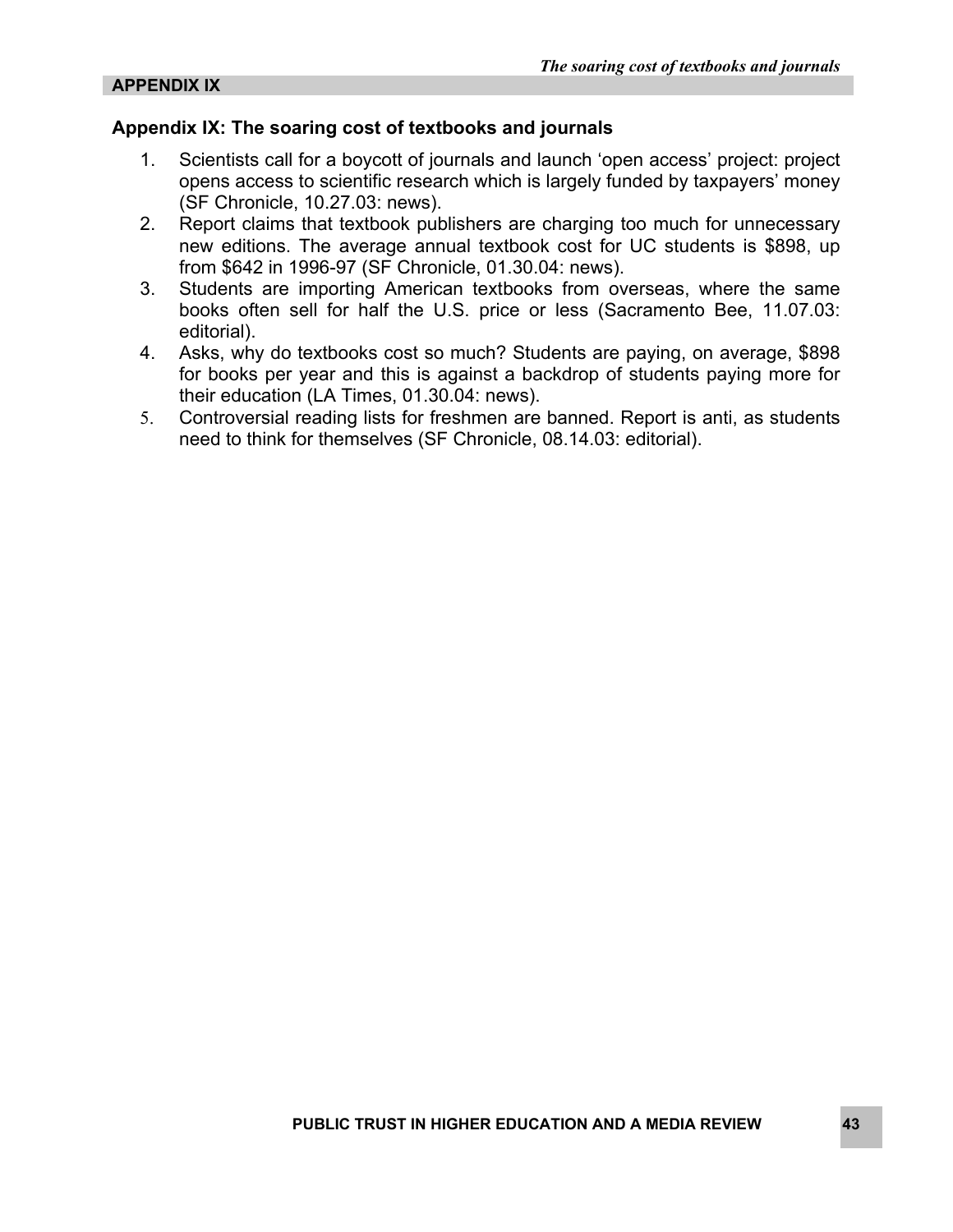#### **Appendix X: Dealings with the law**

- 1. A UCLA classics professor was arrested by Simi Valley police for allegedly sending pornographic material through the internet to a detective posing as a 13-year old girl (LA Times, 10.03.03: news).
- 2. Officers with the LA County district attorney's office raided LA city college and the office of the LA community college district as part of a criminal probe (LA Times, 10.08.03: news).
- 3. Officials at Compton community college have spent thousands of taxpayer dollars in the last four years on contracts they refuse to explain, while receiving costly perks (i.e., free cars, personal credit card accounts) not commonly available to directors of much larger districts. Perks bring about district attorney probe (LA Times, 08.31.03: news).
- 4. A LA minister who counseled college-bound students on ways to defraud the federal student aid program was sentenced to 3 years and 5 months in federal prison. The Rev. Ozell Clifford Brazil advised students to falsely claim they were orphans or came from broken homes to qualify for federal grants and loans (LA Times, 10.21.03: news).
- 5. Investigation into the finances of Florida A&M University –plagued by problems including late payments of financial aid to students and sloppy business practices (LA Times, 12.01.03: news).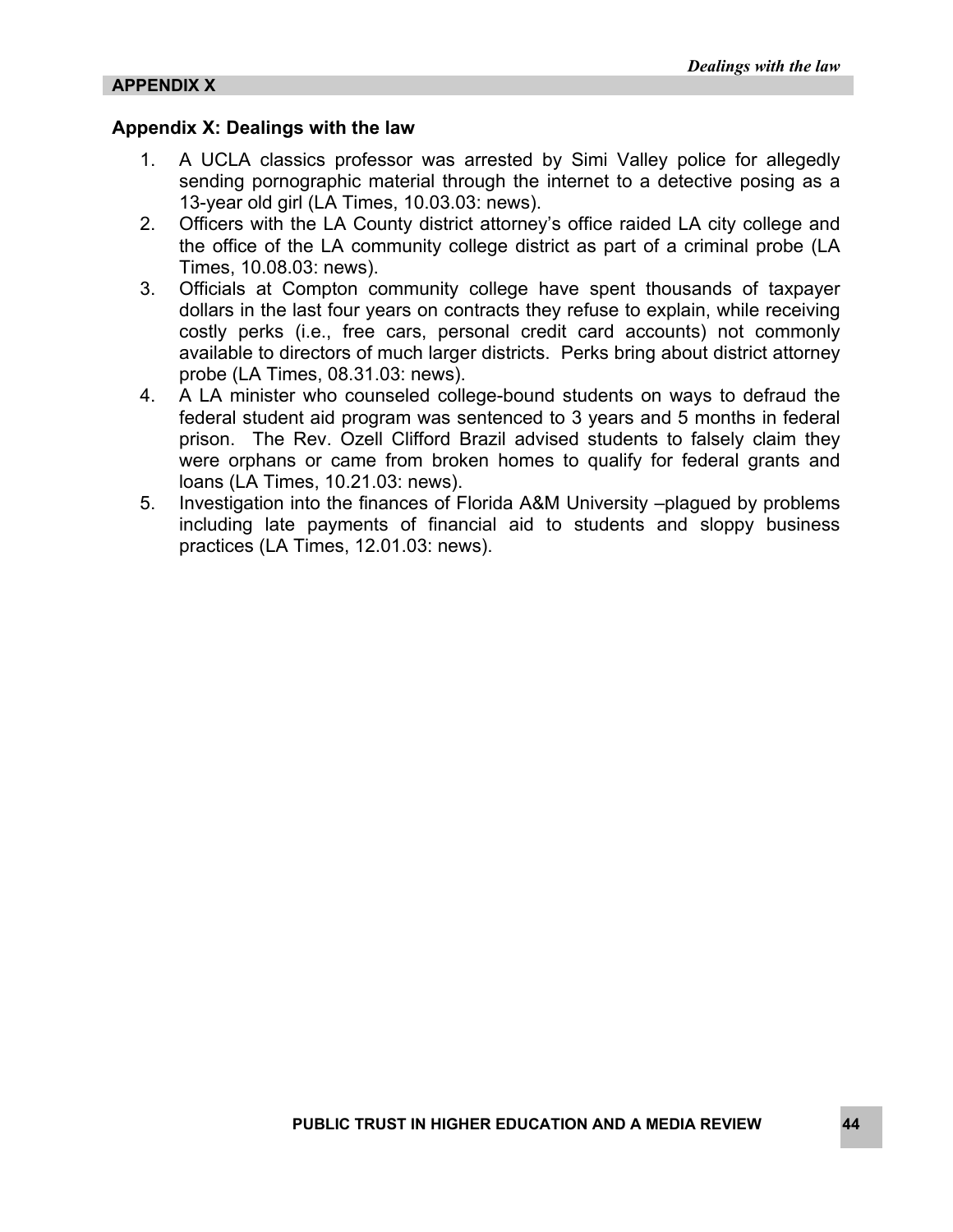#### **Appendix XI: International perspective**

- 1. Blair revamps higher education system. The university funding bill, which passed the House of Commons by a vote of 316-311, will require British students to pay \$5,300 a year starting in 2006 (SF Chronicle, 01.28.04: news).
- 2. Blair is increasing student tuition. The bill only just got through the House of Commons, 316 to 311. The tuition rates proposed by New Labour would be low by U.S. standards and payment is deferred until students graduate and get jobs. Blair claims that the bill is coupled with significant financial support to encourage poorer students (LA Times, 01.28.04: news).
- 3. Brazil introduces new racial quota system. Race is now a criterion for admission to a Brazilian public university. 40% of admission slots were reserved for black and pardo students (blacks make up 2% of university students, even though nearly half of the population is black). But many withdrawing, as they cannot afford books or travel to and from university (LA Times, 10.01.03: news).
- 4. CSU Hayward wants to lead the first wave of American universities helping Iraq as part of a government program aimed at rejuvenating the American-occupied country's higher education system (SF Chronicle, 08.09.03: news).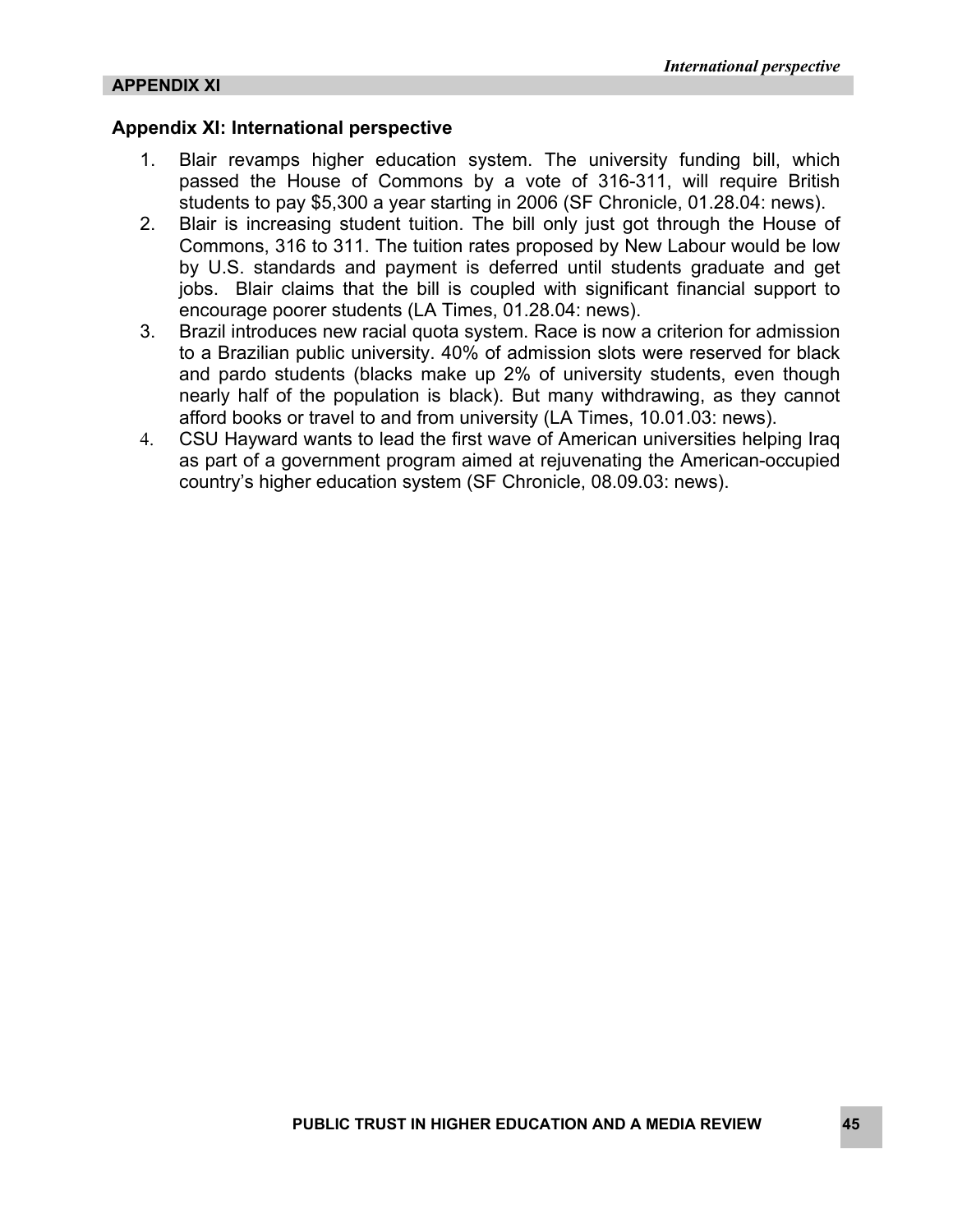#### **Appendix XII: Undergraduates' lack of basic academic skills**

- 1. Cal State threw out fewer freshman in 2003 for failing to master basic math or English skills, but most first year students still arrive on campus unprepared for college work (LA Times, 01.29.04: news).
- 2. Viewpoints: a) why should taxpayers pay salaries of college professors who are reduced to teaching basic math and English to unprepared students who should not have been accepted to Cal State or UC, and b) public higher education is very cheap and comparisons should be drawn so that people can appreciate how reasonable it is (LA Times, 01.30.04: editorial).
- 3. Nearly half those students at CSU who entered university in the fall of 2003 needed remedial courses in English, and nearly 40% needed help in Math (Sacramento Bee, 01.29.04: news).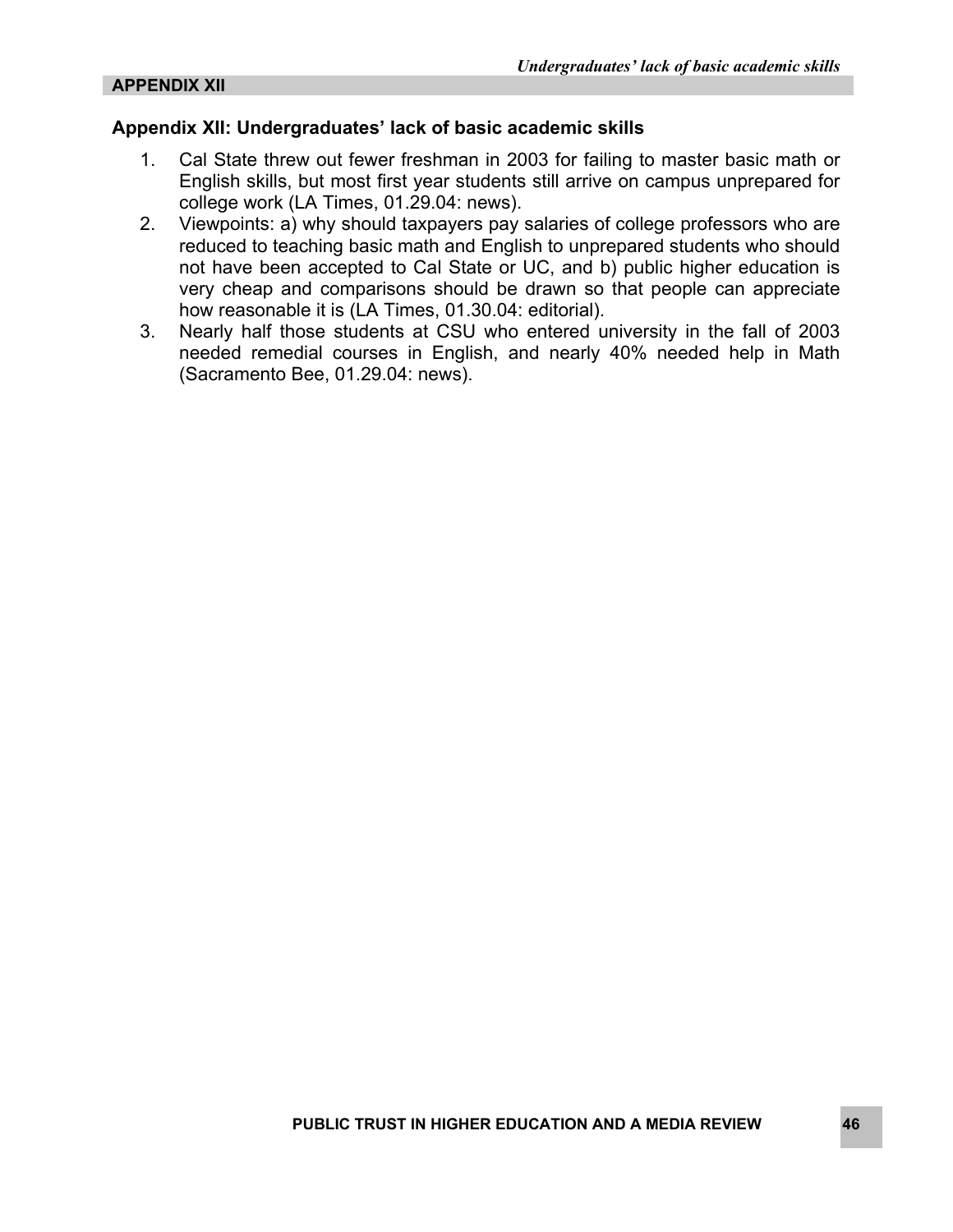#### **Appendix XIII: Miscellaneous**

- 1. The new watchword is 'interdisciplinary collaboration' and new research institutions have been created in line with this approach (SF Chronicle, 10.20.03: news).
- 2. Stanford University has undergone a move towards interdisciplinary research: Bio-X has been designed to foster collaboration across disciplines (SF Chronicle, 10.20.03: news).
- 3. The Biotech lab is part of University of California needs stable economy for growth and success (SF Chronicle, 10.28.03: editorial).
- 4. Recall in California makes for an exciting time to be a law student (SF Chronicle, 09.23.03: news).
- 5. Parents in the dark on college students' desperation as privacy laws shield details on suicidal students. Perhaps there should be a move towards a softer, less legalistic approach that veers towards safety rather than privacy (SF Chronicle, 10.30.03: news).
- 6. Critique of an academic at UCLA: scholar made recommendation based on personal views rather than rigorous study – detrimental impact on students (SF Chronicle, 12.28.03: editorial).
- 7. Support given to the monitoring of federal funds given to international studies, although anti the representation of national security agencies on advisory board; pro increased accountability (SF Chronicle, 12.09.03: editorial).
- 8. K-12 system of education and higher education need to be better aligned than they are at present (SF Chronicle, 11.24.03: editorial).
- 9. Governor Schwarzenegger proposes to cut \$2 million in state funding from UC's Institute for Labor and Employment at UCLA and UC Berkeley which would, says report, effectively eliminate it. The institute works on issues of concern to workers and so cut may be result of political ideology (SF Chronicle, 01.05.04: editorial).
- 10. Through a UCLA Law School center, Native Americans gain insight into making laws and students help tribes resolve legal issues (LA Times, 10.03.03: feature).
- 11. Debate raging about the selling of KOCE-TV, Orange County's public television station. Brings formal and informal education to Orange County. Pros and cons are provided (LA Times, 10.12.03: editorial).
- 12. Hollywood and the record industry are taking legal action to halt illegal downloads by students on campus. Consequently, colleges are tightening rules and warning their students not to download music (LA Times, 08.30.03: feature).
- 13. UC Santa Barbara officials announced a new doctorate in Chicano Studies in what is being billed as the first program of its kind in the nation. The project has taken a long time to come to fruition as a result of institutional problems, academic digression, availability of faculty, and resistance (LA Times, 08.05.03: news).
- 14. The courtyards at Cal State Channel Islands will be restored following a courtyard restoration project. The University has teamed up with Sunset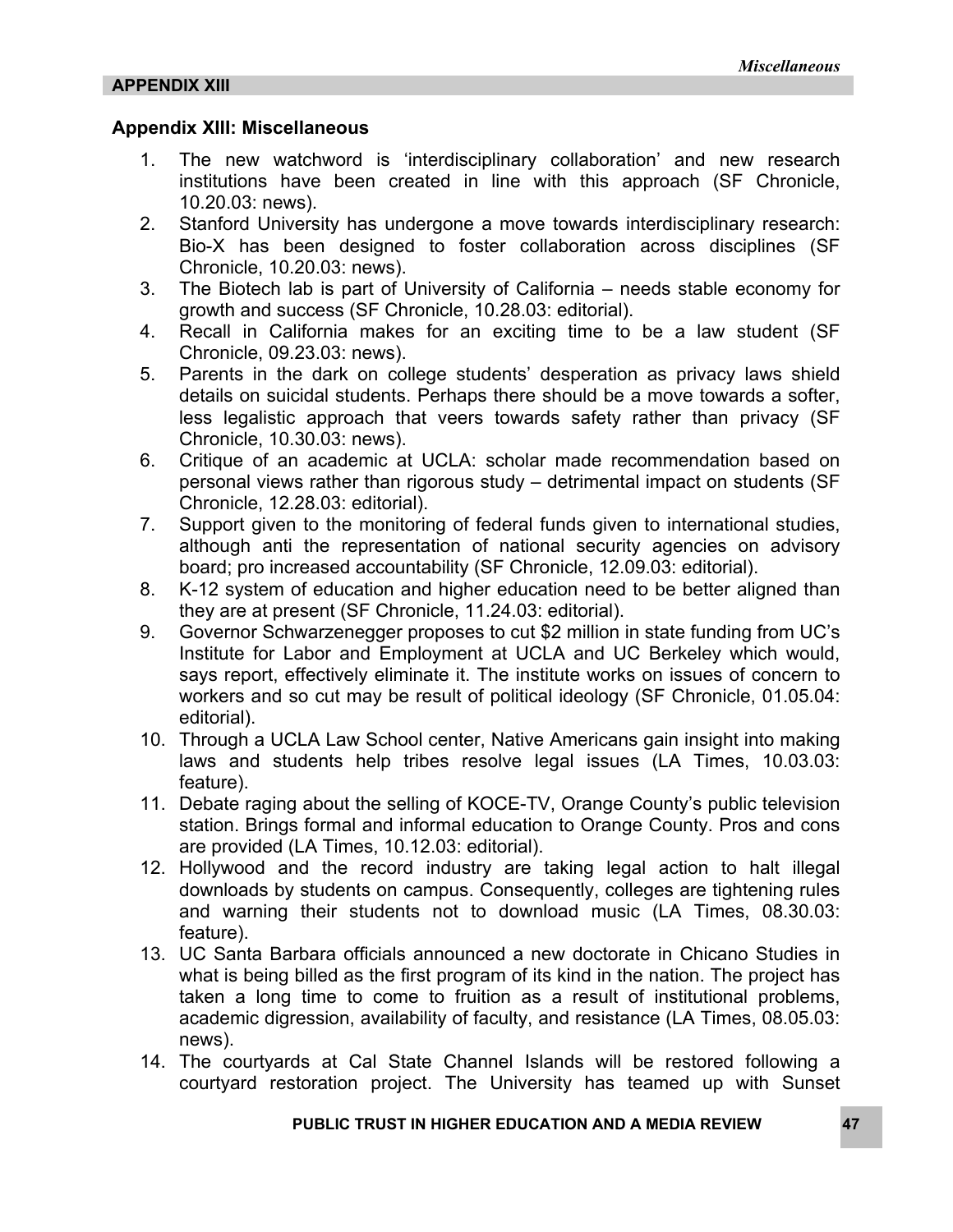magazine, calling for landscape designers and architects to return gardens to original splendor (LA Times, 10.26.03: news)

- 15. Despite cutbacks in state funding for the classroom, construction is moving forward on new libraries at Moorpark and Ventura colleges and a new theater on the Oxnard campus. Lots of students can't understand how there can be money for construction when their fees have been raised and classes cut (LA Times, 08.30.03: news).
- 16. California's newest college campus, Cal State Channel Islands, is a 4 year university in the heart of Ventura County, which opened to upper-division students last fall and this year added its first class of freshmen (LA Times, 08.17.03: news).
- 17. Since 1970, California's teacher-preparation programs have been shaped by the Ryan Act, which states that would-be teachers must first earn a bachelor's degree and then do a fifth year in how to teach. But the Ryan Act has come under attack from those who say that 'content classes' needlessly prolong teacher training and should be dropped or shortened. Emphasis should be given to practical classes on how to teach. Given that there is no shortage of teachers, why put less educated teachers in classroom? (LA Times, 10.27.03: editorial).
- 18. 3 suicides in one semester at NYU the largest private university in the country. It may be contagion, according to some, or due to the fact that there are now more students who have a history of mental illness managed by prescription drugs (LA Times, 10.27.03: commentary).
- 19. With more undergraduates bringing cars onto campus, students face costly permits and parking violations as well as spending more time searching for a spot to park their cars. The problem is supply and demand – too many cars and too few spaces (LA Times, 09.21.03: news).
- 20. Newcomers to CalArts, the highly regarded arts college in Valencia, are often unsettled by its unusual, labor-intensive registration process. CalArts students are expected to stand in lines to register rather than register on-line or over the phone (LA Times, 09.10.03: feature).
- 21. The US News rankings rely on a weighted average of such factors as peer assessment, student retention rate, student selectivity, alumni giving rate, and financial resources. With the rankings holding such popular sway, university administrators are keen to enhance their college's reputation according to US News guidelines. But a more comprehensive measure of academic quality – one that considers a broader scope of factors such as student satisfaction and quality of life – should be considered and the ranking order dropped (LA Times, 08.25.03: editorial).
- 22. When students go to university, it is often harder for the parents. There has been a shift now with universities trying to engage parents with parent orientation sessions, as parents not only want to see the payoff of months of research and the long college application process, but they also want to stay close to their kids (LA Times, 08.20.03: news).
- 23. UC students attend conferences report supportive of their involvement as it promotes academic research (LA Times, 11.23.03: feature).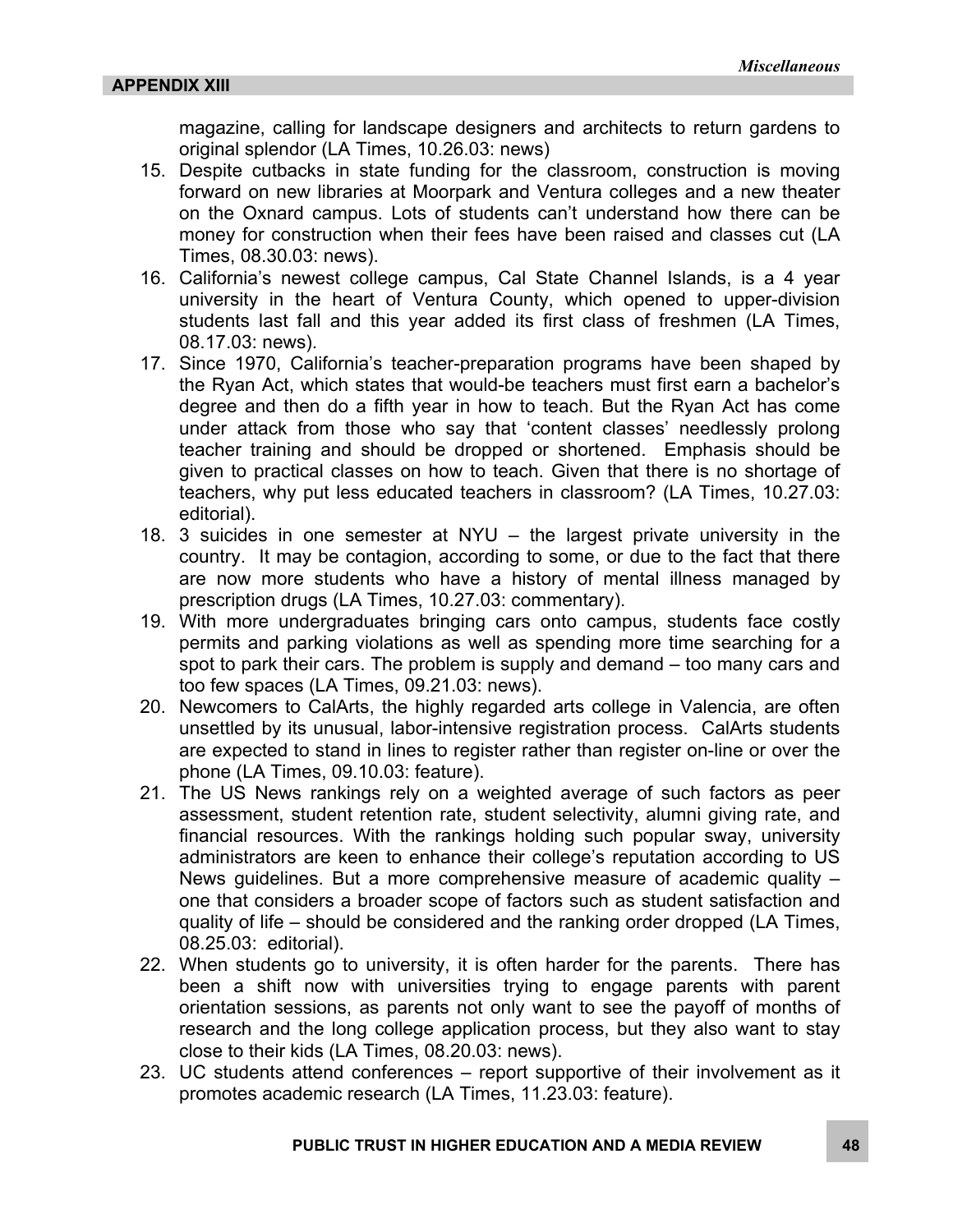- 24. Rising stature of evangelical schools gaining more acceptance partly stemming from growing diversity in academia (LA Times, 11.30.03: news).
- 25. More women are now entering medical school, attracted to the flexible working hours that the profession boasts (LA Times, 12.31.03: feature).
- 26. Cal State is responding to a runaway real estate market that has put housing out of reach for many employees. An increasing number of campuses are offering affordable housing for the system's growing workforce (LA Times, 01.04.04: news).
- 27. The new president of CSU Sacramento unveiled an ambitious campus agenda despite the fiscal crisis in higher education. His aims include: building a satellite campus in Placer County, more fund raising, examining the athletic program, and breaking down barriers that have isolated the school from the rest of the community (Sacramento Bee, 08.29.03: news).
- 28. Nellie Mae, a major student lender based in Braintree, Mass., continues to offer online loans with e-signature capability to families needing last-minute education-related funding for fall (Sacramento Bee, 08.31.03: business).
- 29. Two-year schools are constantly adapting to a changing student market. For instance, recent immigrants from the former Soviet republics have hit community colleges in the Sacramento region, and they want to learn English and take computer courses (Sacramento Bee, 10.09.03: news).
- 30. Two proposals to build universities in Placer County are proving problematic against the constraints of financial, transportation, and environmental realities (Sacramento Bee, 10.20.03: editorial).
- 31. Some are concerned about the proposed construction and accompanying housing projects of De La Salle University and the branch campus of CSU, Sacramento. They may cause losses of agricultural land, natural habitat and open space – things that Placer wants to retain (Sacramento Bee, 10.21.03: news).
- 32. UC will launch its first state government internship and academic program in January 2004 – just in time for the inaugural months of Governor Schwarzenegger's administration. As many as 24 students from the 8 campuses will intern in the Legislature, the Governor's Office, state agencies, and local government agencies (Sacramento Bee, 10.26.03: news).
- 33. CSU, Sacramento officials are working toward dispelling the myth of the college binge drinker. CSUS has embarked on a partnership with the San Juan Unified School District (Sacramento Bee, 11.02.03: news).
- 34. The partnership between UCB and a multinational biotechnology company, Novartis, expired in a whisper; whereas the deal was signed 5 years ago amidst uproar. Novartis gave researchers in Berkeley's Department of Plant and Microbial Biology \$25 million over five years and attracted a lot of negative attention about the relationship between academia and industry (Sacramento Bee, 11.20.03: business).
- 35. The UC Board of Regents gave final approval to major development projects at UC Davis, which will allow construction to begin on a new hotel and conference center and an on-campus neighborhood for students, faculty, and staff (Sacramento Bee, 11.21.03: news).